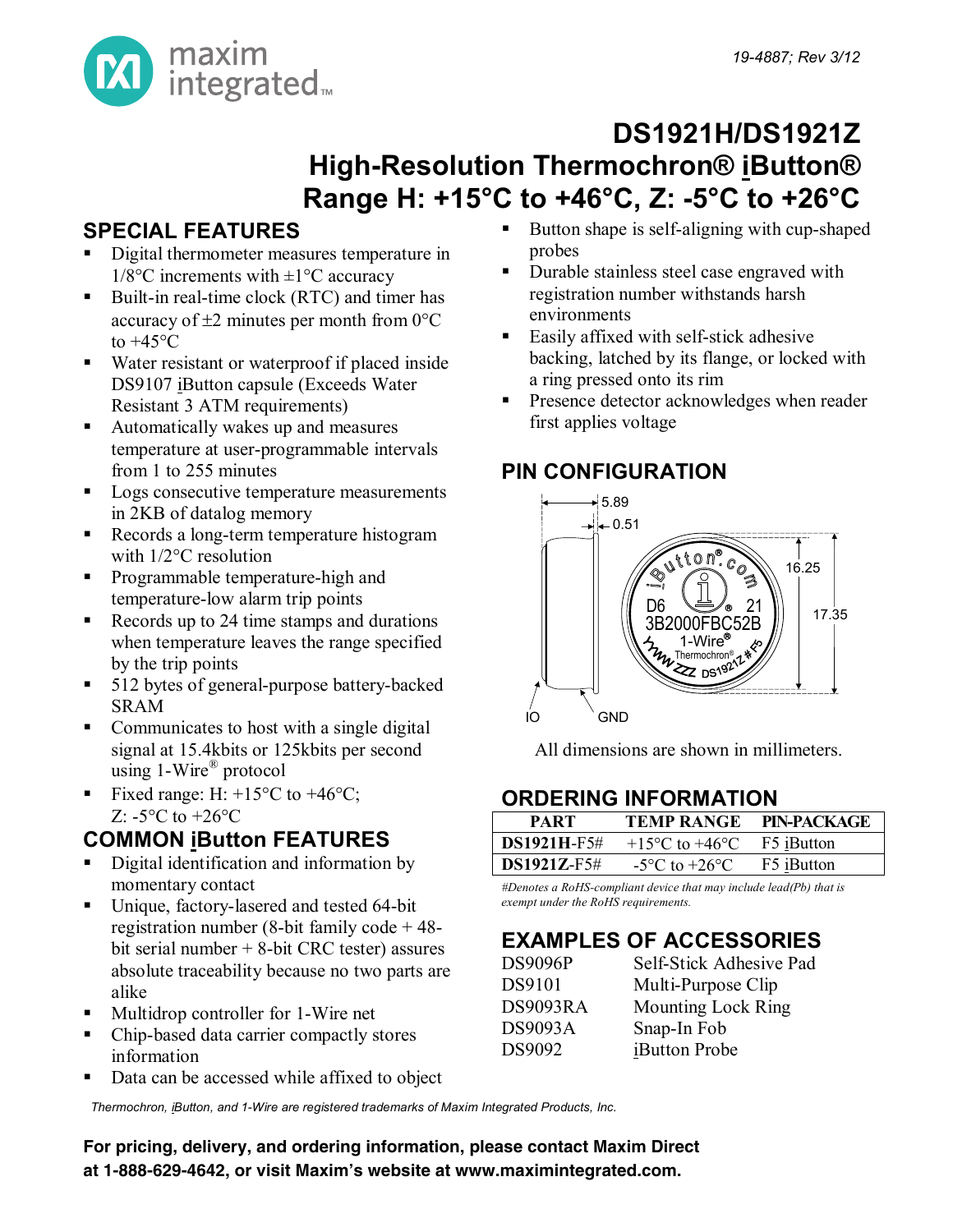#### **iButton DESCRIPTION**

The DS1921H/Z Thermochron iButtons are rugged, self-sufficient systems that measure temperature and record the result in a protected memory section. The recording is done at a user-defined rate, both as a direct storage of temperature values as well as in the form of a histogram. Up to 2048 temperature values taken at equidistant intervals ranging from 1 to 255 minutes can be stored. The histogram provides 64 data bins with a resolution of 0.5°C. If the temperature leaves a user-programmable range, the DS1921H/Z will also record when this happened, for how long the temperature stayed outside the permitted range, and if the temperature was too high or too low. Additional 512 bytes of general-purpose battery-backed SRAM allow storing information pertaining to the object to which the DS1921H/Z is associated. Data is transferred serially via the 1-Wire protocol, which requires only a single data lead and a ground return. Every DS1921H/Z is factory-lasered with a guaranteed unique electrically readable 64 bit registration number that allows for absolute traceability. The durable stainless steel package is highly resistant to environmental hazards such as dirt, moisture, and shock. Accessories permit the DS1921H/Z to be mounted on almost any object, including containers, pallets, and bags.

#### **APPLICATION**

The DS1921Z is an ideal device to monitor the temperature of any object it is attached to or shipped with, such as fresh produce, medical drugs and supplies. It is also ideal for use in refrigerators. The DS1921H is intended for monitoring the body temperature of humans and animals and for monitoring temperature critical processes such as curing, powder coating, and painting. Alternatively, the DS1921H can be used for monitoring the temperature of clean rooms, and computer and equipment rooms. It can also aid in calculating the proportional share of heating cost of each party in buildings with central heating. The DS1921H has a fixed range of  $+15^{\circ}$ C to  $+46^{\circ}$ C. The DS1921Z has a fixed range of -5 $^{\circ}$ C to  $+26^{\circ}$ C. The high resolution makes the DS1921H and DS1921Z suitable for scientific research and development. The general-purpose battery-backed SRAM can store information such as shipping manifests, dates of manufacture, or other relevant data written as ASCII or encrypted files. Note that the initial sealing level of DS1921H/Z achieves the equivalent of IP56. Aging and use conditions can degrade the integrity of the seal over time, so for applications with significant exposure to liquids, sprays, or other similar environments, it is recommended to place the Thermochron in the DS9107 iButton capsule. The DS9107 provides a watertight enclosure that has been rated to IP68 (refer to Application Note 4126).

#### **OVERVIEW**

The block diagram in Figure 1 shows the relationships between the major control and memory sections of the DS1921H/Z. The device has seven main data components: 1) 64-bit lasered ROM; 2) 256-bit scratchpad; 3) 4096-bit general-purpose SRAM; 4) 256-bit register page of timekeeping, control, and counter registers; 5) 96 bytes of alarm time stamp and duration logging memory; 6) 128 bytes of histogram memory; and 7) 2048 bytes of datalog memory. Except for the ROM and the scratchpad, all other memory is arranged in a single linear address space. All memory reserved for logging purposes, counter registers and several other registers are read-only for the user. The timekeeping and control registers are write-protected while the device is programmed for a mission.

The hierarchical structure of the 1-Wire protocol is shown in Figure 2. The bus master must first provide one of the seven ROM function commands: 1) Read ROM; 2) Match ROM; 3) Search ROM; 4) Conditional Search ROM; 5) Skip ROM; 6) Overdrive-Skip ROM; or 7) Overdrive-Match ROM. Upon completion of an Overdrive ROM command byte executed at standard speed, the device will enter Overdrive mode, where all subsequent communication occurs at a higher speed. The protocol required for these ROM function commands is described in Figure 13. After a ROM function command is successfully executed, the memory functions become accessible and the master may provide any one of the seven available commands. The protocol for these memory function commands is described in Figure 10. **All data is read and written least significant bit first.**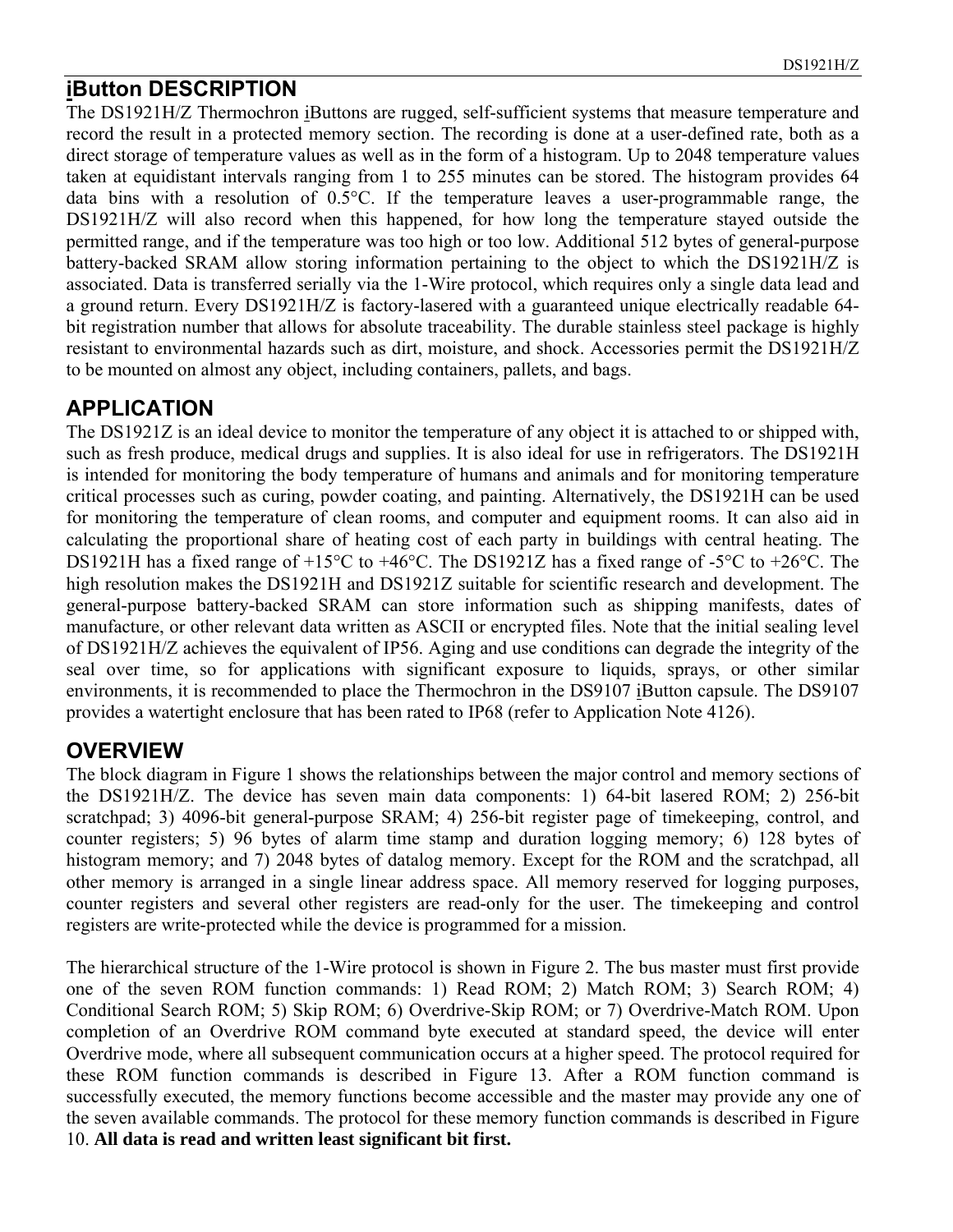

#### **PARASITE POWER**

The block diagram (Figure 1) shows the parasite-powered circuitry. This circuitry "steals" power whenever the IO input is high. IO will provide sufficient power as long as the specified timing and voltage requirements are met. The advantages of parasite power are two-fold: 1) By parasiting off this input, battery power is not consumed for 1-Wire ROM function commands, and 2) if the battery is exhausted for any reason, the ROM may still be read normally. The remaining circuitry of the DS1921 is solely operated by battery energy. As a consequence, if the battery is exhausted, all memory data is lost including the data of the last mission, and no new mission can be started. Application Note 5057: *OneWireViewer Tips and Tricks* explains how to check the battery status.

#### **64-BIT LASERED ROM**

Each DS1921 contains a unique ROM code that is 64 bits long. The first eight bits are a 1-Wire family code. The next 36 bits are a unique serial number. The next 12 bits, called temperature range code, allow distinguishing the DS1921H and DS1921Z from each other and from other DS1921 versions. The last eight bits are a CRC of the first 56 bits. See Figure 3 for details. The 1-Wire CRC is generated using a polynomial generator consisting of a shift register and XOR gates as shown in Figure 4. The polynomial is  $X^8 + X^5 + X^4 + 1$ . Additional information about the Maxim 1-Wire Cyclic Redundancy Check is available in Application Note 27.

The shift register bits are initialized to 0. Then starting with the least significant bit of the family code, one bit at a time is shifted in. After the eighth bit of the family code has been entered, then the serial number followed by the temperature range code is entered. After the range code has been entered, the shift register contains the CRC value. Shifting in the eight bits of CRC returns the shift register to all 0s.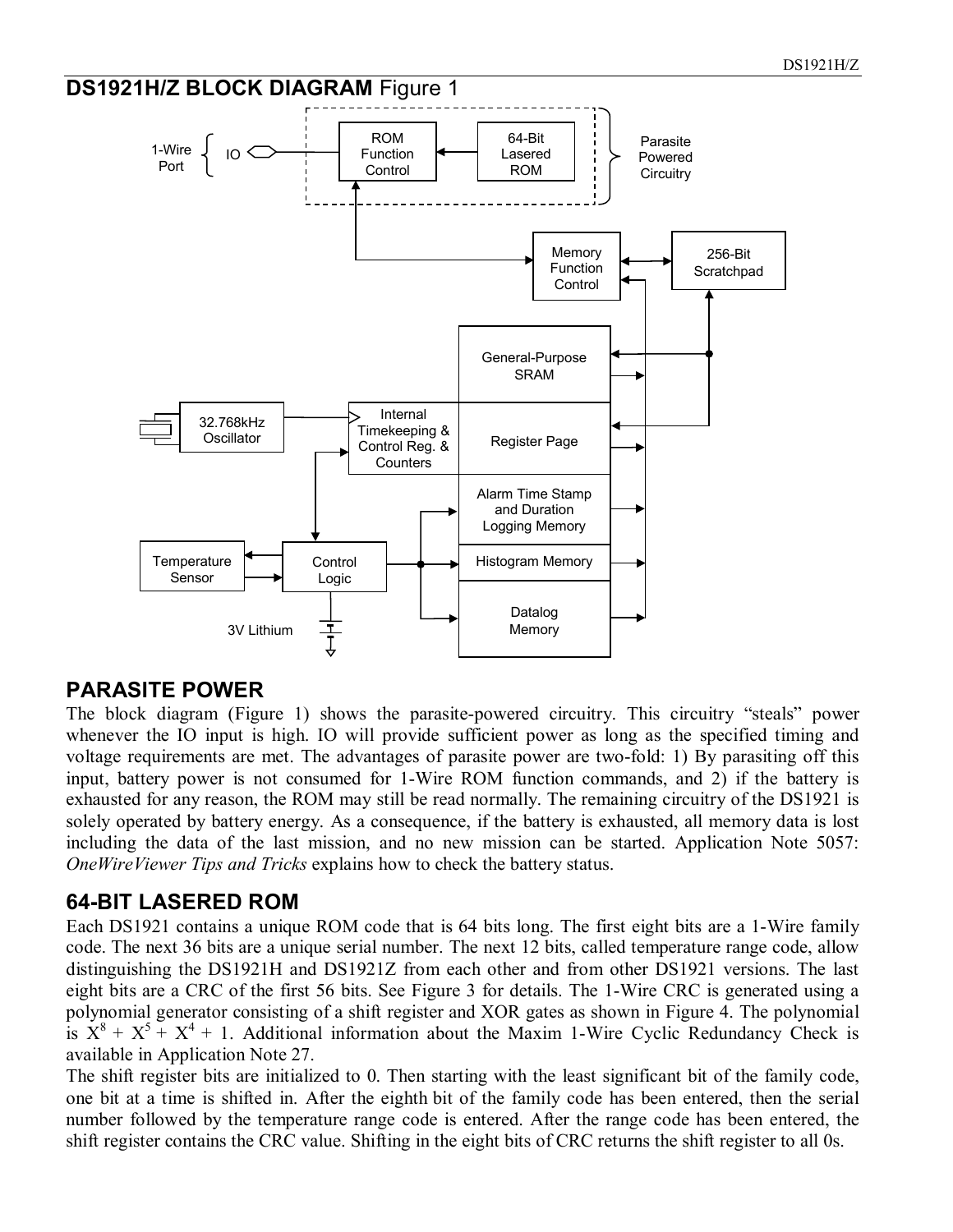

#### **HIERARCHICAL STRUCTURE FOR 1-Wire PROTOCOL** Figure 2

#### **64-BIT LASERED ROM** Figure 3

| <b>MSB</b> |                          |            |                                  |            |                      |     | ∟SB                        |
|------------|--------------------------|------------|----------------------------------|------------|----------------------|-----|----------------------------|
|            | 8-Bit<br><b>CRC Code</b> |            | 12-Bit Temperature<br>Range Code |            | 36-Bit Serial Number |     | 8-Bit Family<br>Code (21h) |
| <b>MSB</b> | LSB                      | <b>MSB</b> | .SB                              | <b>MSB</b> | LSB                  | MSB | LSB                        |

| <b>DEVICE</b> | TEMP.<br><b>RANGE (°C)</b> | <b>RESOLUTION</b><br>(°C) | <b>TEMP. RANGE CODE</b> |      |      | HEX.<br><b>EQUIVALENT</b> |
|---------------|----------------------------|---------------------------|-------------------------|------|------|---------------------------|
| DS1921H-F5    | +15 to +46                 | 0.125                     | 0100                    | 1111 | 0010 | 4F2                       |
| DS1921Z-F5    | -5 to +26                  | 0.125                     | 0011                    | 1011 | 0010 | 3B <sub>2</sub>           |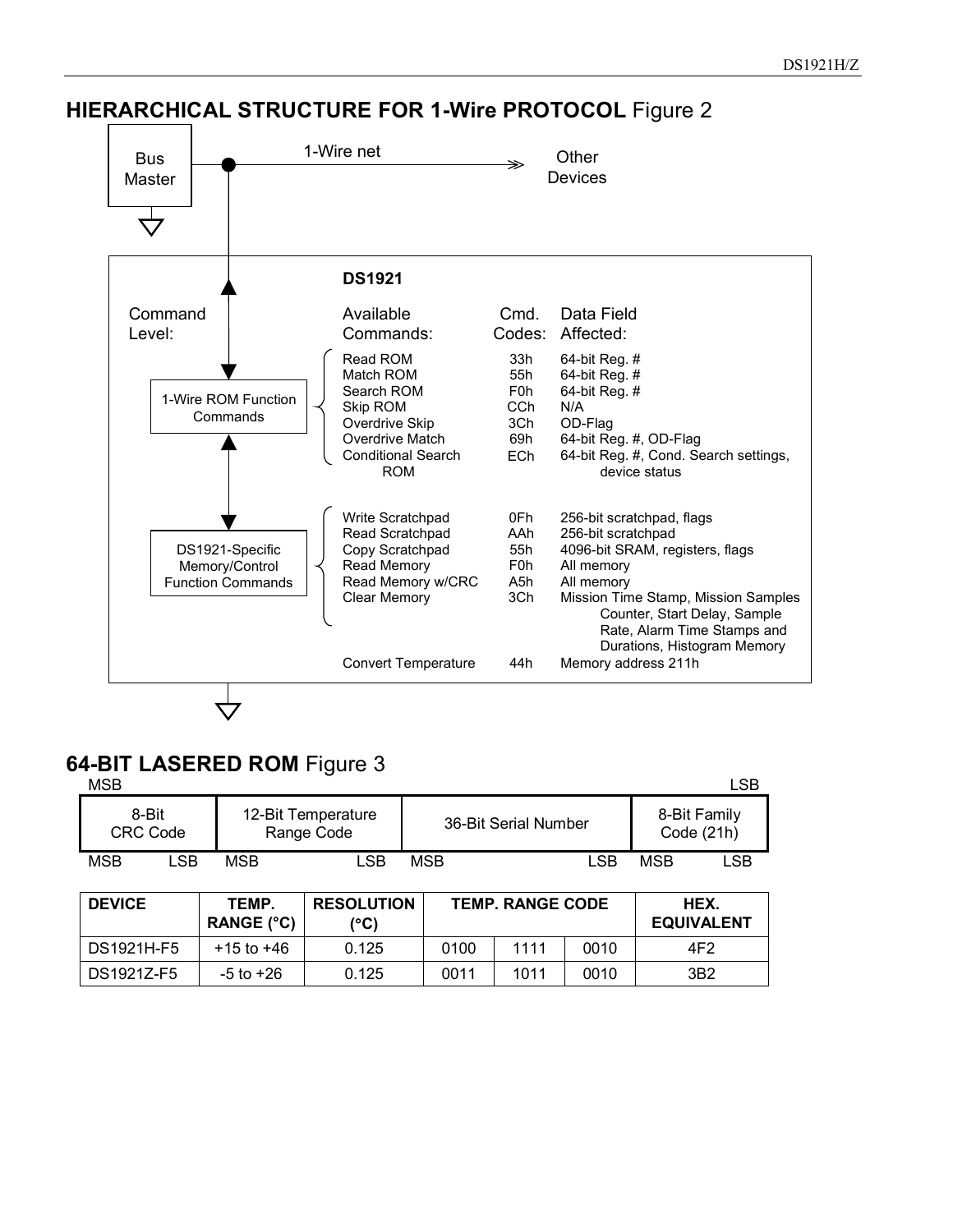

#### **MEMORY**

The memory map of the DS1921H/Z is shown in Figure 5. The 4096-bit general-purpose SRAM make up pages 0 through 15. The timekeeping, control, and counter registers fill page 16, called Register Page (see Figure 6). Pages 17 to 19 are assigned to storing the alarm time stamps and durations. The temperature histogram bins begin at page 64 and use up to four pages. The datalog memory covers pages 128 to 191. Memory pages 20 to 63, 68 to 127, and 192 to 255 are reserved for future extensions. The scratchpad is an additional page that acts as a buffer when writing to the SRAM or the register page. The memory pages 17 and higher are read-only for the user. They are written to or erased solely under supervision of the on-chip control logic.



#### **DS1921H/Z MEMORY MAP** Figure 5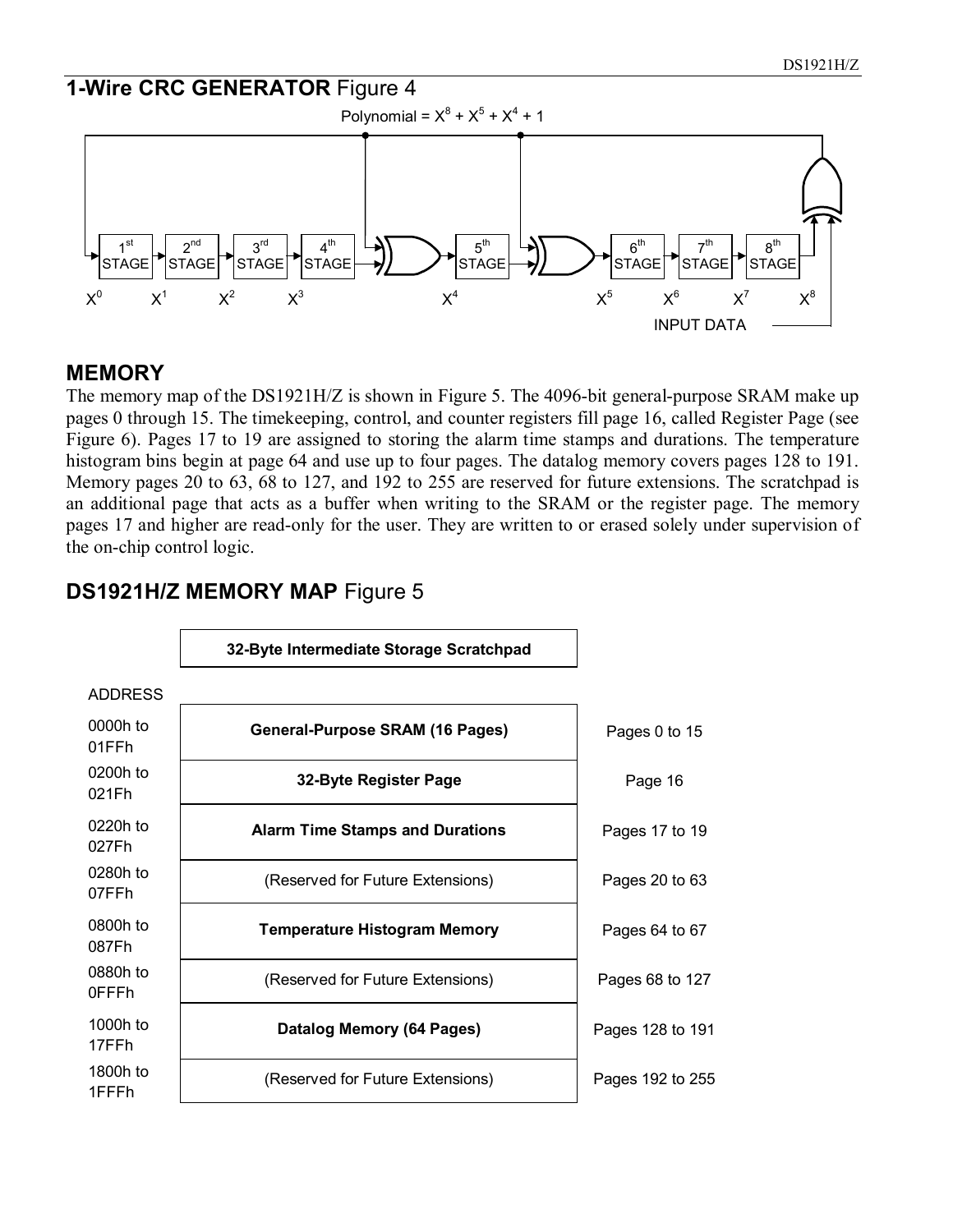#### **DS1921H/Z REGISTER PAGE MAP** Figure 6

| <b>ADDR</b>    | b7                              | b6            | b <sub>5</sub>   | b4                               | b3                           | b2                                                | b <sub>1</sub>       | b0         | <b>Function</b> | Access*      |
|----------------|---------------------------------|---------------|------------------|----------------------------------|------------------------------|---------------------------------------------------|----------------------|------------|-----------------|--------------|
| 0200h          | 0                               |               | 10 Seconds       |                                  |                              |                                                   | Single Seconds       |            |                 |              |
| 0201h          | $\mathbf 0$                     |               | 10 Minutes       |                                  | <b>Single Minutes</b>        |                                                   |                      |            | Real-           |              |
| 0202h          | $\overline{0}$                  | 12/24         | 20h.<br>AM/PM    | 10h.                             |                              | Single Hours                                      |                      |            |                 | R/W; R/W**   |
| 0203h          | $\overline{0}$                  | 0             | 0                | $\overline{0}$                   | $\mathbf 0$                  |                                                   | Day of Week          |            | Registers       |              |
| 0204h          | $\overline{0}$                  | 0             |                  | 10 Date                          |                              |                                                   | Single Date          |            |                 |              |
| 0205h          | <b>CENT</b>                     | 0             | 0                | 10m.                             |                              |                                                   | <b>Single Months</b> |            |                 |              |
| 0206h          |                                 |               | 10 Years         |                                  |                              |                                                   | <b>Single Years</b>  |            |                 |              |
| 0207h          | <b>MS</b>                       |               | 10 Seconds Alarm |                                  |                              | Single Seconds Alarm                              |                      |            | Real-           |              |
| 0208h          | <b>MM</b>                       |               | 10 Minutes Alarm |                                  |                              | <b>Single Minutes Alarm</b>                       |                      |            | Time            |              |
| 0209h          | MH                              | 12/24         | $10ha$ .<br>A/P  | 10h.<br>alm.                     |                              |                                                   | Single Hours Alarm   |            | Clock<br>Alarm  | R/W; R/W**   |
| 020Ah          | <b>MD</b>                       | 0             | $\Omega$         | 0                                | $\mathbf 0$                  |                                                   | Day of Week Alarm    |            | Registers       |              |
| 020Bh          |                                 |               |                  | Temperature Low Alarm Threshold  |                              |                                                   |                      |            | Temp.           | R/W; R/W**   |
| 020Ch          |                                 |               |                  | Temperature High Alarm Threshold |                              |                                                   |                      |            | Alarms          |              |
| 020Dh          |                                 |               |                  |                                  |                              | Number of Minutes Between Temperature Conversions |                      |            | Sample<br>Rate  | $RW; R^{**}$ |
| 020Eh          | <b>EOSC</b>                     | <b>EMCLR</b>  | $\mathbf 0$      | <b>EM</b>                        | <b>RO</b>                    | <b>TLS</b>                                        | <b>THS</b>           | <b>TAS</b> | Control         | R/W; R/W**   |
| 020Fh          |                                 |               |                  | (no function, reads 00h)         |                              |                                                   |                      |            | (N/A)           | $R; R^{**}$  |
| 0210h          |                                 |               |                  | (no function, reads 00h)         |                              |                                                   |                      |            | (N/A)           | $R; R^{**}$  |
| 0211h<br>0212h |                                 |               |                  |                                  |                              | Temperature Read Out (Forced Conversion)          |                      |            | Temp.           | $R; R^{**}$  |
| 0213h          |                                 |               |                  |                                  | Low Byte<br><b>High Byte</b> |                                                   |                      |            | Start<br>Delay  | R/W; R/W**   |
| 0214h          | <b>TCB</b>                      | <b>MEMCLR</b> | <b>MIP</b>       | <b>SIP</b>                       | $\mathbf{0}$                 | <b>TLF</b>                                        | <b>THF</b>           | <b>TAF</b> | <b>Status</b>   | R/W; R/W     |
| 0215h          |                                 |               |                  |                                  | <b>Minutes</b>               |                                                   |                      |            |                 |              |
| 0216h          |                                 |               |                  |                                  | Hours                        |                                                   |                      |            | Mission         |              |
| 0217h          |                                 |               |                  |                                  | Date                         |                                                   |                      |            | Time            | R; R         |
| 0218h          |                                 |               |                  |                                  | Month                        |                                                   |                      |            | Stamp           |              |
| 0219h          |                                 |               |                  |                                  | Year                         |                                                   |                      |            |                 |              |
| 021Ah          |                                 |               |                  |                                  | Low Byte                     |                                                   |                      |            | <b>Mission</b>  |              |
| 021Bh          |                                 |               |                  | Samples                          | R; R                         |                                                   |                      |            |                 |              |
| 021Ch          | Center Byte<br><b>High Byte</b> |               |                  |                                  |                              |                                                   |                      |            | Counter         |              |
| 021Dh          |                                 |               |                  |                                  |                              |                                                   |                      |            | <b>Device</b>   |              |
| 021Eh          |                                 |               |                  |                                  | Low Byte<br>Center Byte      |                                                   |                      |            | Samples         | R; R         |
|                |                                 |               |                  |                                  |                              |                                                   |                      |            | Counter         |              |
| 021Fh          |                                 |               |                  |                                  | <b>High Byte</b>             |                                                   |                      |            |                 |              |

\*The first entry in column ACCESS is valid between missions. The second entry shows the applicable access mode while a mission is in progress.

\*\*While a mission is in progress, these addresses can be read. The first attempt to write to these registers (even read-only ones), however, will end the mission and overwrite selected writeable registers.

#### **TIMEKEEPING**

The RTC/alarm and calendar information is accessed by reading/writing the appropriate bytes in the register page, address 200h to 206h. Note that some bits are set to 0. These bits will always read 0 regardless of how they are written. The contents of the time, calendar, and alarm registers are in the Binary-Coded Decimal (BCD) format.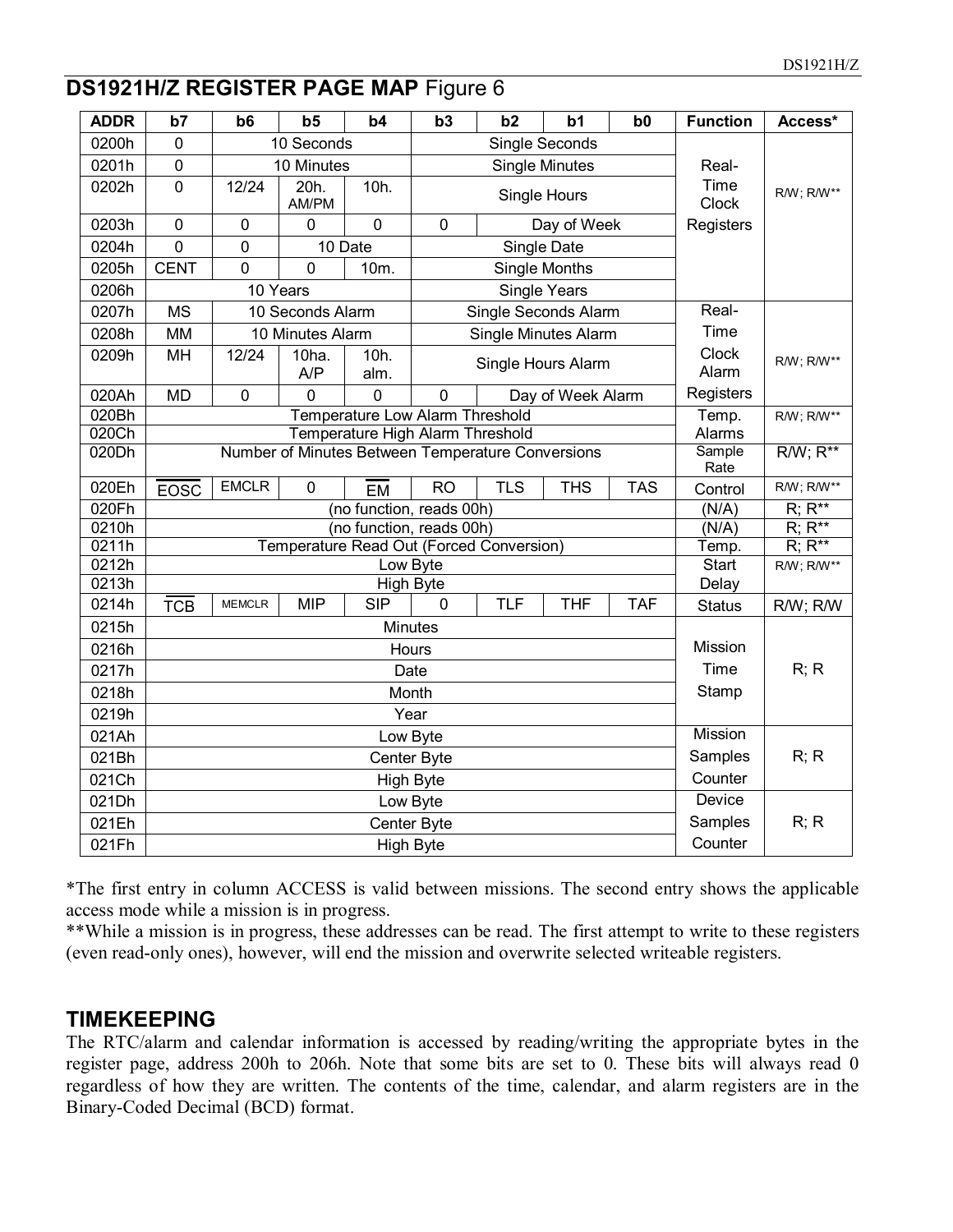#### **RTC and RTC Alarm Register Bitmap**

| <b>ADDR</b> | b7          | b6         | b5                       | b4           | b3                 | b2                    | b1                   | b0 |
|-------------|-------------|------------|--------------------------|--------------|--------------------|-----------------------|----------------------|----|
| 0200h       | 0           |            | 10 Seconds               |              |                    | Single Seconds        |                      |    |
| 0201h       | 0           | 10 Minutes |                          |              |                    | <b>Single Minutes</b> |                      |    |
| 0202h       | 0           | 12/24      | 20h.<br>AM/PM            | 10h.         | Single Hours       |                       |                      |    |
| 0203h       | 0           | 0          | 0                        | 0            | Day of Week<br>0   |                       |                      |    |
| 0204h       | 0           | 0          |                          | 10 Date      |                    | Single Date           |                      |    |
| 0205h       | <b>CENT</b> | 0          | 0                        | 10m.         |                    |                       | <b>Single Months</b> |    |
| 0206h       |             |            | 10 Years                 |              |                    |                       | <b>Single Years</b>  |    |
| 0207h       | <b>MS</b>   |            | 10 Seconds Alarm         |              |                    | Single Seconds Alarm  |                      |    |
| 0208h       | MМ          |            | 10 Minutes Alarm         |              |                    | Single Minutes Alarm  |                      |    |
| 0209h       | MН          | 12/24      | 10 <sub>ha.</sub><br>A/P | 10h.<br>alm. | Single Hours Alarm |                       |                      |    |
| 020Ah       | MD          | 0          | 0                        | 0            | 0                  | Day of Week Alarm     |                      |    |

#### **RTC/Calendar**

The RTC of the DS1921H/Z can run in either 12-hour or 24-hour mode. Bit 6 of the Hours Register (address 202h) is defined as the 12- or 24-hour mode select bit. When high, the 12-hour mode is selected. In the 12-hour mode, bit 5 is the AM/PM bit with logic 1 being PM. In the 24-hour mode, bit 5 is the 20 hour bit (20 to 23 hours).

To distinguish between the days of the week the DS1921H/Z includes a counter with a range from 1 to 7. The assignment of counter value to the day of week is arbitrary. Typically, the number 1 is assigned to a Sunday (U.S. standard) or to a Monday (European standard).

The calendar logic is designed to automatically compensate for leap years. For every year value that is either 00 or a multiple of 4 the device will add a  $29<sup>th</sup>$  of February. This will work correctly up to (but not including) the year 2100.

The DS1921H/Z is Y2K-compliant. Bit 7 (CENT) of the Months Register at address 205h serves as a century flag. When the Year Register rolls over from 99 to 00 the century flag will toggle. It is recommended to write the century bit to a 1 when setting the RTC to a time/date between the years 2000 and 2099.

#### **RTC Alarms**

The DS1921H/Z also contains a RTC alarm function. The alarm registers are located in registers 207h to 20Ah. The most significant bit of each of the alarm registers is a mask bit. When all of the mask bits are logic 0, an alarm will occur once per week when the values stored in timekeeping registers 200h to 203h match the values stored in the time of day alarm registers. Any alarm will set the Timer Alarm Flag (TAF) in the device's Status Register (address 214h). The bus master may set the Search Conditions in the Control Register (address 20Eh) to identify devices with timer alarms by means of the Conditional Search function (see *ROM Function Commands*).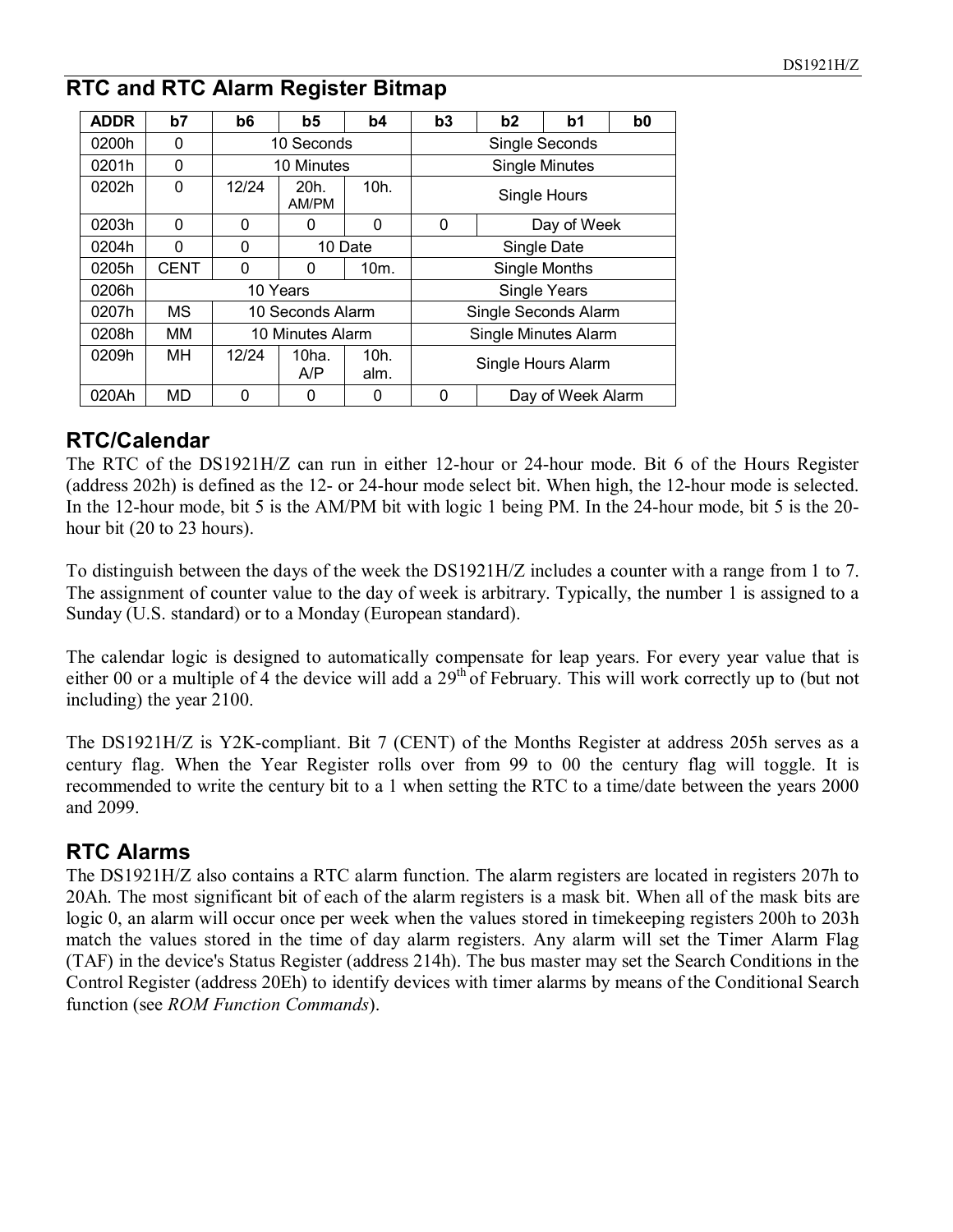#### **RTC Alarm Control**

| <b>ALARM REGISTER MASK BITS</b><br>(Bit 7 of 207h to 20Ah) |    |    |           |                                                                         |
|------------------------------------------------------------|----|----|-----------|-------------------------------------------------------------------------|
| <b>MS</b>                                                  | MМ | MН | <b>MD</b> |                                                                         |
|                                                            |    |    |           | Alarm once per second.                                                  |
| $\mathbf 0$                                                |    |    |           | Alarm when seconds match (once per minute).                             |
| $\mathbf 0$                                                | 0  |    |           | Alarm when minutes and seconds match (once every hour).                 |
| $\mathbf 0$                                                | 0  | 0  |           | Alarm when hours, minutes and seconds match (once every day).           |
| $\mathbf 0$                                                | 0  | 0  | 0         | Alarm when day, hours, minutes, and seconds match (once every<br>week). |

#### **TEMPERATURE CONVERSION**

The DS1921H and DS1921Z measure temperatures with a resolution of  $1/8<sup>th</sup>$  of a degree Celsius. Temperature values are represented in a single byte as an unsigned binary number, which translates into a range of 32°C. The possible values are 0000 0000 (00h) through 1111 1111 (FFh). The codes 01h to FEh are considered valid temperature readings. Since the DS1921H and DS1921Z have different starting temperatures, the meaning of a binary temperature code depends on the device.

If a temperature conversion yields a temperature that is out-of-range, it will be recorded as 00h (if too low) or FFh (if too high). Since out-of-range results are accumulated in histogram bins 0 and 63 the data in these bins is of limited value (see the *Temperature Logging and Histogram* section). For this reason the specified temperature range of the DS1921H and DS1921Z is considered to begin at code 04h and end at code FBh, which corresponds to histogram bins 1 to 62.

With T[7..0] representing the decimal equivalent of a temperature reading, the temperature value is calculated as

 $(9 \degree C) = T[7...0] / 8 + 14.500 (DS1921H)$  $(9 (°C) = T[7...0]/8 - 5.500 (DS1921Z)$ 

This equation is valid for converting temperature readings stored in the datalog memory as well as for data read from the forced temperature conversion readout Register (address 211h).

To specify the high or low temperature alarm thresholds, this equation needs to be resolved to

 $T[7...0] = 8 * 9$  (°C) -116 (DS1921H)  $T[7...0] = 8 * 9$  (°C) + 44 (DS1921Z)

A value of 23°C, for example, thus translates into 68 decimal or 44h for the DS1921H, and 228 decimal or E4h for the DS1921Z. This corresponds to the binary patterns 0100 0100 and 1110 0100 respectively, which could be written to a Temperature Alarm Register (address 020Bh and 020Ch, respectively).

#### **Temperature Alarm Register Map**

| ADDR  |                                  | b6                              | b5 | h4 |  | h2 |  | bC |  |
|-------|----------------------------------|---------------------------------|----|----|--|----|--|----|--|
| 020Bh |                                  | Temperature Low Alarm Threshold |    |    |  |    |  |    |  |
| 020Ch | Temperature High Alarm Threshold |                                 |    |    |  |    |  |    |  |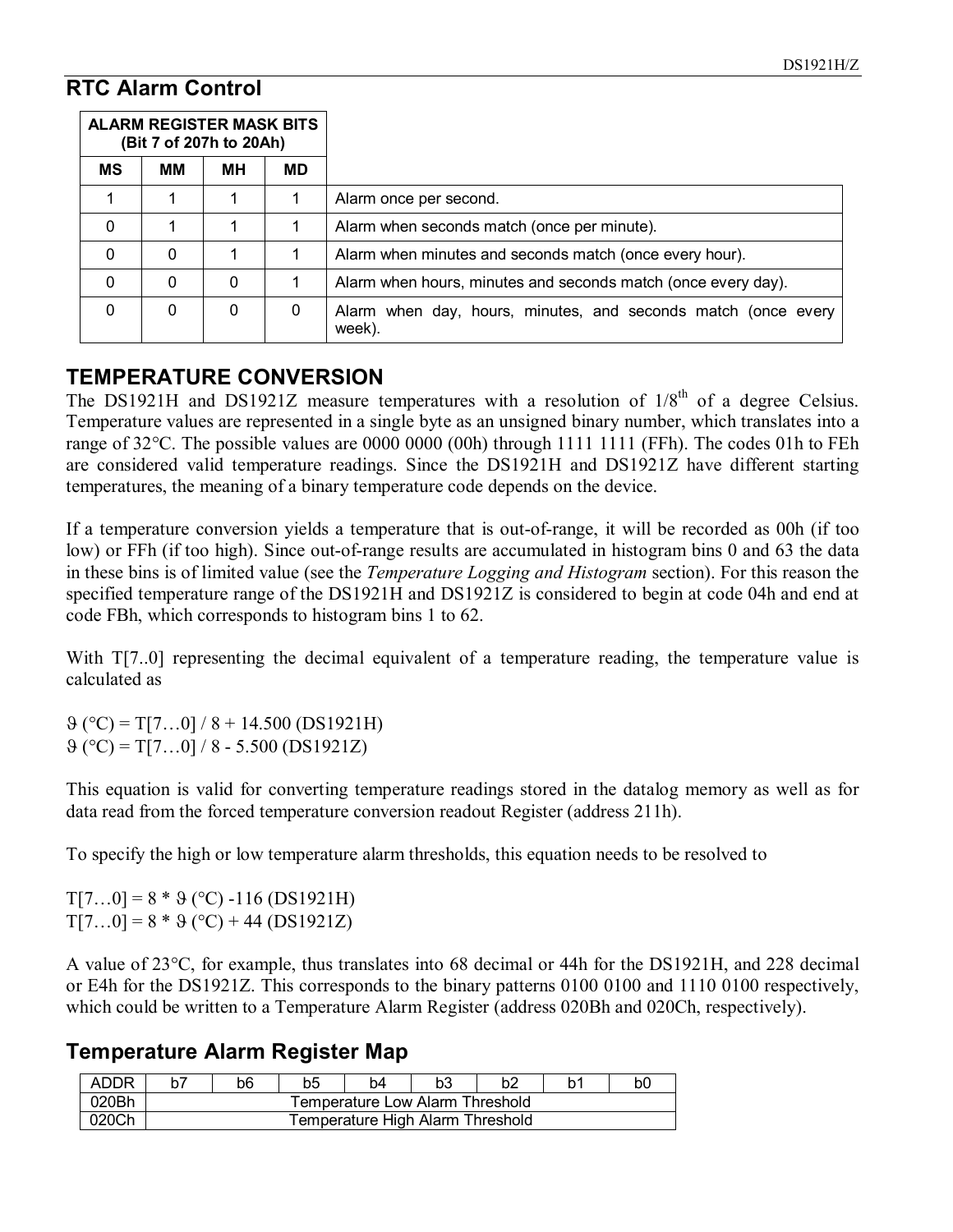### **SAMPLE RATE**

The content of the Sample Rate Register (address 020Dh) determines how many minutes the temperature conversions are apart from each other during a mission. The sample rate may be any value from 1 to 255, coded as an unsigned 8-bit binary number. If the memory has been cleared (Status Register bit MEMCLR  $= 1$ ) and a mission is enabled (Status Register bit  $\overline{EM} = 0$ ), writing a non-zero value to the Sample Rate Register will start a mission. For a full description of the correct sequence of steps to start a temperaturelogging mission see sections *Missioning* or *Missioning Example*.

#### **Sample Rate Register Map**

| <u>rr</u><br><b>NDDR</b><br>∸ | v, | b6 | $\sim$<br>∼<br>ມບ | ь.<br>p4 | $\sim$<br>ບບ | $h^{\circ}$<br>◡∠ | ∽<br>ັ | bÜ |
|-------------------------------|----|----|-------------------|----------|--------------|-------------------|--------|----|
| 020Dh                         |    |    |                   | Sample   | Rate         |                   |        |    |

#### **CONTROL REGISTER**

The DS1921H/Z is set up for its operation by writing appropriate data to its special function registers that are located in the register page. Several functions that are controlled by a single bit only are combined into a single byte called Control Register (address 20Eh). This register can be read and written. If the device is programmed for a mission, writing to the Control Register will **end the mission** and change the register contents.

#### **Control Register Bitmap**

| <b>ADDR</b> | $h^{\pm}$<br>יש | b6           | b5 | b4 | bЗ | b2 | N                    | b0                  |
|-------------|-----------------|--------------|----|----|----|----|----------------------|---------------------|
| 020Eh       | EOSC            | <b>EMCLR</b> |    | EM | RO | ∟ບ | $\overline{1}$<br>HS | <b>۳۸ ∩</b><br>، AS |

The functional assignments of the individual bits are explained in the table below. Bit 5 has no function. It always reads 0 and cannot be written to 1.

### **Control Register Details**

| <b>BIT DESCRIPTION</b>               | BIT(S) | <b>DEFINITION</b>                                                                                                                                                                                                                                                                                                                                                                                                                                                                                                                                                                                                           |
|--------------------------------------|--------|-----------------------------------------------------------------------------------------------------------------------------------------------------------------------------------------------------------------------------------------------------------------------------------------------------------------------------------------------------------------------------------------------------------------------------------------------------------------------------------------------------------------------------------------------------------------------------------------------------------------------------|
| EOSC: Enable Oscillator              | b7     | This bit controls the crystal oscillator of the RTC. When set to logic 0,<br>the oscillator will start operation. When written to logic 1, the oscillator<br>will stop and the device is in a low-power data retention mode. This bit<br>must be 0 for normal operation. The RTC must have advanced at<br>least 1 second before a mission start will be accepted.                                                                                                                                                                                                                                                           |
| <b>EMCLR: Memory Clear</b><br>Enable | b6     | This bit needs to be set to logic 1 to enable the Clear Memory function,<br>which is invoked as a memory function command. The Time-Stamp,<br>Histogram Memory as well as the Mission Time Stamp, Mission<br>Samples Counter, Mission Start Delay and Sample Rate will be cleared<br>only if the Clear Memory command is issued with the next access to<br>the device. The EMCLR bit will return to 0 as the next memory function<br>command is executed.                                                                                                                                                                   |
| <b>EM: Enable Mission</b>            | b4     | This bit controls whether the DS1921H/Z will begin a mission as soon as<br>the sample rate is written. To enable the device for a mission, this bit<br>must be 0.                                                                                                                                                                                                                                                                                                                                                                                                                                                           |
| RO: Rollover<br>Enable/Disable       | b3     | This bit controls whether the datalog memory is overwritten with new<br>data or whether data logging is stopped once the memory is filled with<br>data during a mission. Setting this bit to a 1 enables the rollover and<br>data logging continues at the beginning overwriting previously collected<br>data. Clearing this bit to 0 disables the rollover and no further<br>temperature values will be stored in the datalog memory once it is filled<br>with data. This will not stop the mission. The device will continue<br>measuring temperatures and updating the histogram and alarm time<br>stamps and durations. |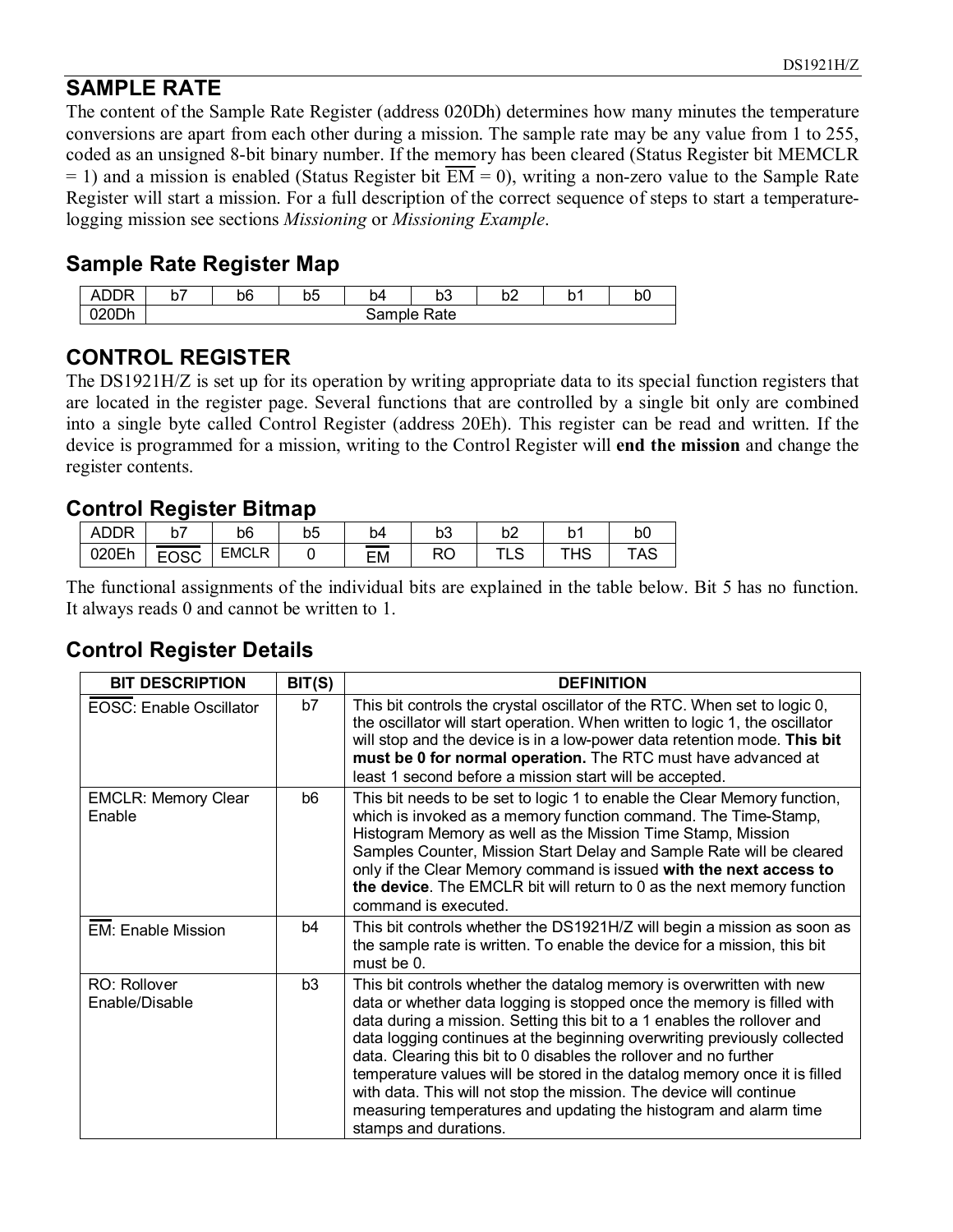| <b>BIT DESCRIPTION</b>                | BIT(S) | <b>DEFINITION</b>                                                                                                                                                                                                                                                                                 |
|---------------------------------------|--------|---------------------------------------------------------------------------------------------------------------------------------------------------------------------------------------------------------------------------------------------------------------------------------------------------|
| TLS: Temperature Low<br>Alarm Search  | b2     | If this bit is 1, the device will respond to a Conditional Search command<br>if during a mission the temperature has reached or is lower than the Low<br>Temperature Threshold stored at address 020Bh.                                                                                           |
| THS: Temperature High<br>Alarm Search | b1     | If this bit is 1, the device will respond to a Conditional Search command<br>if during a mission the temperature has reached or is higher than the<br>High Temperature Threshold stored at address 020Ch.                                                                                         |
| TAS: Timer Alarm Search               | b0     | If this bit is 1, the device will respond to a Conditional Search command<br>if during a mission a timer alarm has occurred. Since a timer alarm<br>cannot be disabled, the TAF flag usually reads 1 during a mission.<br>Therefore it may be advisable to set the TAS bit to a 0, in most cases. |

#### **Mission Start Delay Counter**

The content of the Mission Start Delay Counter determines how many minutes the device will wait before starting the logging process. The mission start delay value is stored as unsigned 16-bit integer number at addresses 212h (low byte) and 213h (high byte). The maximum delay is 65535 minutes, equivalent to 45 days, 12 hours, and 15 minutes.

For a typical mission, the Mission Start Delay is 0. If a mission is too long for a single DS1921H/Z to store all temperature readings at the selected sample rate, one can use several devices, staggering the Mission Start Delay to record the full period. In this case, the RO bit in the control register (address 020Eh) must be set to 0 to prevent overwriting of the recorded temperature log after the datalog memory is full. See *Mission Start and Logging Process* description and flow chart for details.

#### **Status Register**

The Status Register holds device status information and alarm flags. The register is located at address 214h. Writing to this register will not necessarily end a mission.

#### **Status Register Bitmap**

| ADDR              | יש  | b6            | b <sub>5</sub> | D4                | bЗ | b <sub>2</sub> | h<br>N   | bO   |
|-------------------|-----|---------------|----------------|-------------------|----|----------------|----------|------|
| 0214h<br>JZ I HII | TCB | <b>MEMCLR</b> | <b>MIP</b>     | <b>QID</b><br>ייט |    | $-1$<br>--     | ᆍᆸᆮ<br>. | I Al |

The functional assignments of the individual bits are explained in the table below. The bits MIP, TLF, THF and TAF can only be written to 0. All other bits are read-only. Bit 3 has no function.

#### **Status Register Details**

| <b>BIT DESCRIPTION</b>                      | BIT(S) | <b>DEFINITION</b>                                                                                                                                                                                                                                                                                                                                                                                                                                                                                                                                                 |
|---------------------------------------------|--------|-------------------------------------------------------------------------------------------------------------------------------------------------------------------------------------------------------------------------------------------------------------------------------------------------------------------------------------------------------------------------------------------------------------------------------------------------------------------------------------------------------------------------------------------------------------------|
| <b>TCB: Temperature Core</b><br><b>Busy</b> | b7     | If this bit reads 0 the DS1921H/Z is currently performing a temperature<br>conversion, either self-initiated because of a mission being in progress<br>or initiated by a command when a mission is not in progress. The TCB<br>bit goes low just before a conversion starts and returns to high just after<br>the result is latched into the readout register at address 0211h.                                                                                                                                                                                   |
| <b>MEMCLR: Memory</b><br>Cleared            | b6     | If this bit reads 1, the memory pages 17 and higher (alarm time<br>stamps/durations, temperature histogram, excluding datalog memory),<br>as well as the Mission Time Stamp, Mission Samples Counter, Mission<br>Start Delay and Sample Rate have been cleared to 0 from executing a<br>Clear Memory function command. The MEMCLR bit will return to 0 as<br>soon as writing a non-0 value to the Sample Rate Register starts a new<br>mission, provided that the $\overline{EM}$ bit is also 0. The memory has to be<br>cleared in order for a mission to start. |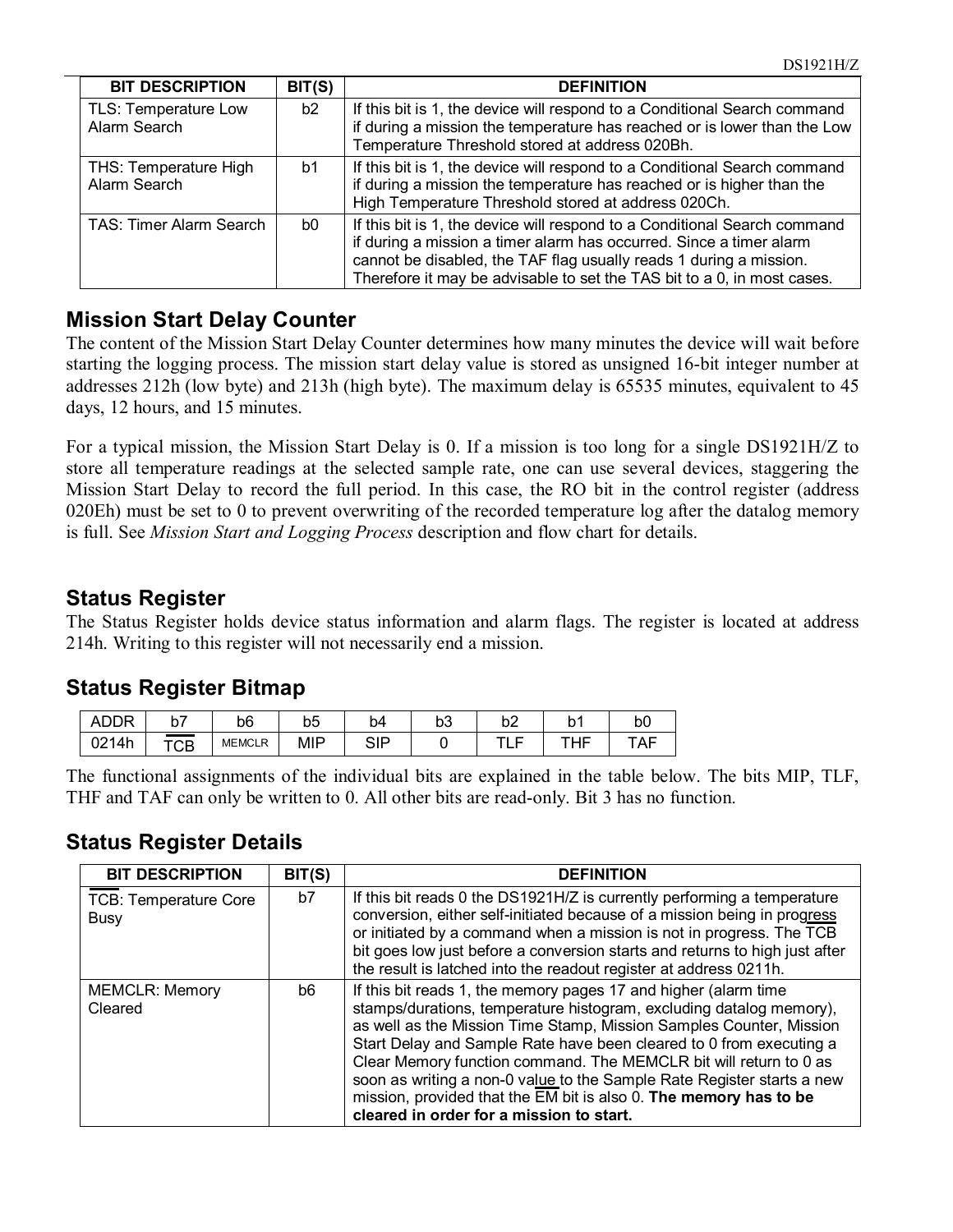| <b>BIT DESCRIPTION</b>        | BIT(S)         | <b>DEFINITION</b>                                                                                                                                                                                                                                                                                                                                                                                                                                                                                                                                                                                                                                                              |
|-------------------------------|----------------|--------------------------------------------------------------------------------------------------------------------------------------------------------------------------------------------------------------------------------------------------------------------------------------------------------------------------------------------------------------------------------------------------------------------------------------------------------------------------------------------------------------------------------------------------------------------------------------------------------------------------------------------------------------------------------|
| MIP: Mission in Progress      | b5             | If this bit reads 1 the DS1921H/Z has been set up for a mission and this<br>mission is still in progress. A mission is started if the EM bit of the<br>Control Register (address 20Eh) is 0 and a non-zero value is written to<br>the Sample Rate Register, address 20Dh. The MIP bit returns from logic<br>1 to logic 0 when a mission is ended. A mission will end with the first<br>write attempt (Copy Scratchpad command) to any register in the<br>address range of 200h to 213h. Alternatively, a mission can be ended by<br>directly writing to the Status Register and setting the MIP bit to 0. The<br>MIP bit cannot be set to 1 by writing to the status register. |
| SIP: Sample in Progress       | b <sub>4</sub> | If this bit reads 1 the DS1921H/Z is currently performing a temperature<br>conversion as part of a mission in progress. The mission samples occur<br>on the seconds rollover from 59 to 00. The SIP bit will change from 0 to<br>1 approximately 250ms before the actual temperature conversion begins<br>allowing the circuitry of the chip to wake-up. A temperature conversion<br>including a wake-up phase takes maximum 875ms. During this time<br>read accesses to the memory pages 17 and higher are permissible but<br>may reveal invalid data.                                                                                                                        |
| TLF: Temperature Low<br>Flag  | b <sub>2</sub> | Logic 1 in the Temperature Low Flag bit indicates that a temperature<br>measurement during a mission revealed a temperature equal to or lower<br>than the value in the Temperature Low Threshold Register. The<br>Temperature Low Flag can be cleared at any time by writing this bit to 0.<br>This flag must be cleared before starting a new mission.                                                                                                                                                                                                                                                                                                                        |
| THF: Temperature High<br>Flag | b1             | Logic 1 in the Temperature High Flag bit indicates that a temperature<br>measurement during a mission revealed a temperature equal to or<br>higher than the value in the Temperature High Threshold Register.<br>The Temperature High Flag can be cleared at any time by writing this bit<br>to 0. This flag must be cleared before starting a new mission.                                                                                                                                                                                                                                                                                                                    |
| TAF: Timer Alarm Flag         | b <sub>0</sub> | If this bit reads 1, a RTC alarm has occurred (see section<br>TIMEKEEPING for details). The Timer Alarm Flag can be cleared at any<br>time by writing this bit to logic 0. Since the timer alarm cannot be<br>disabled, the TAF flag usually reads 1 during a mission. This flag should<br>be cleared before starting a new mission.                                                                                                                                                                                                                                                                                                                                           |

#### **MISSION TIME STAMP**

The Mission Time Stamp indicates the time and date of the first temperature conversion of a mission. Subsequent temperature conversions will take place as many minutes apart from each other as specified by the value in the Sample Rate Register. Mission samples occur on minute boundaries.

**Mission Time Stamp Register Bitmap**

| ADDR  | b7 | b6    | b5            | b4      | b3 | b <sub>2</sub> | b1                    | b0 |
|-------|----|-------|---------------|---------|----|----------------|-----------------------|----|
| 0215h |    |       | 10 Minutes    |         |    |                | <b>Single Minutes</b> |    |
| 0216h |    | 12/24 | 20h.<br>AM/PM | 10h.    |    |                | Single Hours          |    |
| 0217h |    |       |               | 10 Date |    |                | Single Date           |    |
| 0218h |    |       |               | 10m.    |    |                | Single Months         |    |
| 0219h |    |       | 10 Years      |         |    |                | <b>Single Years</b>   |    |

### **MISSION SAMPLES COUNTER**

The Mission Samples Counter indicates how many temperature measurements have taken place during the current mission in progress (if MIP = 1) or during the latest mission (if MIP = 0). The value is stored as an unsigned 24-bit integer number. This counter is reset through the Clear Memory command.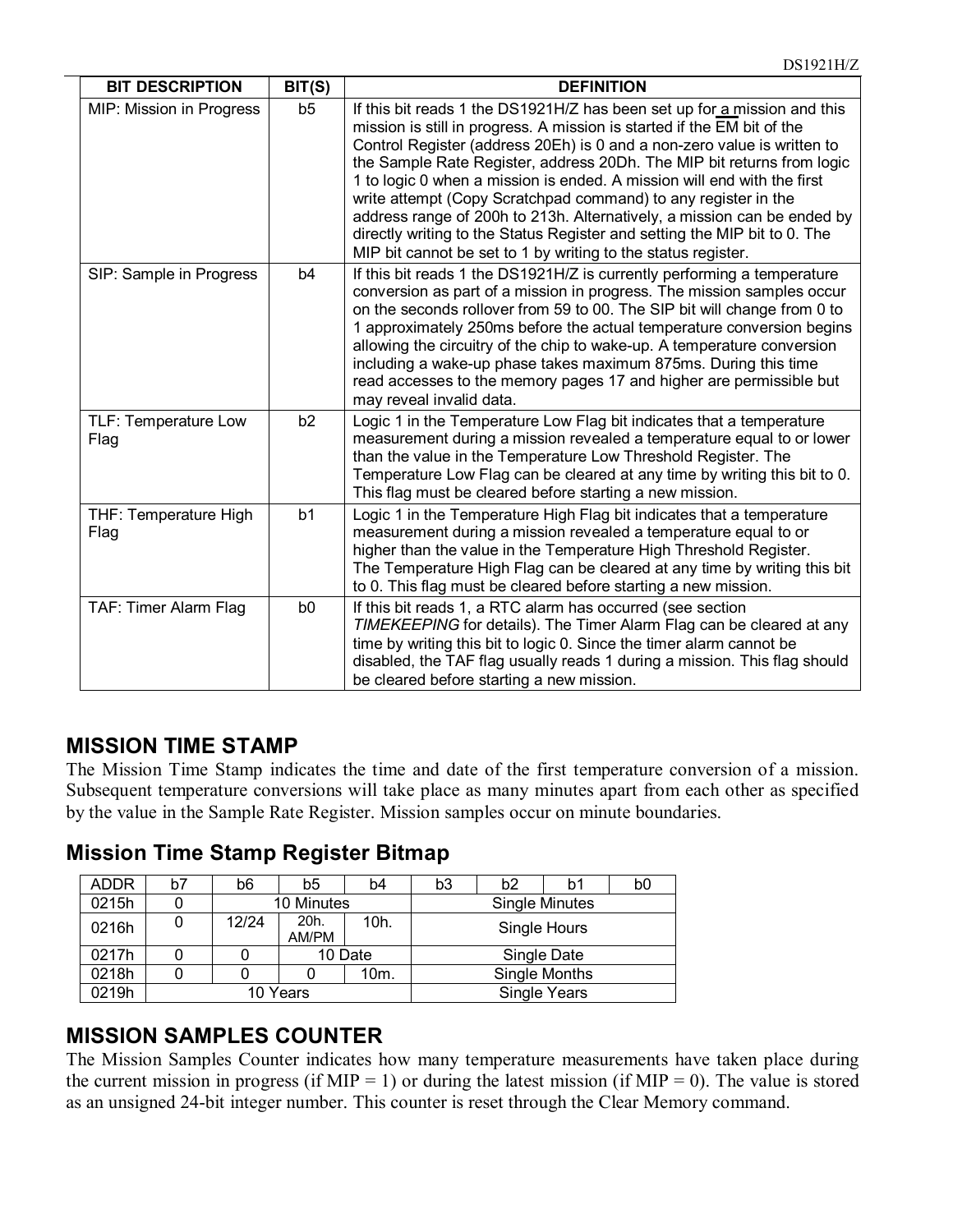#### **Mission Samples Counter Register Map**

| <b>ADDR</b> | b7 | b6          | b5 | b4 | b3 | b2 | b٬ | b <sub>0</sub> |  |
|-------------|----|-------------|----|----|----|----|----|----------------|--|
| 021Ah       |    | Low Byte    |    |    |    |    |    |                |  |
| 021Bh       |    | Center Byte |    |    |    |    |    |                |  |
| 021Ch       |    | High Byte   |    |    |    |    |    |                |  |

#### **DEVICE SAMPLES COUNTER**

The Device Samples Counter indicates how many temperature measurements have taken place since the device was assembled at the factory. The value is stored as an unsigned 24-bit integer number. The maximum number that can be represented in this format is 16777215, which is higher than the expected lifetime of the DS1921H/Z iButton. This counter cannot be reset under software control.

#### **Device Samples Counter Register Map**

| <b>ADDR</b> | b7 | b6          | b5 | b4 | b3 | b2 | b٬ | b0 |  |
|-------------|----|-------------|----|----|----|----|----|----|--|
| 021Dh       |    | Low Byte    |    |    |    |    |    |    |  |
| 021Eh       |    | Center Byte |    |    |    |    |    |    |  |
| 021Fh       |    | High Byte   |    |    |    |    |    |    |  |

#### **TEMPERATURE LOGGING AND HISTOGRAM**

Once setup for a mission, the DS1921H/Z logs the temperature measurements simultaneously byte after byte in the datalog memory as well as in histogram form in the histogram memory. The datalog memory is able to store 2048 temperature values measured at equidistant time points. The first temperature value of a mission is written to address location 1000h of the datalog memory, the second value to address location 1001h and so on. Knowing the starting time point (Mission Time Stamp), the interval between temperature measurements, the Mission Samples Counter, and the rollover setting, one can reconstruct the time and date of each measurement stored in the datalog.

There are two alternatives to the way the DS1921H/Z will behave after the 2048 bytes of datalog memory is filled with data. With rollover disabled  $(RO = 0)$ , the device will fill the datalog memory with the first 2048 mission samples. Additional mission samples are not logged in the datalog, but the histogram, and temperature alarm memory continue to update. With rollover enabled  $(RO = 1)$ , the datalog will wrap around, and overwrite previous data starting at 1000h for the every 2049<sup>th</sup> mission sample. In this mode the device stores the last 2048 mission samples.

For the temperature histogram, the DS1921H/Z provides 64 bins that begin at memory address 0800h. Each bin consists of a 16-bit, non-rolling-over binary counter that is incremented each time a temperature value acquired during a mission falls into the range of the bin. The least significant byte of each bin is stored at the lower address. Bin 0 begins at memory address 0800h, bin 1 at 0802h, and so on up to 087Eh for bin 63, as shown in Figure 7. The number of the bin to be updated after a temperature conversion is determined by cutting off the two least significant bits of the binary temperature value. Out of range values are range locked and counted as 00h or FFh.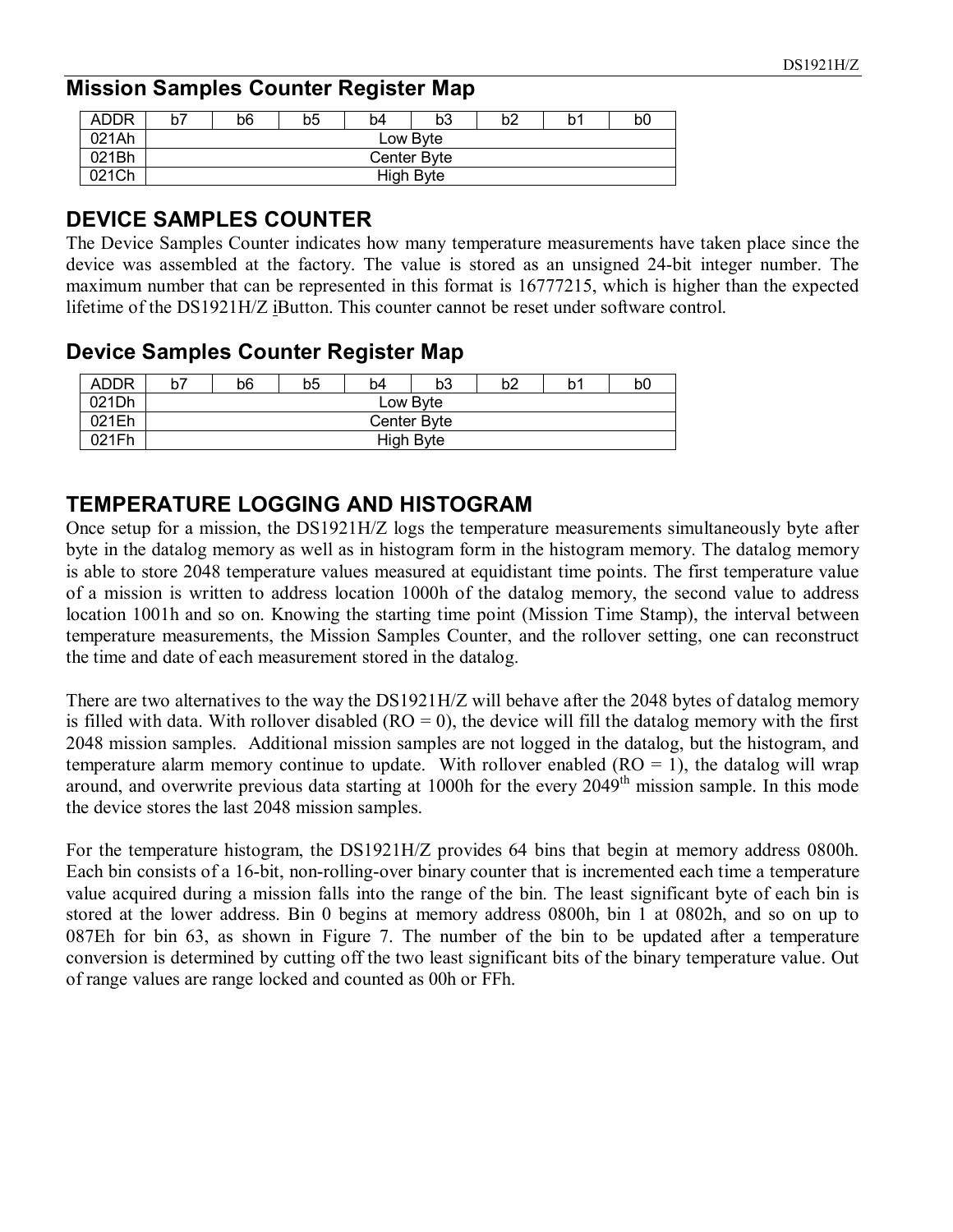|                                      |                                      | HISTOGRAM BIN AND TEMPERATURE CROSS-REFERENCE Figure 7 |                                       |                                        |
|--------------------------------------|--------------------------------------|--------------------------------------------------------|---------------------------------------|----------------------------------------|
| <b>TEMPERATURE</b><br><b>READING</b> | DS1921H TEMP.<br><b>EQUIV. IN °C</b> | <b>DS1921Z TEMP.</b><br><b>EQUIV. IN °C</b>            | <b>HISTOGRAM BIN</b><br><b>NUMBER</b> | <b>HISTOGRAM BIN</b><br><b>ADDRESS</b> |
| 00h                                  | 14.500                               | $-5.500$                                               | 0                                     | 800h to 801h                           |
| 01h                                  | 14.625                               | $-5.375$                                               | $\mathbf 0$                           | 800h to 801h                           |
| 02h                                  | 14.750                               | $-5.250$                                               | $\mathbf 0$                           | 800h to 801h                           |
| 03h                                  | 14.875                               | $-5.125$                                               | $\mathbf 0$                           | 800h to 801h                           |
| 04h                                  | 15.000                               | $-5.000$                                               | $\mathbf{1}$                          | 802h to 803h                           |
| 05h                                  | 15.125                               | $-4.875$                                               | 1                                     | 802h to 803h                           |
| 06h                                  | 15.250                               | $-4.750$                                               | $\mathbf{1}$                          | 802h to 803h                           |
| 07h                                  | 15.375                               | $-4.625$                                               | 1                                     | 802h to 803h                           |
| 08h                                  | 15.500                               | $-4.500$                                               | $\overline{2}$                        | 804h to 805h                           |
|                                      |                                      |                                                        |                                       |                                        |
| F7h                                  | 45.375                               | 25.375                                                 | 61                                    | 87Ah to 87Bh                           |
| F <sub>8</sub> h                     | 45.500                               | 25.500                                                 | 62                                    | 87Ch to 87Dh                           |
| F <sub>9</sub> h                     | 45.625                               | 25.625                                                 | 62                                    | 87Ch to 87Dh                           |
| <b>FAh</b>                           | 45.750                               | 25.750                                                 | 62                                    | 87Ch to 87Dh                           |
| FBh                                  | 45.875                               | 25.875                                                 | 62                                    | 87Ch to 87Dh                           |
| <b>FCh</b>                           | 46.000                               | 26.000                                                 | 63                                    | 87Eh to 87Fh                           |
| <b>FDh</b>                           | 46.125                               | 26.125                                                 | 63                                    | 87Eh to 87Fh                           |
| <b>FEh</b>                           | 46.250                               | 26.250                                                 | 63                                    | 87Eh to 87Fh                           |
| FFh                                  | 46.375                               | 26.375                                                 | 63                                    | 87Eh to 87Fh                           |

Since each data bin is 2 bytes it can increment up to 65535 times. Additional measurements for a bin that has already reached its maximum value will not be counted; the bin counter will remain at its maximum value. With the fastest sample rate of one sample every minute, a 2-byte bin is sufficient for up to 45 days if all temperature readings fall into the same bin.

#### **TEMPERATURE ALARM LOGGING**

For some applications it may be essential to not only record temperature over time and the temperature histogram, but also record when exactly the temperature has exceeded a predefined tolerance band and for how long the temperature stayed outside the desirable range. The DS1921H/Z can log high and low durations. The tolerance band is specified by means of the Temperature Alarm Threshold Registers, addresses 20Bh and 20Ch in the register page. One can set a high and a low temperature threshold. See section *Temperature Conversion* for the data format the temperature has to be written in. As long as the temperature values stay within the tolerance band (i.e., are higher than the low threshold and lower than the high threshold), the DS1921H/Z will not record any temperature alarm. If the temperature during a mission reaches or exceeds either threshold, the DS1921H/Z will generate an alarm and set either the Temperature High Flag (THF) or the Temperature Low Flag (TLF) in the Status Register (address 214h). This way, if the search conditions (address 20Eh) are set accordingly, the master can quickly identify devices with temperature alarms by means of the Conditional Search function (see *ROM Function Commands*). The device also generates a time stamp of when the alarm occurred and begins recording the duration of the alarming temperature.

Time stamps and durations where the temperature leaves the tolerance band are stored in the address range 0220h to 027Fh, as shown in Figure 8. This allocation allows recording 24 individual alarm events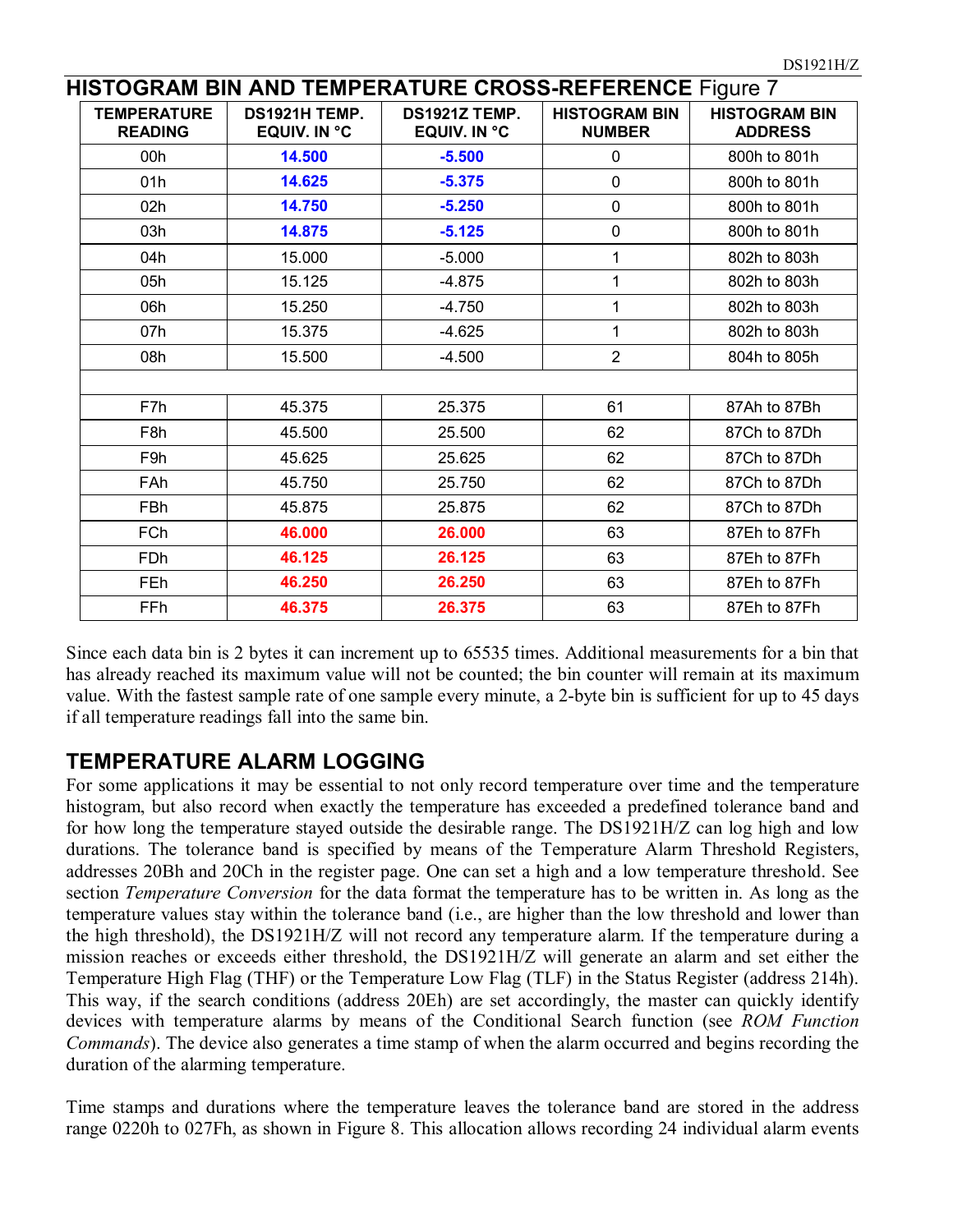and periods (12 periods for too hot and 12 for too cold). The date and time of each of these periods can be determined from the Mission Time Stamp and the time distance between each temperature reading.

| <b>ADDRESS</b> | <b>DESCRIPTION</b>                  | <b>ALARM EVENT</b>  |
|----------------|-------------------------------------|---------------------|
| 0220h          | Mission Samples Counter Low Byte    |                     |
| 0221h          | Mission Samples Counter Center Byte | Low Alarm 1         |
| 0222h          | Mission Samples Counter High Byte   |                     |
| 0223h          | <b>Alarm Duration Counter</b>       |                     |
| 0224h to 0227h | Alarm Time Stamp and Duration       | Low Alarm 2         |
| 0228h to 024Fh | Alarm Time Stamp and Durations      | Low Alarms 3 to 12  |
| 0250h          | Mission Samples Counter Low Byte    |                     |
| 0251h          | Mission Samples Counter Center Byte | High Alarm 1        |
| 0252h          | Mission Samples Counter High Byte   |                     |
| 0253h          | <b>Alarm Duration Counter</b>       |                     |
| 0254h to 0257h | Alarm Time Stamp and Duration       | High Alarm 2        |
| 0258h to 027Fh | Alarm Time Stamp and Durations      | High Alarms 3 to 12 |

## **ALARM TIME STAMPS AND DURATIONS ADDRESS MAP** Figure 8

The alarm time stamp is a copy of the Mission Samples Counter when the alarm first occurred. The least significant byte is stored at the lower address. One address higher than the time stamp the DS1921H/Z maintains a 1-byte duration counter that stores the number of samples the temperature was found to be beyond the threshold. If this counter has reached its limit after 255 consecutive temperature readings and the temperature has not yet returned to within the tolerance band, the device will issue another time stamp at the next higher alarm location and open another counter to record the duration. If the temperature returns to normal before the counter has reached its limit, the duration counter of the particular time stamp will not increment any further. Should the temperature again cross this threshold, it will be recorded at the next available alarm location. This algorithm is implemented for the low as well as for the high temperature threshold.

#### **MISSIONING**

The typical task of the DS1921H/Z is recording the temperature of a temperature-sensitive object. Before the device can perform this function, it needs to be configured. This procedure is called missioning.

First of all, DS1921H/Z needs to have its RTC set to valid time and date. This reference time may be UTC (also called GMT, Greenwich Mean Time) or any other time standard that was chosen for the application. The clock must be running  $\overline{(EOSC = 0)}$  for at least one second. Setting a RTC alarm is optional. The memory assigned to storing alarm time stamps and durations, temperature histogram, as well as the Mission Time Stamp, Mission Samples Counter, Mission Start Delay, and Sample Rate must be cleared using the Memory Clear command. In case there were temperature alarms in the previous mission, the TLF and THF flags need to be cleared manually. To enable the device for a mission, the  $\overline{EM}$ flag must be set to 0. These are general settings that have to be made regardless of the type of object to be monitored and the duration of the mission.

Next, the low temperature and high temperature thresholds to specify the temperature tolerance band must be defined. How to convert a temperature value into the binary code to be written to the threshold registers is described under *Temperature Conversion* earlier in this document.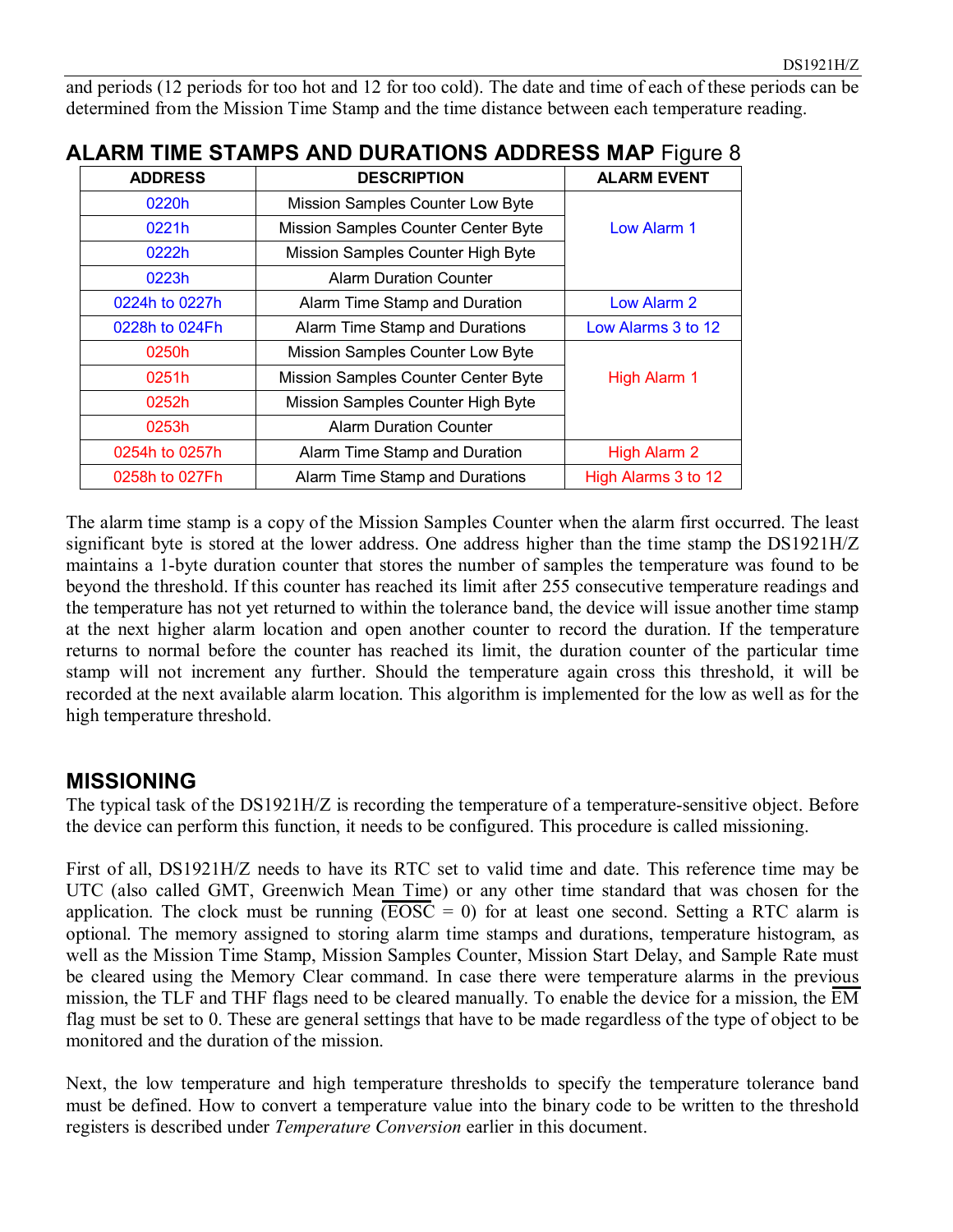The state of the Search Condition bits in the Control Register does not affect the mission. If multiple devices are connected to form a 1-Wire net, the setting of the search condition will enable devices to participate in the conditional search if certain events such as timer or temperature alarm have occurred. Details on the search conditions are found in the section *ROM Function Commands* later in this document and in the Control Register description.

The setting of the RO bit (rollover enable) and sample rate depends on the duration of the mission and the monitoring requirements. If the most recent temperature history is important, the rollover should be enabled  $(RO = 1)$ . Otherwise, one should estimate the duration of the mission in minutes and divide the number by 2048 to calculate the value of the sample rate (number of minutes between temperature conversions). If the estimated duration of a mission is 10 days  $(= 14400 \text{ minutes})$  for example, then the 2048-byte capacity of the datalog memory would be sufficient to store a new value every 7 minutes. If the datalog memory of the DS1921H/Z is not large enough to store all temperature readings, one can use several devices and set the Mission Start Delay to values that make the second device start recording as soon as the memory of the first device is full, and so on. The RO-bit needs to be set to 0 to disable rollover that would otherwise overwrite the recorded temperature log.

After the RO bit and the Mission Start Delay are set, the Sample Rate Register is the last element of data that is written. The sample rate may be any value from 1 to 255, coded as an unsigned 8-bit binary number. As soon as the sample rate is written, the DS1921H/Z will set the MIP flag and clear the MEMCLR flag. After as many minutes as specified by the Mission Start Delay are over, the device will wait for the next minute boundary, then wake up, copy the current time and date to the Mission Time Stamp Register, and make the first temperature conversion of the mission. This increments both the Mission Samples Counter and Device Samples Counter. All subsequent temperature measurements are taken on minute boundaries specified by the value in the Sample Rate Register. One may read the memory of the DS1921H/Z to watch the mission as it progresses. Care should be taken to avoid memory access conflicts. See section *Memory Access Conflicts* for details.

#### **MEMORY/CONTROL FUNCTION COMMANDS**

The *Memory/Control Function Flow Chart* (Figure 10) describes the protocols necessary for accessing the memory and the special function registers of the DS1921H/Z. An example on how to use these and other functions to set up the DS1921H/Z for a mission is included at the end of this document, preceding the *Electrical Characteristics* section. The communication between master and DS1921H/Z takes place either at regular speed (default,  $OD = 0$ ) or at Overdrive Speed ( $OD = 1$ ). If not explicitly set into the Overdrive mode, the DS1921H/Z assumes regular speed. Internal memory access during a mission has priority over external access through the 1-Wire interface. This can affect the Read Memory commands described below. See section *Memory Access Conflicts* for details.

#### **ADDRESS REGISTERS AND TRANSFER STATUS**

Because of the serial data transfer, the DS1921H/Z employs three address registers, called TA1, TA2, and E/S (Figure 9). Registers TA1 and TA2 must be loaded with the target address to which the data will be written or from which data will be sent to the master upon a Read command. Register E/S acts like a byte counter and transfer status register. It is used to verify data integrity with Write commands. Therefore, the master only has read access to this register. The lower 5 bits of the E/S Register indicate the address of the last byte that has been written to the scratchpad. This address is called Ending Offset. Bit 5 of the E/S Register, called PF or "partial byte flag," is set if the number of data bits sent by the master is not an integer multiple of 8. Bit 6 is always a 0. Note that the lowest 5 bits of the target address also determine the address within the scratchpad, where intermediate storage of data will begin. This address is called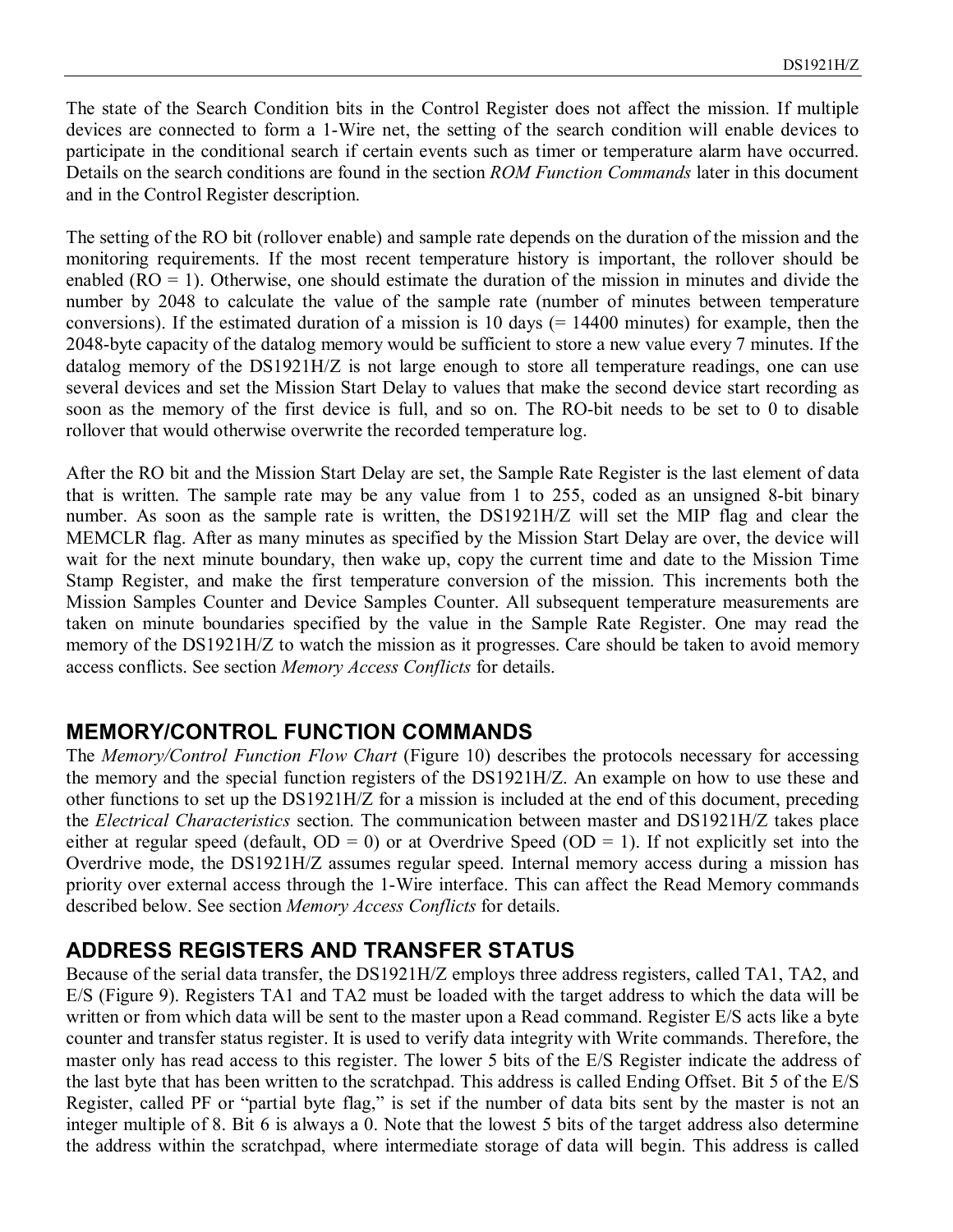byte offset. If the target address for a Write command is 13Ch, for example, then the scratchpad will store incoming data beginning at the byte offset 1Ch and will be full after only 4 bytes. The corresponding ending offset in this example is 1Fh. For best economy of speed and efficiency, the target address for writing should point to the beginning of a new page, (i.e., the byte offset will be 0). Thus, the full 32-byte capacity of the scratchpad is available, resulting also in the ending offset of 1Fh. However, it is possible to write 1 or several contiguous bytes somewhere within a page. The ending offset together with the Partial and Overflow Flag is mainly a means to support the master checking the data integrity after a Write command. The highest valued bit of the E/S Register, called AA or Authorization Accepted, indicates that a valid copy command for the scratchpad has been received and executed. Writing data to the scratchpad clears this flag.

#### **ADDRESS REGISTERS** Figure 9



#### **WRITING WITH VERIFICATION**

To write data to the DS1921H/Z, the scratchpad has to be used as intermediate storage. First, the master issues the Write Scratchpad command to specify the desired target address, followed by the data to be written to the scratchpad. In the next step, the master sends the Read Scratchpad command to read the scratchpad and to verify data integrity. As preamble to the scratchpad data, the DS1921H/Z sends the requested target address TA1 and TA2 and the contents of the E/S Register. If the PF flag is set, data did not arrive correctly in the scratchpad. The master does not need to continue reading; it can start a new trial to write data to the scratchpad. Similarly, a set AA flag indicates that the Write command was not recognized by the device. If everything went correctly, both flags are cleared and the ending offset indicates the address of the last byte written to the scratchpad. Now the master can continue verifying every data bit. After the master has verified the data, it has to send the Copy Scratchpad command. This command must be followed exactly by the data of the three address registers TA1, TA2 and E/S as the master has read them verifying the scratchpad. As soon as the DS1921H/Z has received these bytes, it will copy the data to the requested location beginning at the target address.

#### **Write Scratchpad Command [0Fh]**

After issuing the Write Scratchpad command, the master must first provide the 2-byte target address, followed by the data to be written to the scratchpad. The data will be written to the scratchpad starting at the byte offset (T4:T0). The ending offset (E4:E0) will be the byte offset at which the master stops writing data. Only full data bytes are accepted. If the last data byte is incomplete, its content will be ignored and the partial byte flag (PF) will be set.

When executing the Write Scratchpad command, the CRC generator inside the DS1921H/Z (see Figure 16) calculates a CRC of the entire data stream, starting at the command code and ending at the last data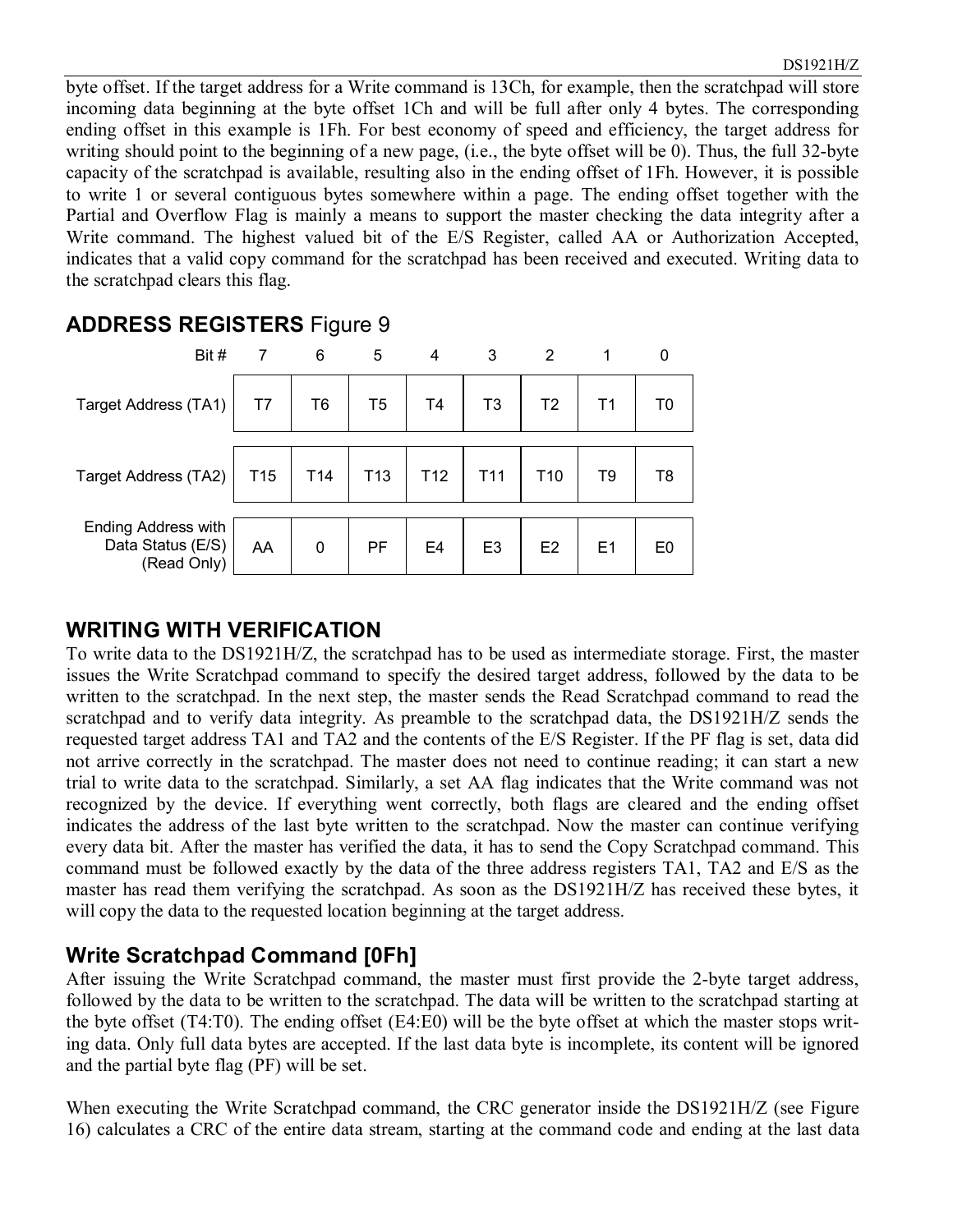byte sent by the master. This CRC is generated using the CRC16 polynomial by first clearing the CRC generator and then shifting in the command code (0Fh) of the Write Scratchpad command, the Target Addresses TA1 and TA2 as supplied by the master and all the data bytes. The master may end the Write Scratchpad command at any time. However, if the ending offset is 11111b, the master may send 16 read time slots and will receive an inverted CRC16 generated by the DS1921H/Z.

**The range 200h to 213h of the register page is protected during a mission**. See Figure 6, *Register Page Map*, for the access type of the individual registers between and during missions.

#### **Read Scratchpad Command [AAh]**

This command is used to verify scratchpad data and target address. After issuing the Read Scratchpad command, the master begins reading. The first 2 bytes will be the target address. The next byte will be the ending offset/data status byte (E/S) followed by the scratchpad data beginning at the byte offset (T4:T0), as shown in Figure 9. Regardless of the actual ending offset, the master may read data until the end of the scratchpad after which it will receive an inverted CRC16 of the command code, Target Addresses TA1 and TA2, the E/S byte, and the scratchpad data starting at the target address. After the CRC is read, the bus master will read logical 1s from the DS1921H/Z until a reset pulse is issued.

#### **Copy Scratchpad [55h]**

This command is used to copy data from the scratchpad to the writable memory sections. Applying Copy Scratchpad to the Sample Rate Register can start a mission provided that several preconditions are met. See *Mission Start and Logging Process* description and the flow chart in Figure 11 for details. After issuing the Copy Scratchpad command, the master must provide a 3-byte authorization pattern, which can be obtained by reading the scratchpad for verification. This pattern must exactly match the data contained in the three address registers (TA1, TA2, E/S, in that order). If the pattern matches, the AA (Authorization Accepted) flag will be set and the copy will begin. A pattern of alternating 1s and 0s will be transmitted after the data has been copied until the master issues a reset pulse. While the copy is in progress any attempt to reset the part will be ignored. Copy typically takes 2µs per byte.

The data to be copied is determined by the three address registers. The scratchpad data from the beginning offset through the ending offset will be copied, starting at the target address. Anywhere from 1 to 32 bytes may be copied to memory with this command. The AA flag will remain at logic 1 until it is cleared by the next Write Scratchpad command. Note that Copy Scratchpad when applied to the address range 200h to 213h during a mission will end the mission.

#### **Read Memory [F0h]**

The Read Memory command may be used to read the entire memory. After issuing the command, the master must provide the 2-byte target address. After the 2 bytes, the master reads data beginning from the target address and may continue until the end of memory, at which point logic 0s will be read. It is important to realize that the target address registers will contain the address provided. The ending offset/data status byte is unaffected.

The hardware of the DS1921H/Z provides a means to accomplish error-free writing to the memory section. To safeguard data in the 1-Wire environment when reading and to simultaneously speed up data transfers, it is recommended to packetize data into data packets of the size of one memory page each. Such a packet would typically store a 16-bit CRC with each page of data to ensure rapid, error-free data transfers that eliminate having to read a page multiple times to verify whether if the received data is correct. (See *Application Note 114* for the recommended file structure.)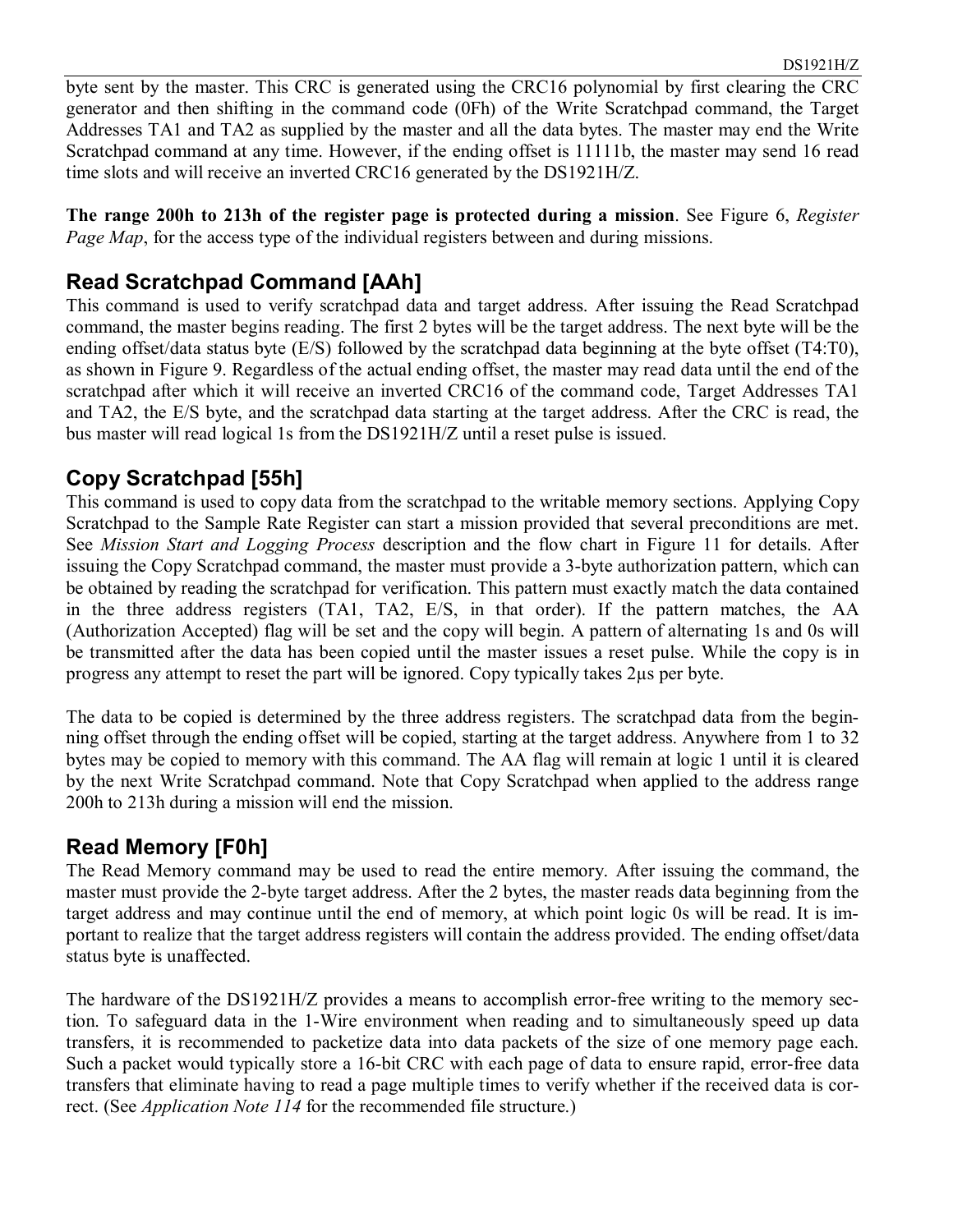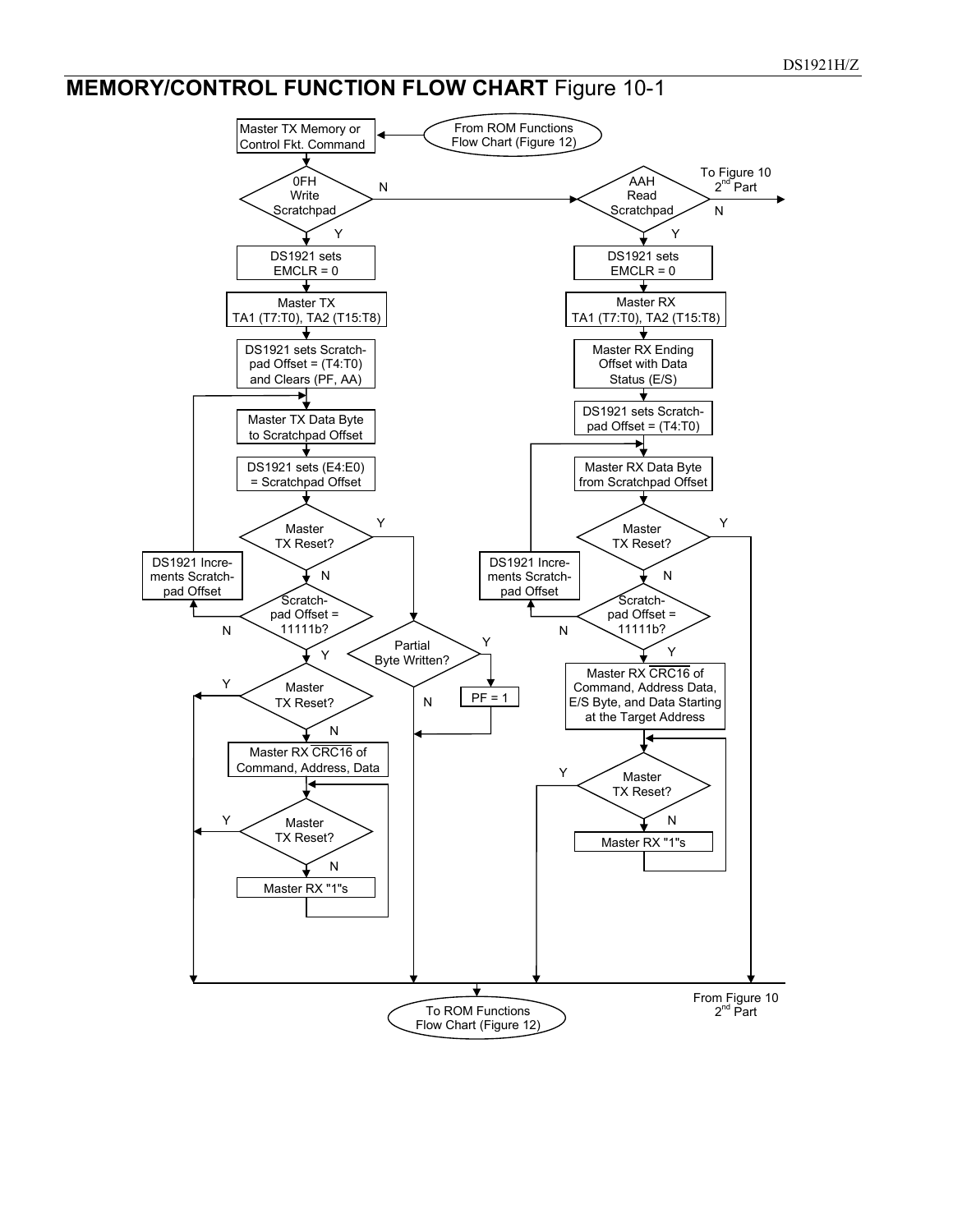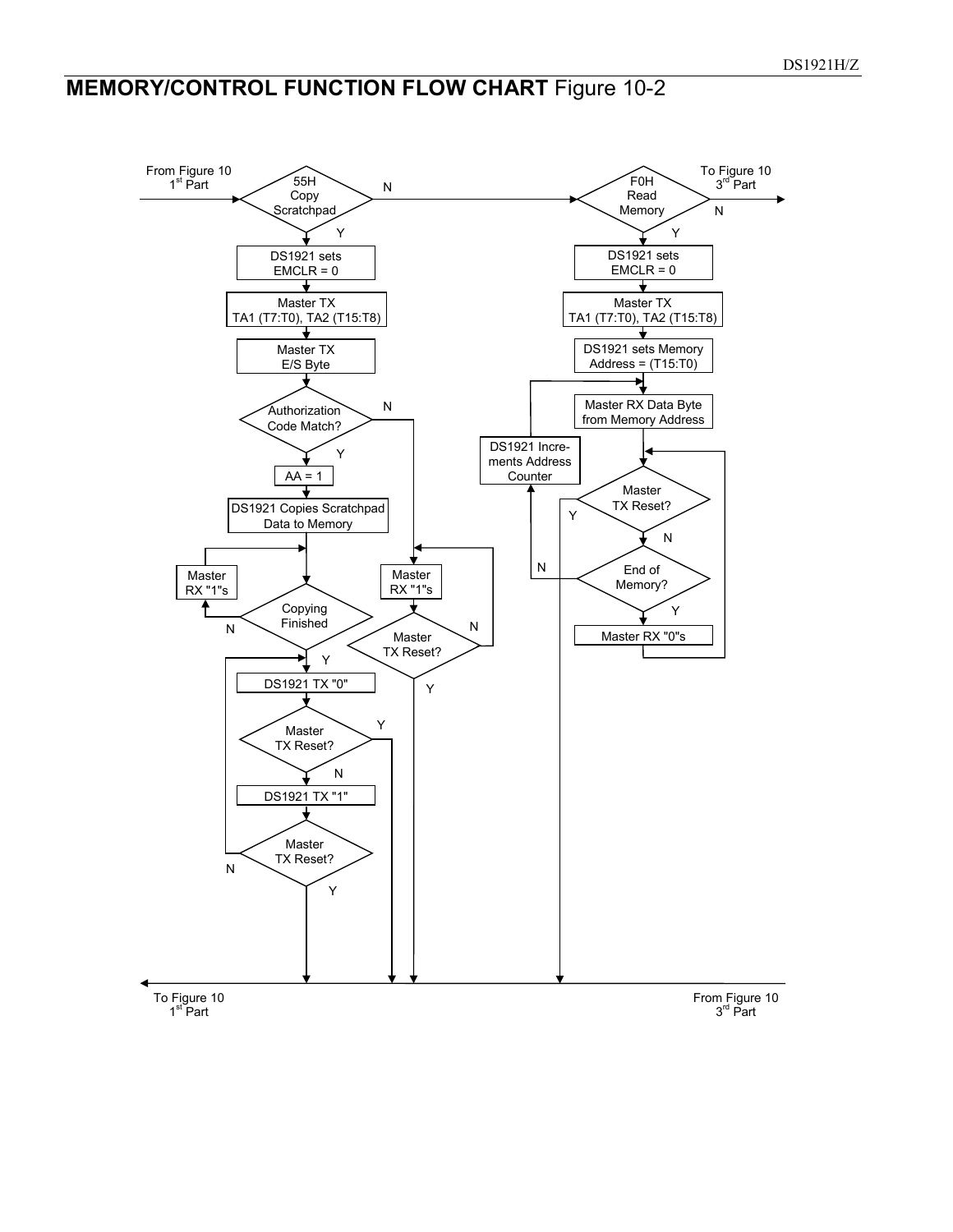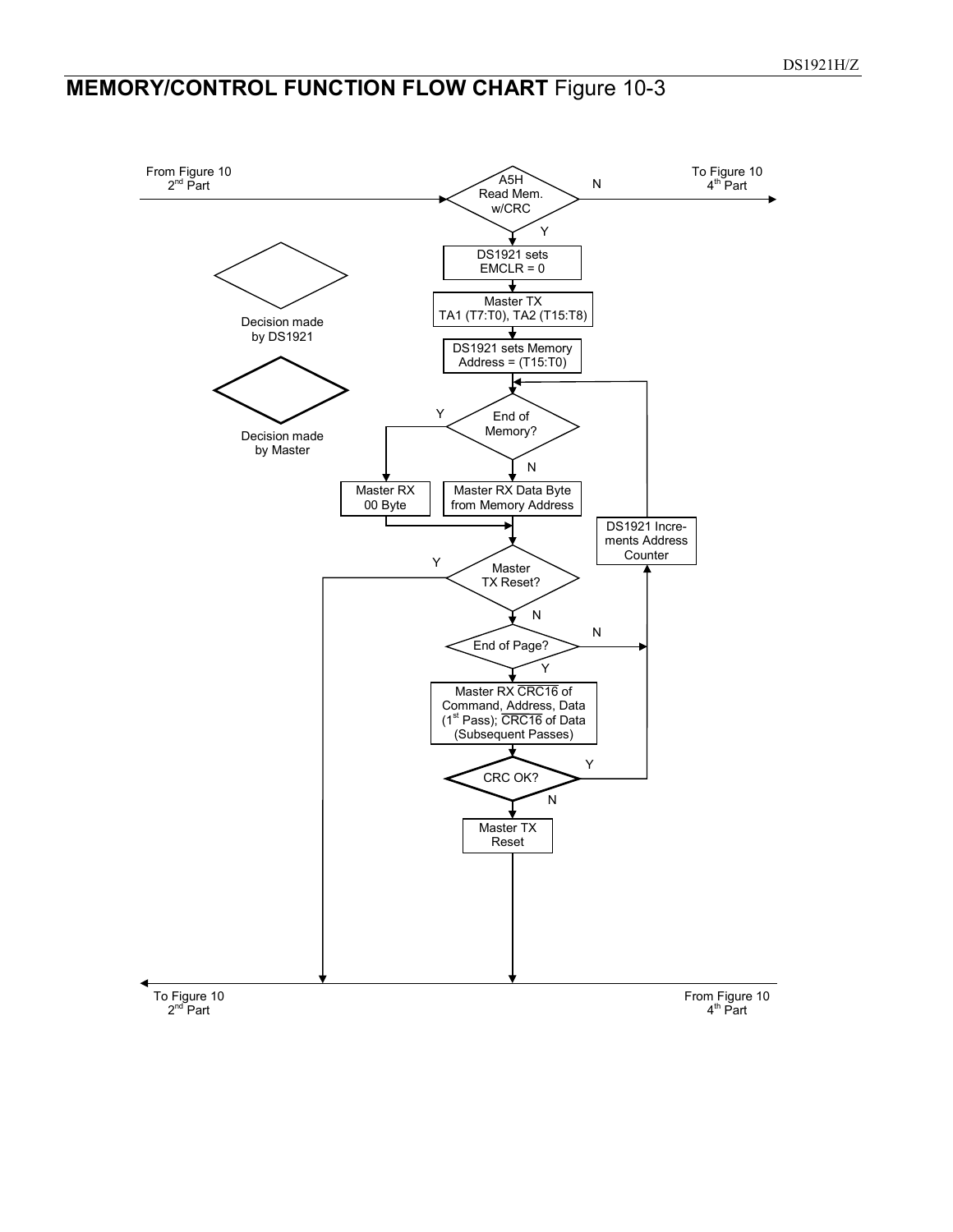

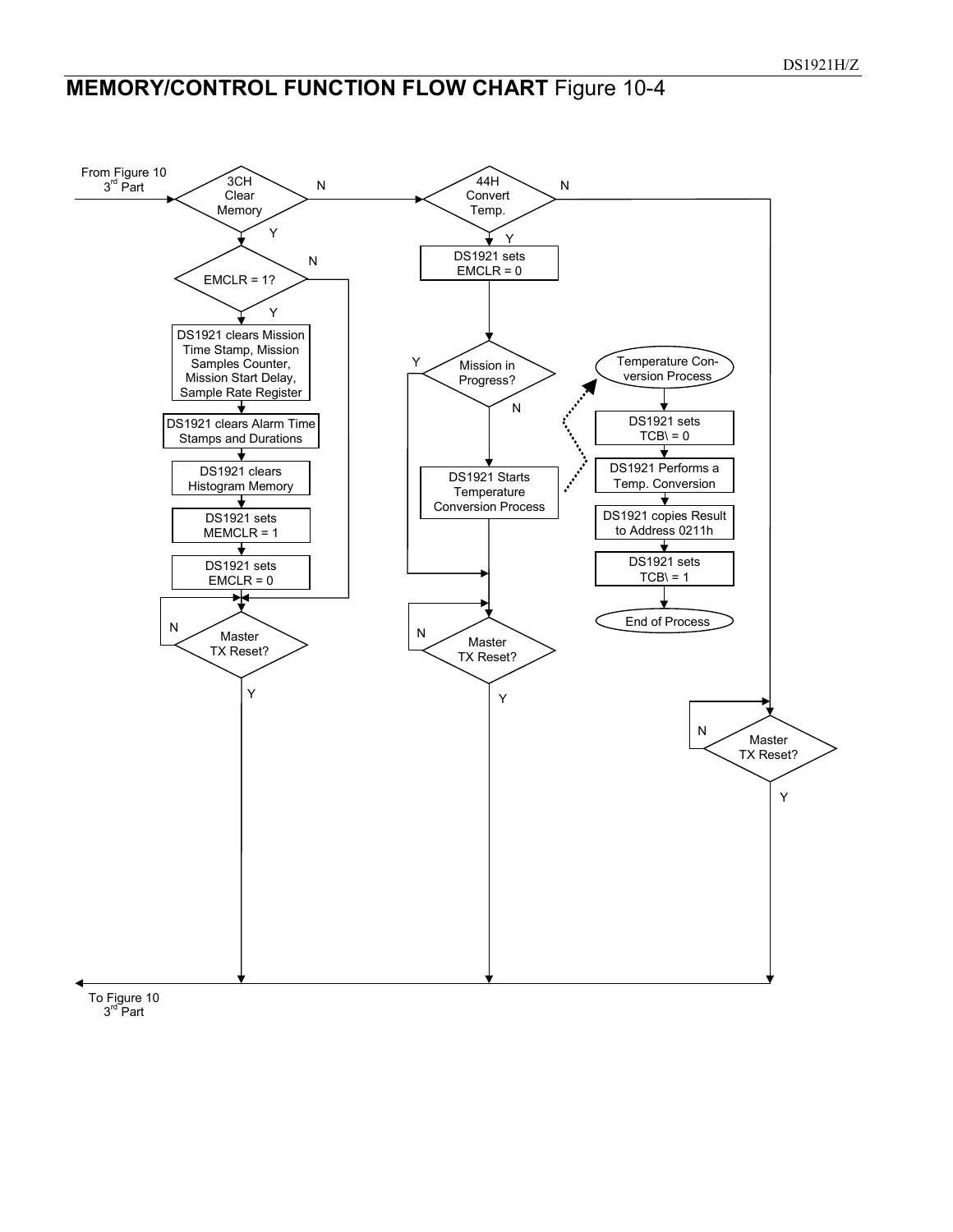#### **Read Memory with CRC [A5h]**

The Read Memory with CRC command is used to read memory data that cannot be packetized, such as the register page and the data recorded by the device during a mission. The command works essentially the same way as the simple Read Memory, except for the 16-bit CRC that the DS1921H/Z generates and transmits following the last data byte of a memory page.

After having sent the command code of the Read Memory with CRC command, the bus master sends a 2 byte address (TA1 = T7:T0, TA2 = T15:T8) that indicates a starting byte location. With the subsequent read data time slots the master receives data from the DS1921H/Z starting at the initial address and continuing until the end of a 32-byte page is reached. At that point the bus master will send 16 additional read data time slots and receive an inverted 16-bit CRC. With subsequent read data time slots the master will receive data starting at the beginning of the next page followed again by the inverted CRC for that page. This sequence will continue until the bus master resets the device.

With the initial pass through the Read Memory with CRC flow, the 16-bit CRC value is the result of shifting the command byte into the cleared CRC generator followed by the two address bytes and the contents of the data memory. Subsequent passes through the Read Memory with CRC flow will generate a 16-bit CRC that is the result of clearing the CRC generator and then shifting in the contents of the data memory page. After the 16-bit CRC of the last page is read, the bus master will receive logical 0s from the DS1921H/Z and inverted CRC16s at page boundaries until a reset pulse is issued. The Read Memory with CRC command sequence can be ended at any point by issuing a reset pulse.

#### **Clear Memory [3Ch]**

The Clear Memory command is used to clear the Sample Rate, Mission Start Delay, Mission Time Stamp, and Mission Samples Counter in the register page and the Temperature Alarm Memory and the Temperature Histogram Memory. These memory areas must be cleared for the device to be set up for another mission. The Clear Memory command does not clear the datalog memory or the temperature and timer alarm flags in the Status Register. The RTC oscillator must be on and have counted at least 1 second, before issuing the command. For the Clear Memory command to function the EMCLR bit in Control Register must be set to 1, and the Clear Memory command must be issued with the very next access to the device's memory functions. Issuing any other memory function command will reset the EMCLR bit. The Clear Memory process takes 500µs. When the command is completed the MEMCLR bit in the Status Register will read 1 and the EMCLR bit will be 0.

#### **Convert Temperature [44h]**

If a mission is not in progress ( $MIP = 0$ ) the Convert Temperature command can be issued to measure the current temperature of the device. The result of the temperature conversion will be found at memory address 211h in the register page. This command takes maximum 360ms to complete. During this time the device remains fully accessible for memory/control and ROM function commands.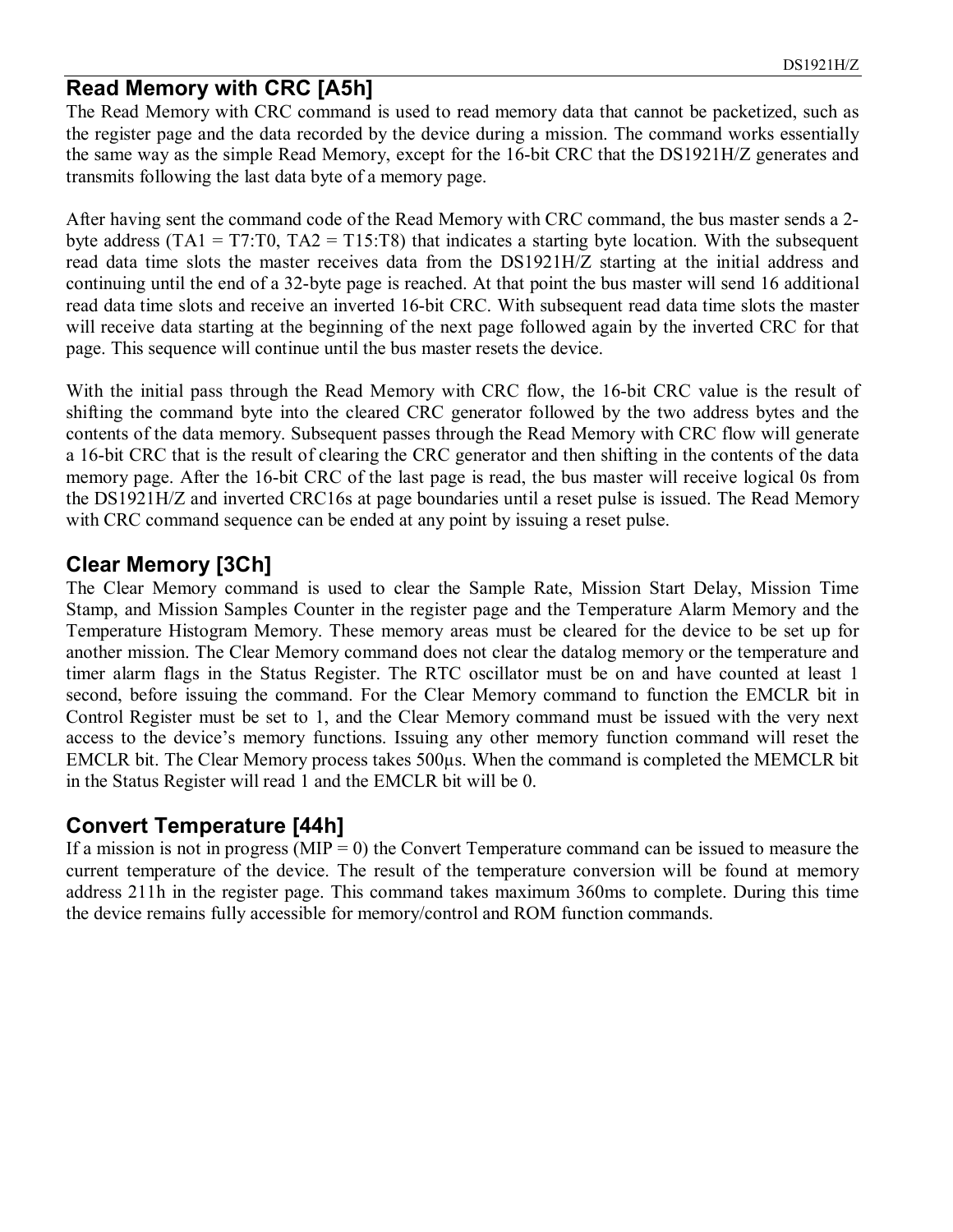#### **Mission Start and Logging Process**

The DS1921H/Z does not use a special command to start a mission. Instead, a mission is started by writing a non-zero value to the Sample Rate Register using the Copy Scratchpad command. As shown in Figure 11, a new mission can only be started if the previous mission has been stopped (MIP = 0), the memory is cleared (MEMCLR = 1) and the mission is enabled (EM = 0). If the new sample rate is different from zero, the value will be copied to the sample rate register. At the same time the MIP bit will be set and the MEMCLR bit will be cleared to indicate that the device is on a mission. Next the Mission Start Delay counter will start decrementing every minute until it is down to 0. Now the DS1921H/Z will wait until the next minute boundary and start the logging process, which as its first action copies the applicable RTC registers to the Mission Time Stamp.

#### **MISSION START AND LOGGING PROCESS** Figure 11

The Mission Start Process is invoked when the Copy Scratchpad function is used to set a new sample rate by writing to the Sample Rate Register at address 020Dh. One minute after the start delay countdown is over, the Logging Process begins and the Mission Start Process ends.

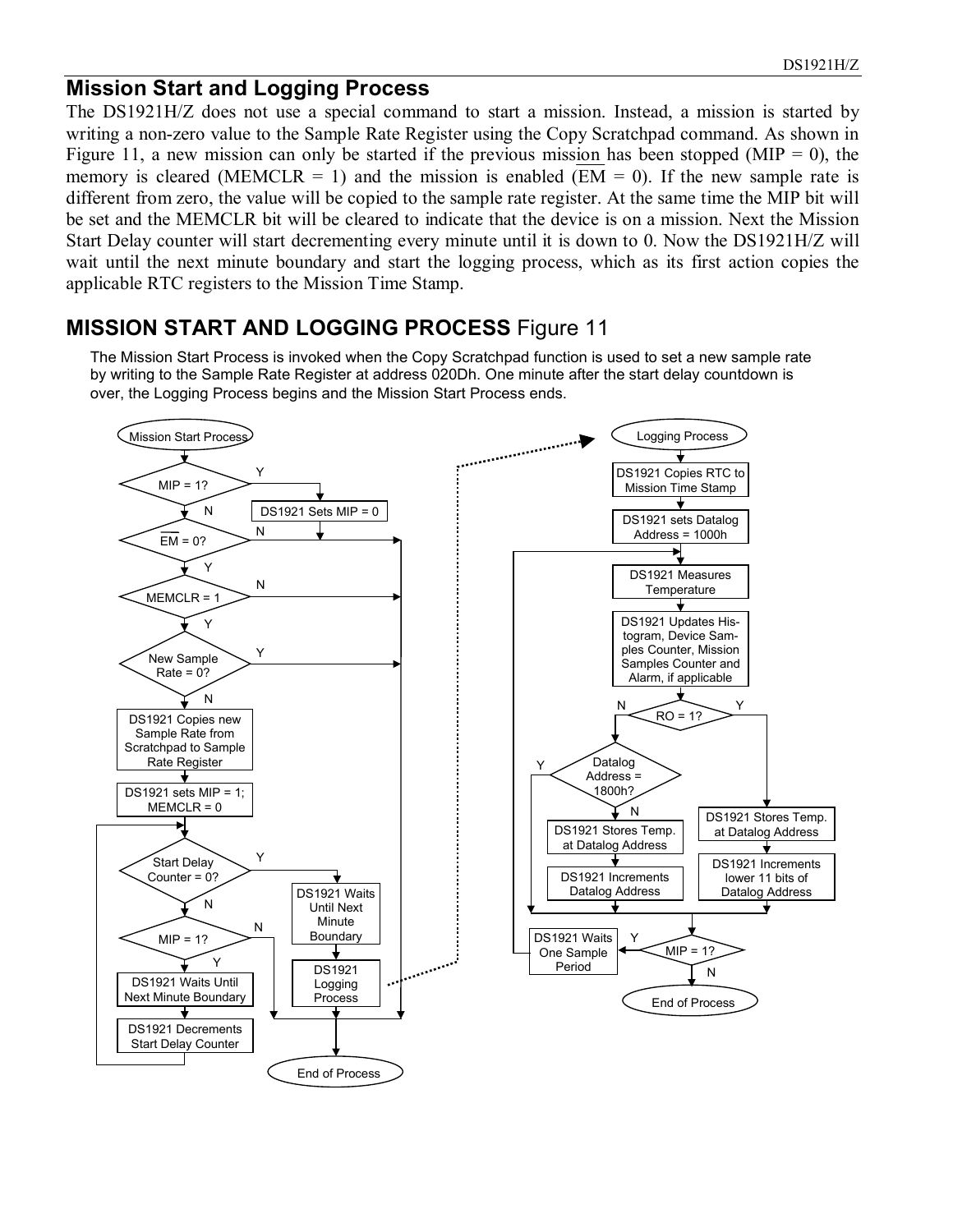#### **Stop Mission**

The DS1921H/Z does not have a special command to stop a mission. A mission can be stopped at any time by writing to any address in the range of 0200h to 0213h or by writing the MIP bit of the Status Register at address 0214h to 0. Either approach involves the use of the Copy Scratchpad command. There is no need for the Mission Start Delay to expire before a mission can be stopped (see Figure 11).

#### **MEMORY ACCESS CONFLICTS**

While a mission is in progress, periodically a temperature sample is taken and stored in the datalog, histogram, and potentially alarm memory. This "internal activity" has priority over a Read Memory or Read Memory with CRC access to these pages. If a conflict occurs, the data read may be invalid, even if the CRC value matches the data. To ensure that the data read is valid, it is recommended to first read the SIP bit of the Status Register. If the SIP bit is set, delay reading the datalog, histogram, and alarm memory until SIP is 0. The interference is more likely to be seen with a high sample rate (1 sample every minute). Since all mission samples occur on the seconds rollover (59 to 00), memory conflicts can be avoided by first reading the RTC seconds counter. For example, if it takes two seconds to read the datalog, then avoid starting the memory read if the seconds counter is 58, 59 or 00. Alternatively, one can read the affected memory section twice and accept the data only if both readings match. In any case, when writing driver software, it is important to know about the possibility of interference and to take measures to work around it.

#### **1-WIRE BUS SYSTEM**

The 1-Wire bus is a system that has a single bus master and one or more slaves. In all instances the DS1921H/Z is a slave device. The bus master is typically a microcontroller. The discussion of this bus system is broken down into three topics: hardware configuration, transaction sequence, and 1-Wire signaling (signal types and timing). The 1-Wire protocol defines bus transactions in terms of the bus state during specific time slots that are initiated on the falling edge of sync pulses from the bus master.

#### **HARDWARE CONFIGURATION**

The 1-Wire bus has only a single line by definition; it is important that each device on the bus be able to drive it at the appropriate time. To facilitate this, each device attached to the 1-Wire bus must have open drain or tri-state outputs. The 1-Wire port of the DS1921H/Z is open-drain with an internal circuit equivalent to that shown in Figure 12.

A multidrop bus consists of a 1-Wire bus with multiple slaves attached. At standard speed the 1-Wire bus has a maximum data rate of 16.3kbits per second. The speed can be boosted to 142kbits per second by activating the Overdrive mode. The DS1921H/Z is not guaranteed to be fully compliant to the iButton Standard. Its maximum data rate in standard speed mode is 15.4kbits per second and 125kbits per second in Overdrive. The value of the pull-up resistor primarily depends on the network size and load conditions. The DS1921H/Z requires a pull-up resistor of maximum 2.2kΩ at any speed.

The idle state for the 1-Wire bus is high. If for any reason a transaction needs to be suspended, the bus must be left in the idle state if the transaction is to resume. If this does not occur and the bus is left low for more than 16µs (Overdrive speed) or more than 120µs (standard speed), one or more devices on the bus may be reset. Note that the DS1921H/Z does not quite meet the full 16µs maximum low time of the normal 1-Wire bus Overdrive timing. With the DS1921H/Z the bus must be left low for no longer than 15µs at Overdrive speed to ensure that no DS1921H/Z on the 1-Wire bus performs a reset. The DS1921H/Z will communicate properly when used in conjunction with a DS2480B or DS2490 1-Wire driver and adapters that are based on these driver chips.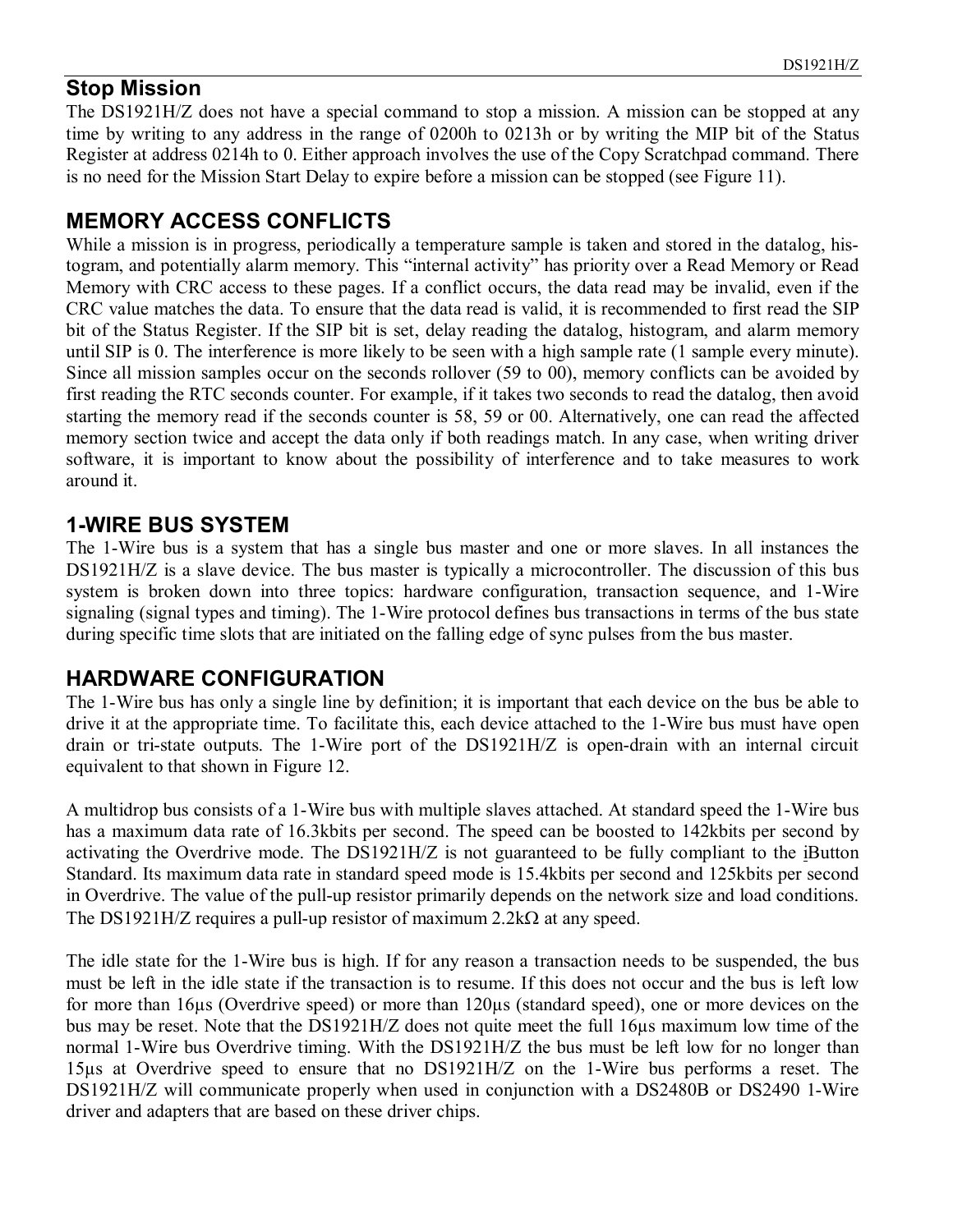#### **HARDWARE CONFIGURATION Figure 12**



#### **TRANSACTION SEQUENCE**

The protocol for accessing the DS1921H/Z via the 1-Wire port is as follows:

- **Initialization**
- ROM Function Command
- **Memory/Control Function Command**
- Transaction/Data

#### **INITIALIZATION**

All transactions on the 1-Wire bus begin with an initialization sequence. The initialization sequence consists of a reset pulse transmitted by the bus master followed by presence pulse(s) transmitted by the slave(s).The presence pulse lets the bus master know that the DS1921H/Z is on the bus and is ready to operate. For more details, see the *1-Wire Signaling* section.

#### **ROM FUNCTION COMMANDS**

Once the bus master has detected a presence, it can issue one of the seven ROM function commands. All ROM function commands are eight bits long. A list of these commands follows (refer to flowchart in Figure 13).

#### **Read ROM [33h]**

This command allows the bus master to read the DS1921H/Z's 8-bit family code, temperature range code, plus unique 36-bit serial number and 8-bit CRC. This command can only be used if there is a single slave on the bus. If more than one slave is present on the bus, a data collision will occur when all slaves try to transmit at the same time (open drain will produce a wired-AND result). The resultant family code and temperature range code plus 36-bit serial number will result in a mismatch of the CRC.

#### **Match ROM [55h]**

The Match ROM command, followed by a 64-bit ROM sequence, allows the bus master to address a specific DS1921H/Z on a multidrop bus. Only the DS1921H/Z that exactly matches the 64-bit ROM sequence will respond to the following memory function command. All other slaves will wait for a reset pulse. This command can be used with a single or multiple devices on the bus.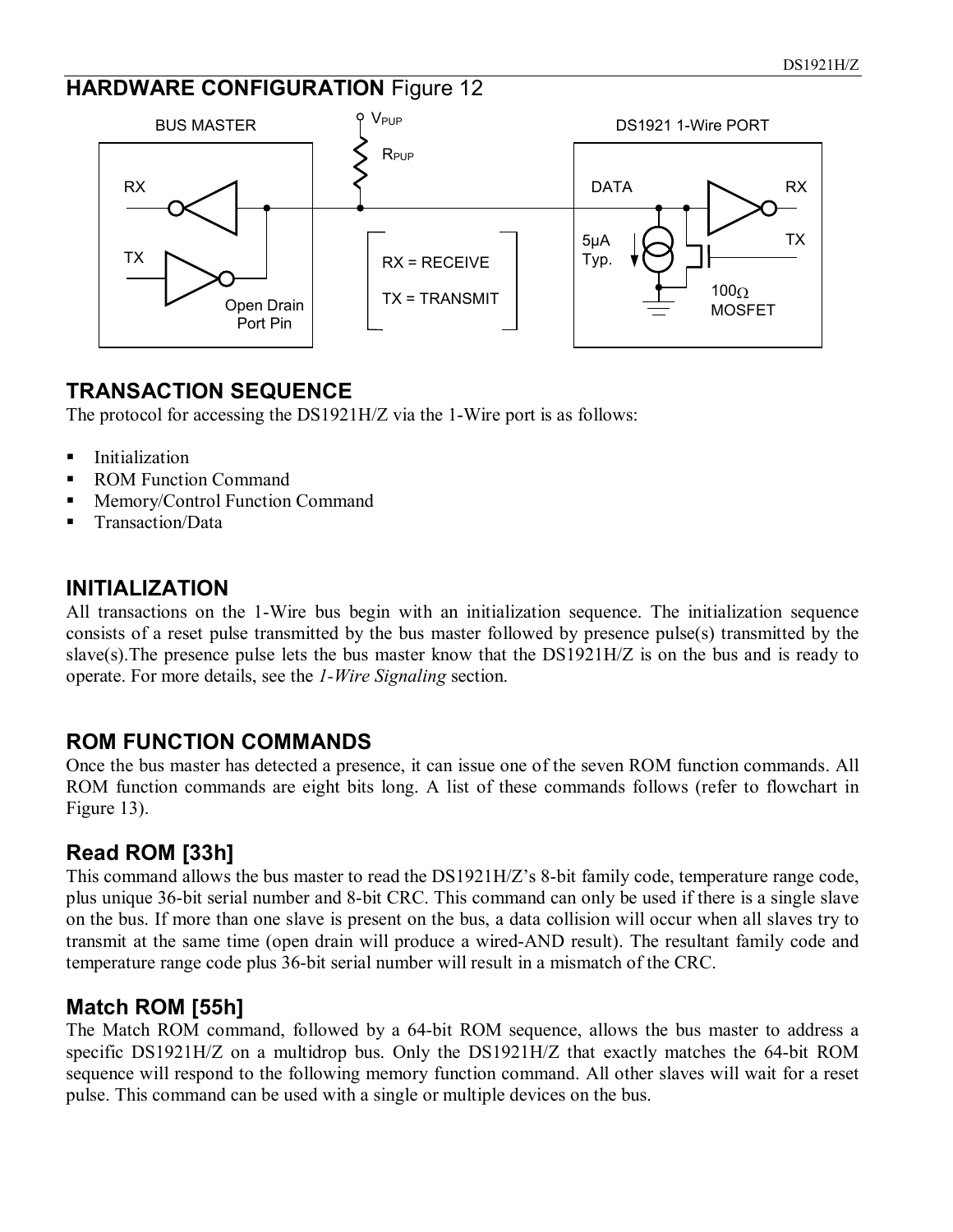#### **Search ROM [F0h]**

When a system is initially brought up, the bus master might not know the number of devices on the 1-Wire bus or their registration numbers. By taking advantage of the wired-AND property of the bus, the master can use a process of elimination to identify the registration numbers of all slave devices. For each bit of the registration number, starting with the least significant bit, the bus master issues a triplet of time slots. On the first slot, each slave device participating in the search outputs the true value of its registration number bit. On the second slot, each slave device participating in the search outputs the complemented value of its registration number bit. On the third slot, the master writes the true value of the bit to be selected. All slave devices that do not match the bit written by the master stop participating in the search. If both of the read bits are zero, the master knows that slave devices exist with both states of the bit. By choosing which state to write, the bus master branches in the romcode tree. After one complete pass, the bus master knows the registration number of a single device. Additional passes identify the registration numbers of the remaining devices. Refer to App Note 187: *1-Wire Search Algorithm* for a detailed discussion, including an example.

#### **Conditional Search [ECh]**

The Conditional Search ROM command operates similarly to the Search ROM command except that only devices fulfilling the specified condition will participate in the search. The condition is specified by the bit functions TAS, THS, and TLS in the Control Register, address 20Eh. The Conditional Search ROM provides an efficient means for the bus master to determine devices on a multidrop system that have to signal an important event, such as a temperature leaving the tolerance band. After each pass of the conditional search that successfully determined the 64-bit ROM code for a specific device on the multidrop bus, that particular device can be individually accessed as if a Match ROM had been issued, since all other devices will have dropped out of the search process and will be waiting for a reset pulse.

For the conditional search, one can select any combination of the three search conditions by writing the associated bit to a logical 1. These bits correspond directly to the flags in the Status Register of the device. If the flag in the status register reads 1 and the corresponding bit in the Control Register is a logical 1 too, the device will respond to the Conditional Search command. If more than one bit search condition is selected, the first event occurring will make the device respond to the Conditional Search command.

### **Skip ROM [CCh]**

This command can save time in a single-drop bus system by allowing the bus master to access the memory functions without providing the 64-bit ROM code. If more than one slave is present on the bus and, for example, a Read command is issued following the Skip ROM command, data collision will occur on the bus as multiple slaves transmit simultaneously (open drain pull-downs will produce a wired-AND result).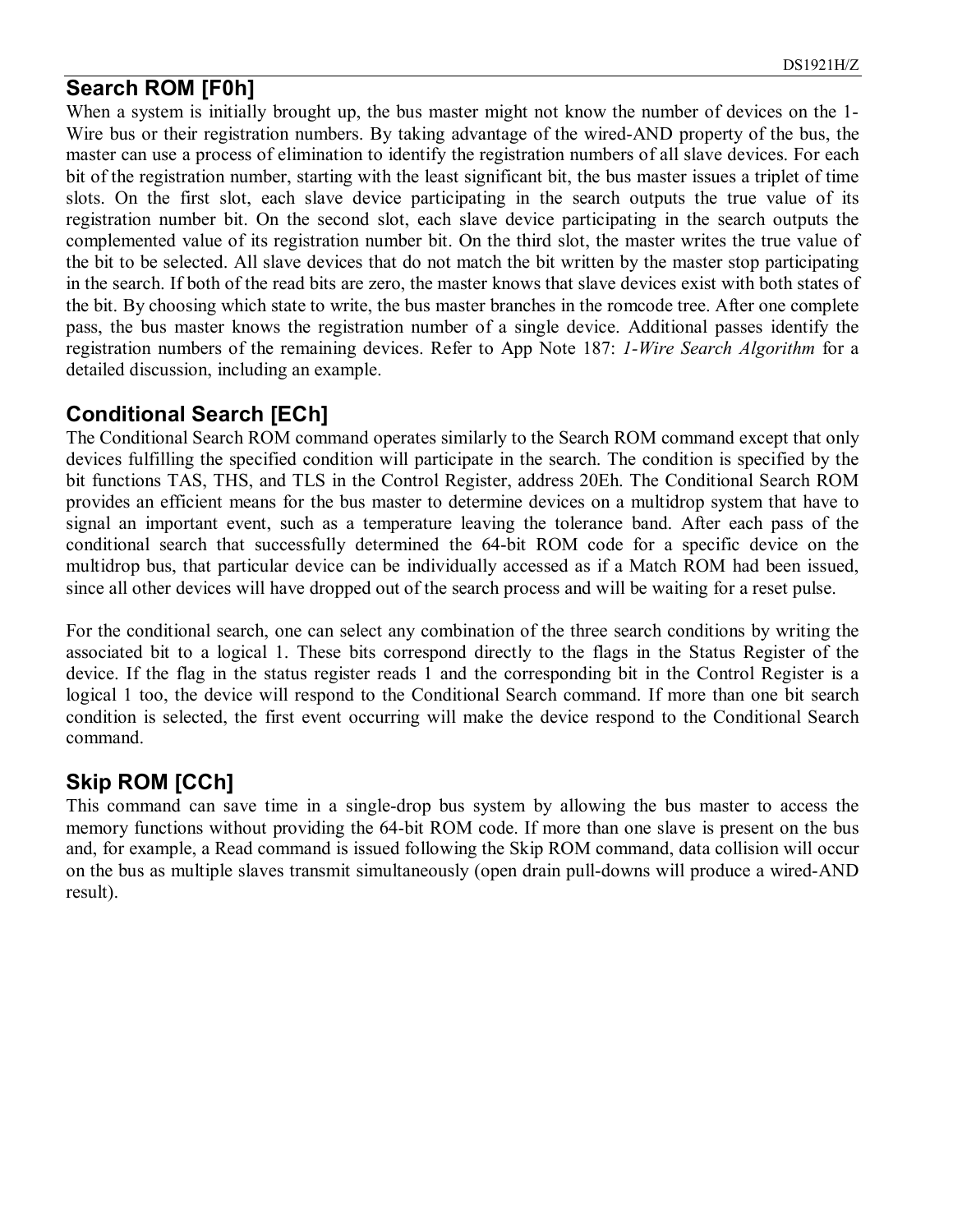### **ROM FUNCTIONS FLOW CHART** Figure 13-1

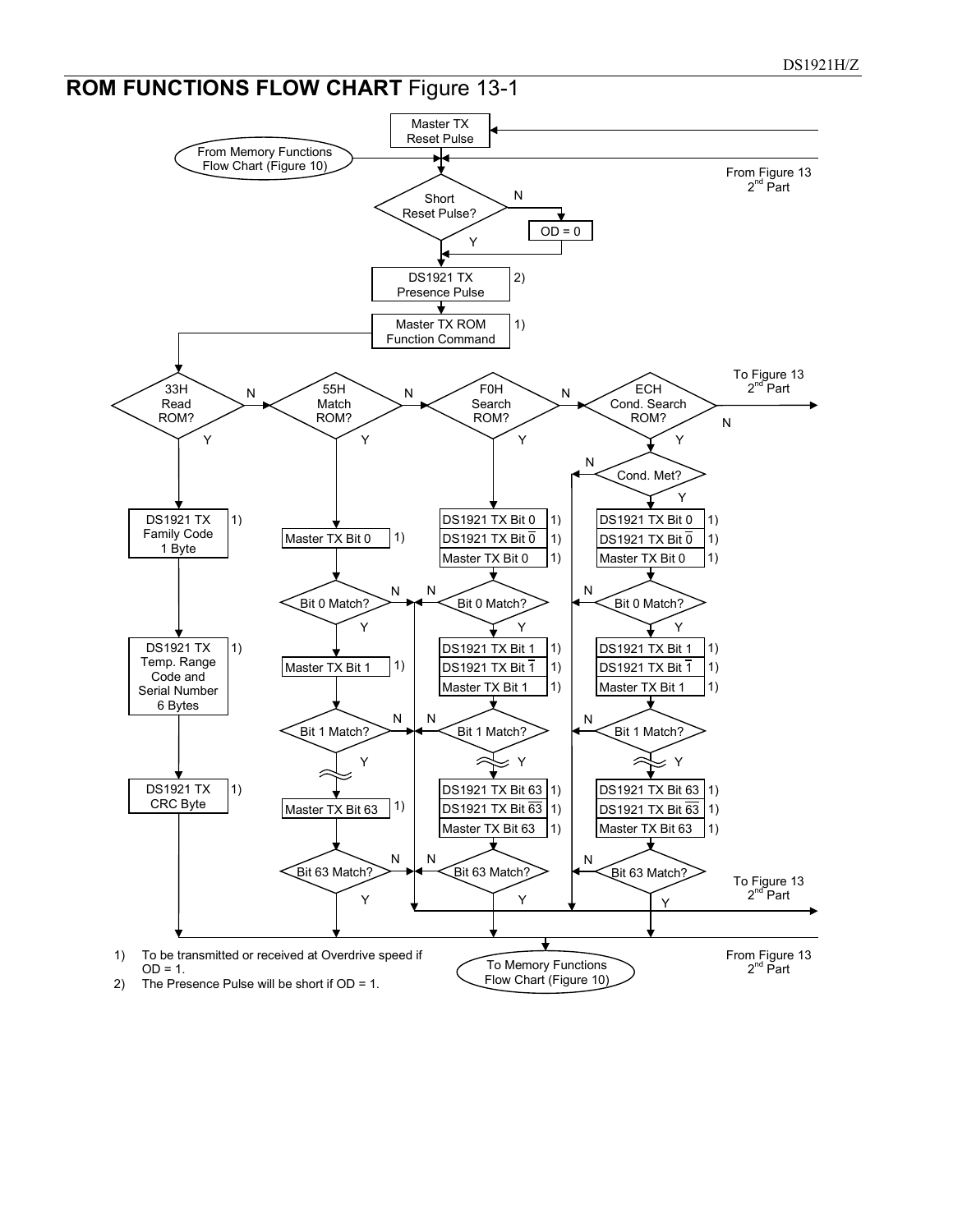## **ROM FUNCTIONS FLOW CHART** Figure 13-2



To Figure 13<br>1<sup>st</sup> Part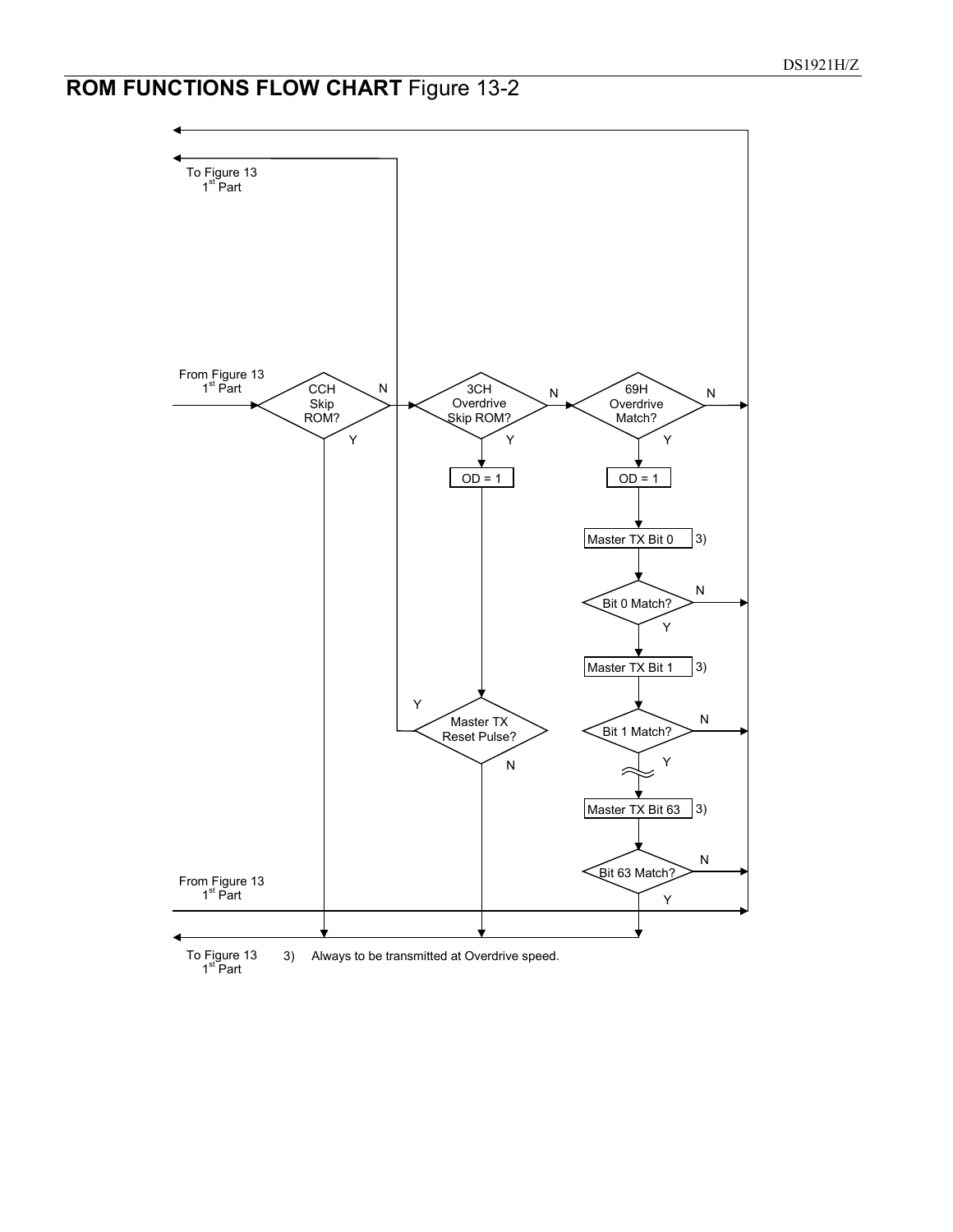#### **Overdrive Skip ROM [3Ch]**

On a single-drop bus this command can save time by allowing the bus master to access the memory/control functions without providing the 64-bit ROM code. Unlike the normal Skip ROM command, the Overdrive Skip ROM sets the DS1921H/Z in the Overdrive mode  $(OD = 1)$ . All communication following this command has to occur at Overdrive speed until a reset pulse of minimum  $480\mu s$  duration resets all devices on the bus to standard speed (OD = 0).

When issued on a multidrop bus this command will set all Overdrive-supporting devices into Overdrive mode. To subsequently address a specific Overdrive-supporting device, a reset pulse at Overdrive speed has to be issued followed by a Match ROM or Search ROM command sequence. This will speed up the time for the search process. If more than one slave supporting Overdrive is present on the bus and the Overdrive Skip ROM command is followed by a Read command, data collision will occur on the bus as multiple slaves transmit simultaneously (open-drain pull-downs will produce a wired-AND result).

#### **Overdrive Match ROM [69h]**

The Overdrive Match ROM command followed by a 64-bit ROM sequence transmitted at Overdrive Speed allows the bus master to address a specific DS1921H/Z on a multidrop bus and to simultaneously set it in Overdrive mode. Only the DS1921H/Z that exactly matches the 64-bit ROM sequence will respond to the subsequent memory/control function command. Slaves already in Overdrive mode from a previous Overdrive Skip or successful Overdrive Match command will remain in Overdrive mode. All overdrive-capable slaves will return to standard speed at the next Reset Pulse of minimum 480µs duration. The Overdrive Match ROM command can be used with a single or multiple devices on the bus.

#### **1-WIRE SIGNALING**

The DS1921H/Z requires strict protocols to ensure data integrity. The protocol consists of four types of signaling on one line: Reset Sequence with Reset Pulse and Presence Pulse, Write 0, Write 1, and Read Data. Except for the presence pulse the bus master initiates all these signals. The DS1921H/Z can communicate at two different speeds: standard speed and Overdrive speed. If not explicitly set into the Overdrive mode, the DS1921H/Z will communicate at standard speed. While in Overdrive mode the fast timing applies to all waveforms.

To get from idle to active, the voltage on the 1-Wire line needs to fall from  $V_{\text{PUP}}$  below the threshold  $V_{\text{TL}}$ . To get from active to idle, the voltage needs to rise from  $V_{\text{ILMAX}}$  past the threshold  $V_{\text{TH}}$ . The time it takes for the voltage to make this rise is seen in Figure 14 as 'ε' and its duration depends on the pull-up resistor  $(R_{PIP})$  used and capacitance of the 1-Wire network attached. The voltage  $V_{ILMAX}$  is relevant for the DS1921H/Z when determining a logical level, but not for triggering any events.

The initialization sequence required to begin any communication with the DS1921H/Z is shown in Figure 14. A Reset Pulse followed by a Presence Pulse indicates the DS1921H/Z is ready to receive data, given the correct ROM and memory function command. If the bus master uses slew-rate control on the falling edge, it must pull down the line for t<sub>RSTL</sub> + t<sub>F</sub> to compensate for the edge. A t<sub>RSTL</sub> duration of 480µs or longer will exit the Overdrive mode returning the device to standard speed. If the DS1921H/Z is in Overdrive mode and  $t_{\text{RSTL}}$  is no longer than  $80\mu s$ , the device will remain in Overdrive mode.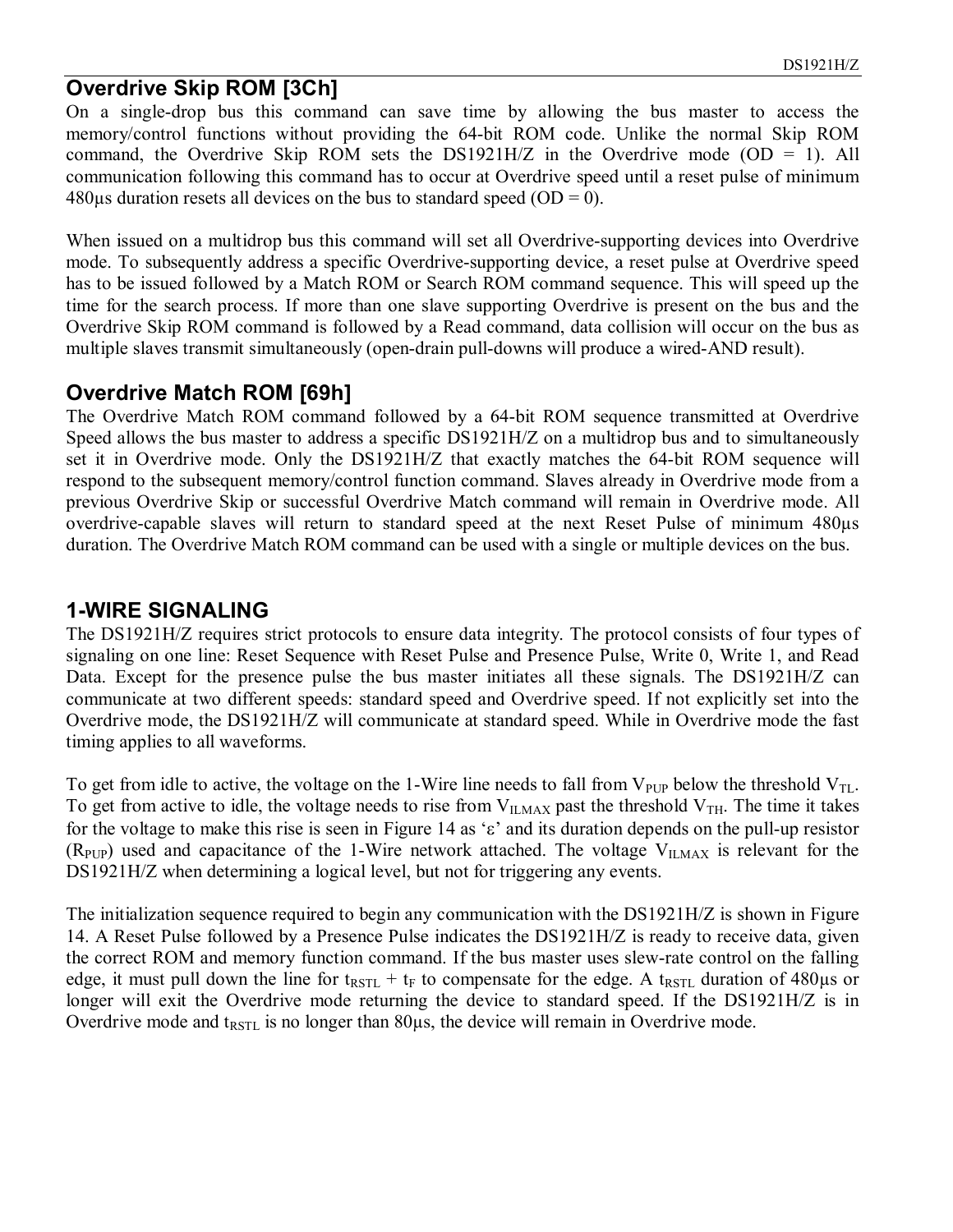#### **INITIALIZATION PROCEDURE (RESET AND PRESENCE PULSES)** Figure 14 **MASTER TX RESET PULSE** MASTER RX PRESENCE PULSE tmsp +ε → V<sub>PUP</sub> **VIHMASTER**  $V<sub>TH</sub>$  $V_{TL}$



t<sub>PDL</sub>

trsth

t<sub>REC</sub>

t<sub>PDH</sub>

The t<sub>RSTH</sub> window must be at least the sum of t<sub>PDHMAX</sub>, t<sub>PDLMAX</sub>, and t<sub>RECMIN</sub>. Immediately after t<sub>RSTH</sub> is expired, the DS1921H/Z is ready for data communication. In a mixed population network,  $t_{RSTH}$  should be extended to minimum 480µs at standard speed and 48µs at Overdrive speed to accommodate other 1- Wire devices.

for t<sub>PDL</sub>. To detect a presence pulse, the master must test the logical state of the 1-Wire line at t<sub>MSP</sub>.

trstl

#### **Read/Write Time Slots**

**VILMAX** <sub>0V</sub>

tF

Data communication with the DS1921H/Z takes place in time slots that carry a single bit each. Write time slots transport data from bus master to slave. Read time-slots transfer data from slave to master. The definitions of the write and read time slots are illustrated in Figure 15.

All communication begins with the master pulling the data line low. As the voltage on the 1-Wire line falls below the threshold  $V_{TL}$ , the DS1921H/Z starts its internal timing generator that determines when the data line will be sampled during a write time slot and how long data will be valid during a read time slot.

#### **Master to Slave**

For a write-one time slot, the voltage on the data line must have crossed the  $V<sub>TH</sub>$  threshold after the write-one low time t<sub>W1LMAX</sub> is expired. For a **write-zero** time slot, the voltage on the data line must stay below the  $V_{TH}$  threshold until the write-zero low time t<sub>W0LMIN</sub> is expired. The voltage on the data line should not exceed  $V_{ILMAX}$  during the entire t<sub>W0L</sub> or t<sub>W1L</sub> window. After the  $V_{TH}$  threshold has been crossed, the DS1921H/Z needs a recovery time  $t_{REC}$  before it is ready for the next time slot.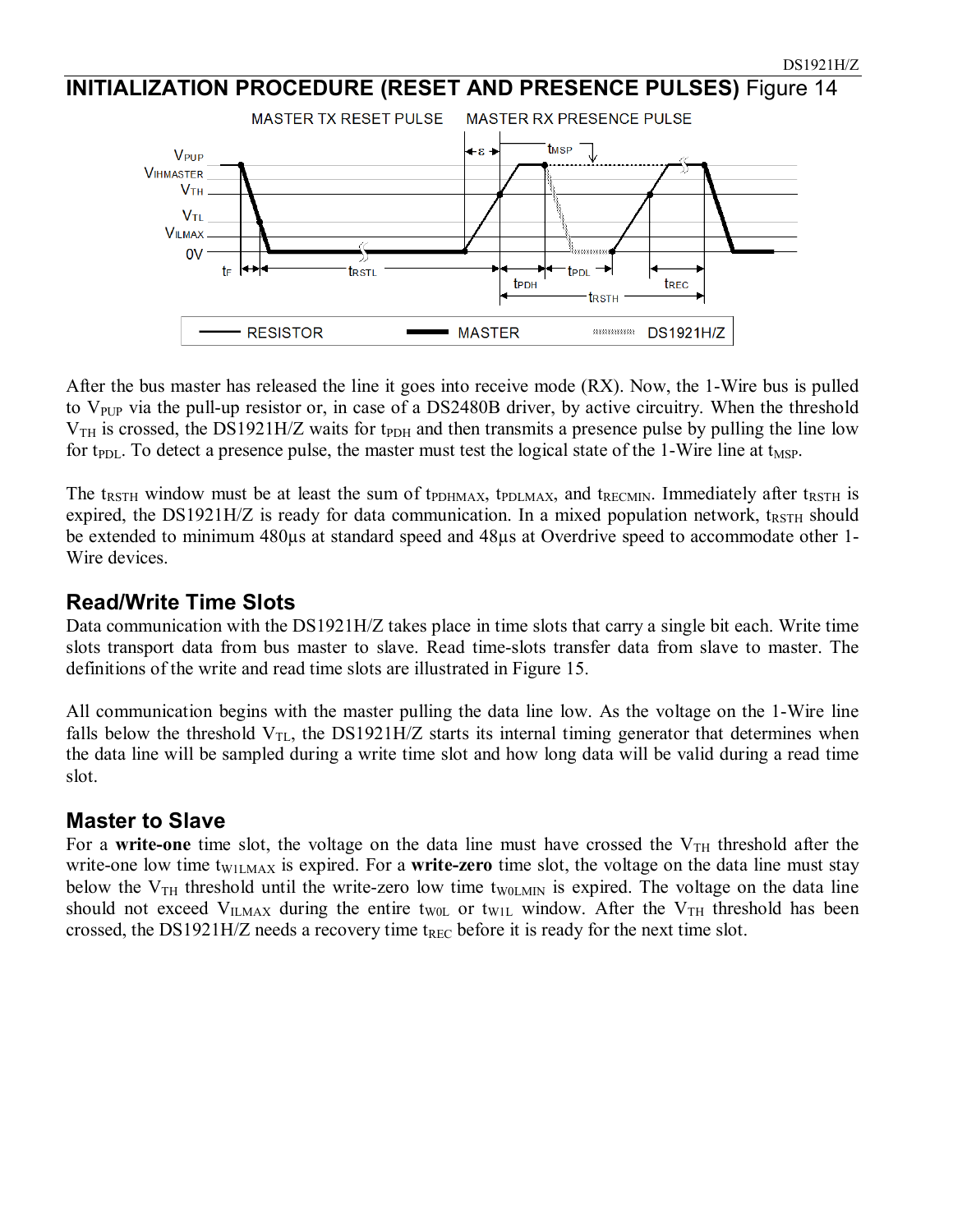#### **READ/WRITE TIMING DIAGRAM Figure 15**



#### **Write-One Time Slot**

#### **Write-Zero Time Slot**



#### **Read-Data Time Slot**



#### **Slave to Master**

A **read-data** time slot begins like a write-one time slot. The voltage on the data line must remain below  $V_{TL}$  until the read low time t<sub>RL</sub> is expired. During the t<sub>RL</sub> window, when responding with a 0, the DS1921H/Z will start pulling the data line low; its internal timing generator determines when this pulldown ends and the voltage starts rising again. When responding with a 1, the DS1921H/Z will not hold the data line low at all, and the voltage starts rising as soon as  $t_{RL}$  is over.

The sum of t<sub>RL</sub> +  $\delta$  (rise time) on one side and the internal timing generator of the DS1921H/Z on the other side define the master sampling window (t<sub>MSRMIN</sub> to t<sub>MSRMAX</sub>) in which the master must perform a read from the data line. For most reliable communication,  $t_{RL}$  should be as short as permissible and the master should read close to but no later than  $t_{MSRMAX}$ . After reading from the data line, the master must wait until  $t_{\text{SLOT}}$  is expired. This guarantees sufficient recovery time  $t_{\text{REC}}$  for the DS1921H/Z to get ready for the next time slot.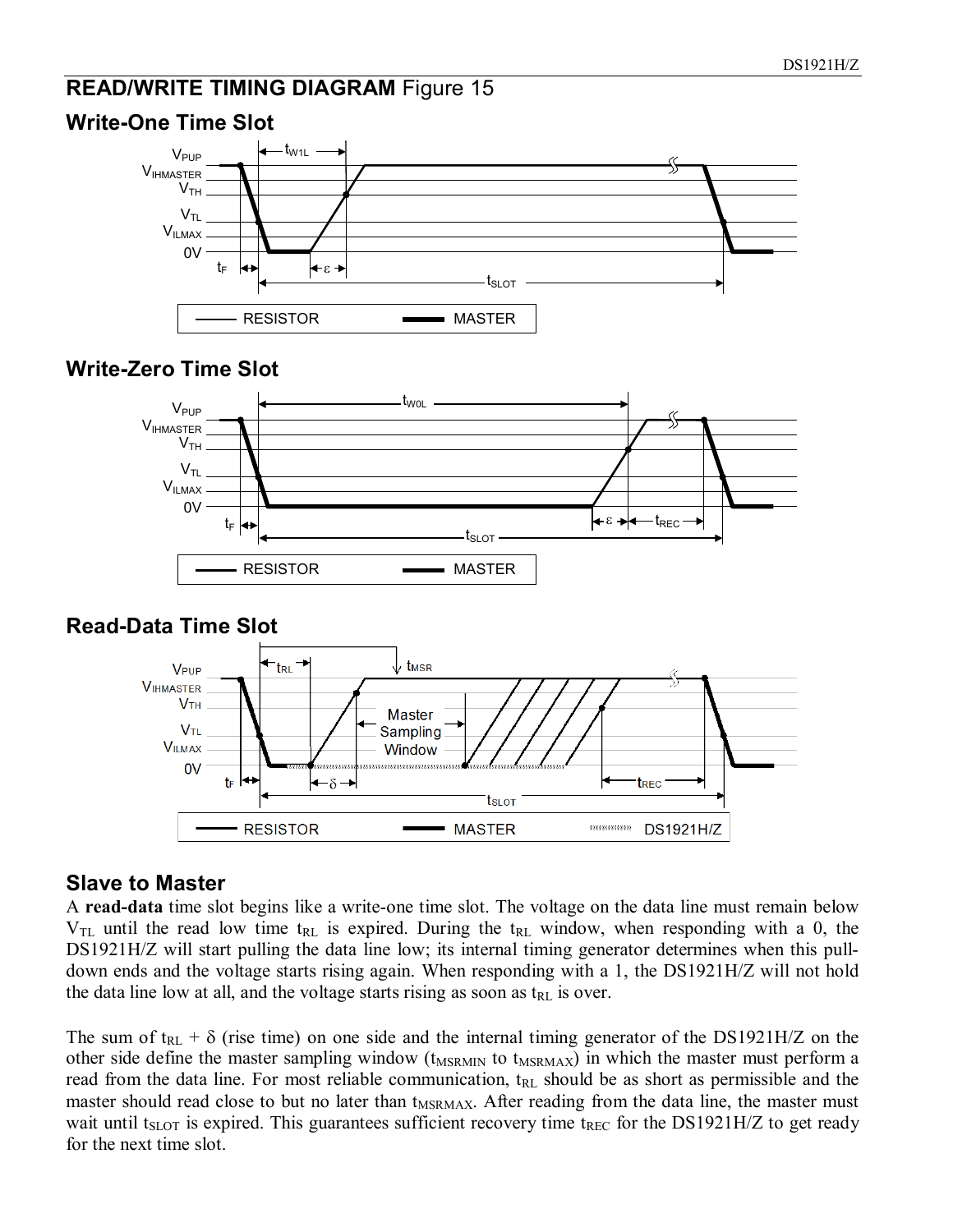#### **CRC GENERATION**

With the DS1921H/Z there are two different types of Cyclic Redundancy Checks (CRCs). One CRC is an 8-bit type and is stored in the most significant byte of the 64-bit ROM. The bus master can compute a CRC value from the first 56 bits of the 64-bit ROM and compare it to the value stored within the DS1921H/Z to determine if the ROM data has been received error-free. The equivalent polynomial function of this CRC is  $X^8 + X^5 + X^4 + 1$ . This 8-bit CRC is received in the true (noninverted) form. It is computed at the factory and lasered into the ROM.

The other CRC is a 16-bit type, generated according to the standardized CRC16-polynomial function  $X^{16}$  $+ X^{15} + X^2 + 1$ . This CRC is used for error detection when reading data memory using the Read Memory with CRC command and for fast verification of a data transfer when writing to or reading from the scratchpad. In contrast to the 8-bit CRC, the 16-bit CRC is always communicated in the inverted form. A CRC-generator inside the DS1921H/Z chip (Figure 16) will calculate a new 16-bit CRC as shown in the command flow chart of Figure 10. The bus master compares the CRC value read from the device to the one it calculates from the data and decides whether to continue with an operation or to reread the portion of the data with the CRC error. With the initial pass through the Read Memory with CRC flow chart, the 16-bit CRC value is the result of shifting the command byte into the cleared CRC generator, followed by the 2 address bytes and the data bytes. Subsequent passes through the Read Memory with CRC flow chart will generate a 16-bit CRC that is the result of clearing the CRC generator and then shifting in the data bytes.

With the Write Scratchpad command the CRC is generated by first clearing the CRC generator and then shifting in the command code, the target addresses TA1 and TA2 and all the data bytes. The DS1921H/Z will transmit this CRC only if the data bytes written to the scratchpad include scratchpad ending offset 11111b. The data may start at any location within the scratchpad.

With the Read Scratchpad command the CRC is generated by first clearing the CRC generator and then shifting in the command code, the target addresses (TA1 and TA2), the E/S byte, and the scratchpad data starting at the target address. The DS1921H/Z will transmit this CRC only if the reading continues through the end of the scratchpad, regardless of the actual ending offset. For more information on generating CRC values see *Application Note 27*.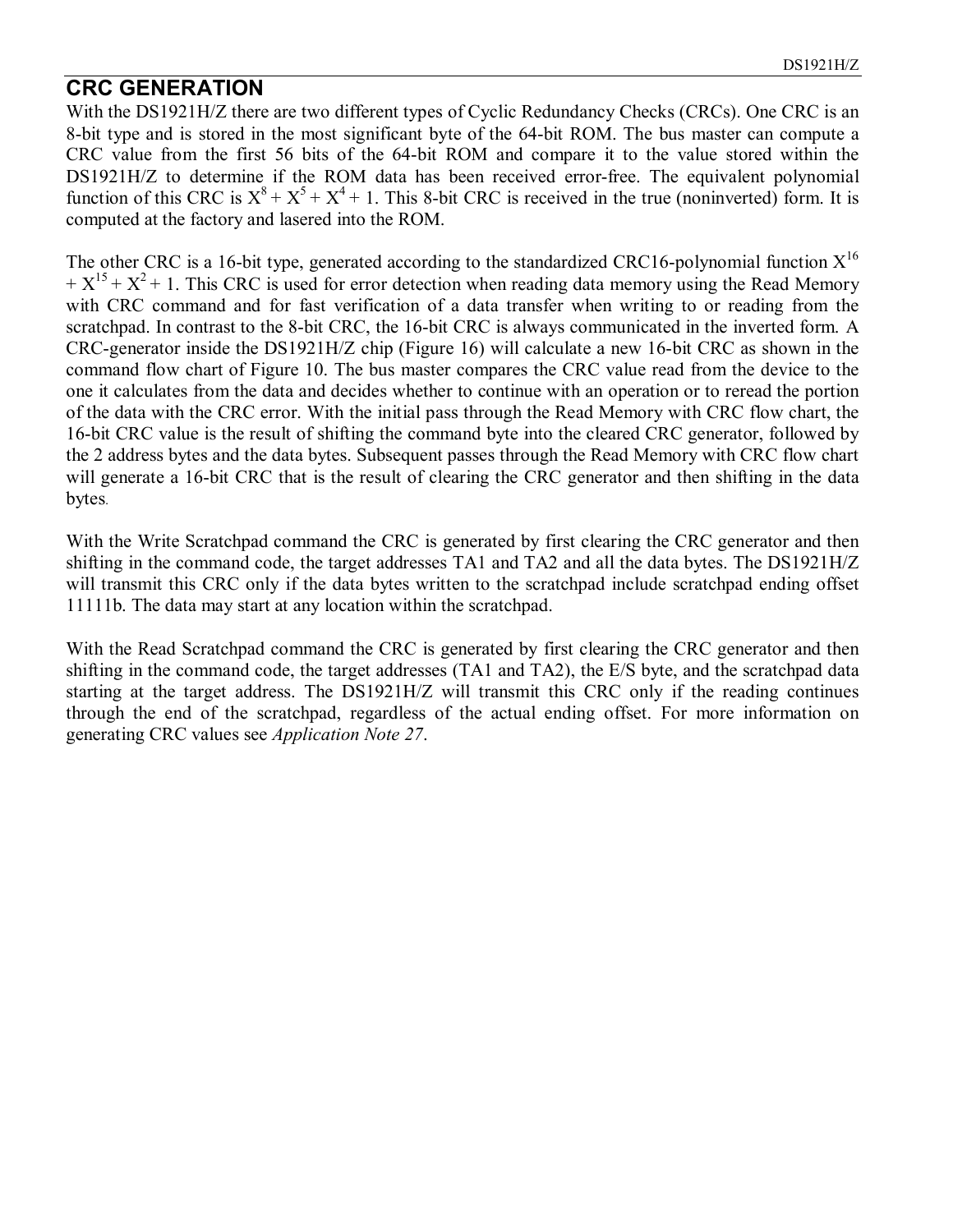## **CRC-16 HARDWARE DESCRIPTION AND POLYNOMIAL** Figure 16



### **Command-Specific 1-Wire Communication Protocol — Legend**

| Symbol                                                | <b>Description</b>                                                                  |  |  |
|-------------------------------------------------------|-------------------------------------------------------------------------------------|--|--|
| <b>RST</b>                                            | 1-Wire Reset Pulse generated by master                                              |  |  |
| 1-Wire Presence Pulse generated by slave<br><b>PD</b> |                                                                                     |  |  |
| Select                                                | Command and data to satisfy the ROM function protocol (Skip ROM, Search ROM, etc.)  |  |  |
| <b>WS</b>                                             | Command "Write Scratchpad"                                                          |  |  |
| <b>RS</b>                                             | Command "Read Scratchpad"                                                           |  |  |
| <b>CPS</b>                                            | Command "Copy Scratchpad"                                                           |  |  |
| <b>RM</b>                                             | Command "Read Memory"                                                               |  |  |
| <b>RMC</b>                                            | Command "Read Memory with CRC"                                                      |  |  |
| <b>CM</b>                                             | Command "Clear Memory"                                                              |  |  |
| <b>CT</b>                                             | Command "Convert Temperature"                                                       |  |  |
| <b>TA</b>                                             | Target Address TA1, TA2                                                             |  |  |
| TA-E/S                                                | Target Address TA1, TA2 with E/S byte                                               |  |  |
| <data eos="" to=""></data>                            | Transfer of as many data bytes as are needed to reach the scratchpad offset 1Fh     |  |  |
| <data eop="" to=""></data>                            | Transfer of as many data bytes as are needed to reach the end of a memory page      |  |  |
| <data eom="" to=""></data>                            | Transfer of as many data bytes as are needed to reach the end of the datalog memory |  |  |
| <00 to EOP>                                           | Transfer of as many 00h bytes as are needed to reach a memory page boundary         |  |  |
| <32 bytes>                                            | Transfer of 32 bytes                                                                |  |  |
| <data></data>                                         | Transfer of an undetermined amount of data                                          |  |  |
| CRC16\                                                | Transfer of an inverted CRC16                                                       |  |  |
| FF loop                                               | Indefinite loop where the master reads FFh bytes                                    |  |  |
| AA loop                                               | Indefinite loop where the master reads AAh bytes                                    |  |  |
| 00 loop                                               | Indefinite loop where the master reads 00h bytes                                    |  |  |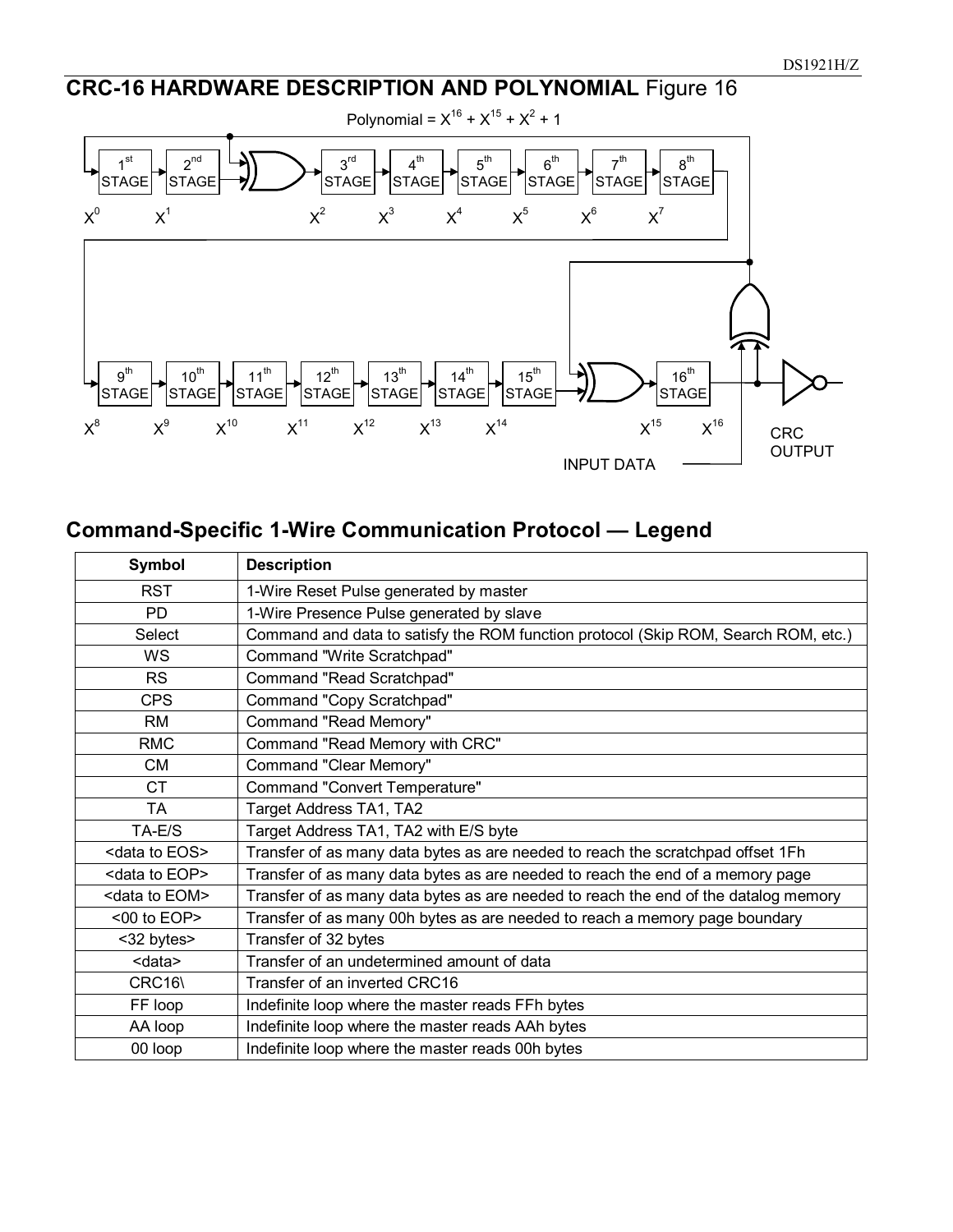## **Command-Specific 1-Wire Communication Protocol — Color Codes**

Master to slave  $\vert$  Slave to master

#### **Write Scratchpad, reaching the end of the Scratchpad**

|  |  |  |  |  |  | RST   PD   Select   WS   TA   <data eos="" to="">   CRC16\   FF loop</data> |  |  |
|--|--|--|--|--|--|-----------------------------------------------------------------------------|--|--|
|--|--|--|--|--|--|-----------------------------------------------------------------------------|--|--|

#### **Write Scratchpad, not reaching the end of the Scratchpad**

|  |  |  | RST   PD   Select   WS   TA   <data>   RST   PD</data> |  |  |
|--|--|--|--------------------------------------------------------|--|--|
|  |  |  |                                                        |  |  |

#### **Read Scratchpad**

|  | RST PD Select RS TA-E/S <data eos="" to=""> CRC16\ FF loop</data> |
|--|-------------------------------------------------------------------|
|--|-------------------------------------------------------------------|

#### **Copy Scratchpad (success)**

| RST PD Select CPS TA-E/S AA loop |  |  |
|----------------------------------|--|--|
|----------------------------------|--|--|

#### **Copy Scratchpad (invalid TA-E/S)**

|  |  |  |  | RST PD Select CPS TA-E/S FF loop |  |
|--|--|--|--|----------------------------------|--|
|--|--|--|--|----------------------------------|--|

#### **Read Memory (success)**

|  |  |  | $\vert$ RST $\vert$ PD $\vert$ Select $\vert$ RM $\vert$ TA $\vert$ <data eom="" to=""> <math>\vert</math> 00 loop</data> |  |
|--|--|--|---------------------------------------------------------------------------------------------------------------------------|--|
|  |  |  |                                                                                                                           |  |

#### **Read Memory (invalid address)**

| RST   PD   Select   RM   TA   00 loop |  |  |  |
|---------------------------------------|--|--|--|
|---------------------------------------|--|--|--|

Reading reserved pages 20 through 63 or 68 through 127 or pages 192 and higher (beyond datalog memory) will result in 00h bytes.

#### **Read Memory with CRC (success)**



Loop

The "32 bytes" are either valid page data or 00h bytes when reading reserved pages 20 through 63 or 68 through 127 or pages 192 and higher (beyond datalog memory).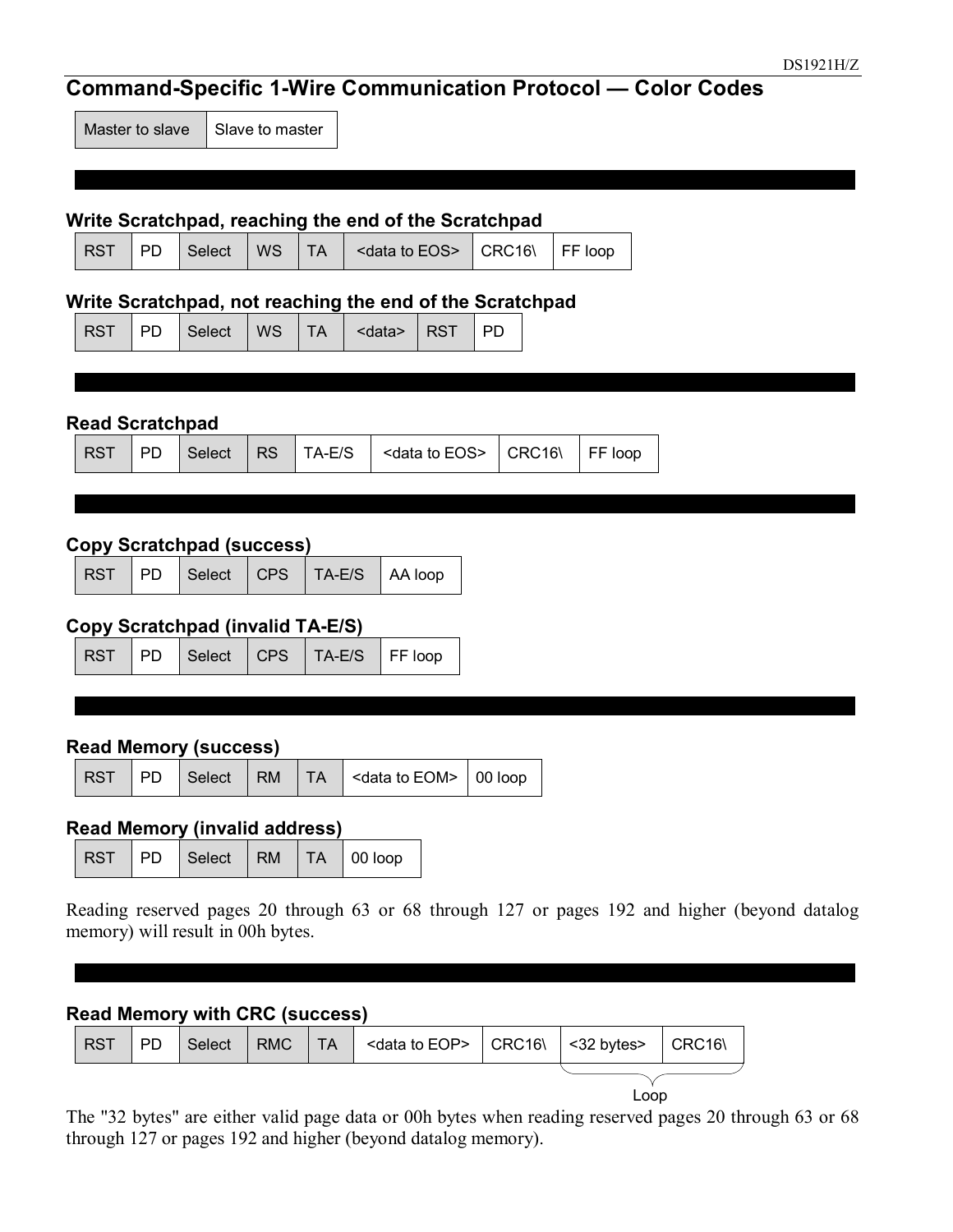#### **Read Memory with CRC (invalid address)** RST | PD | Select | RMC | TA | <00 to EOP> | CRC16\ | <32 bytes> | CRC16\ The "32 bytes" are all 00h. Loop

#### **Clear Memory**

|  | RST PD Select CM FF loop |  |
|--|--------------------------|--|

To verify success, read the Status Register at address 0214h. If MEMCLR is 1, the command was executed successfully.

#### **Convert Temperature**

|  |  | RST PD Select | $\overline{\phantom{a}}$ CT | $\mathsf{F}$ FF loop |
|--|--|---------------|-----------------------------|----------------------|
|--|--|---------------|-----------------------------|----------------------|

To read the result and to verify success, read the addresses 0211h (result) and the Device Samples Counter at address 021Dh to 021Fh. If the count has incremented, the command was executed successfully.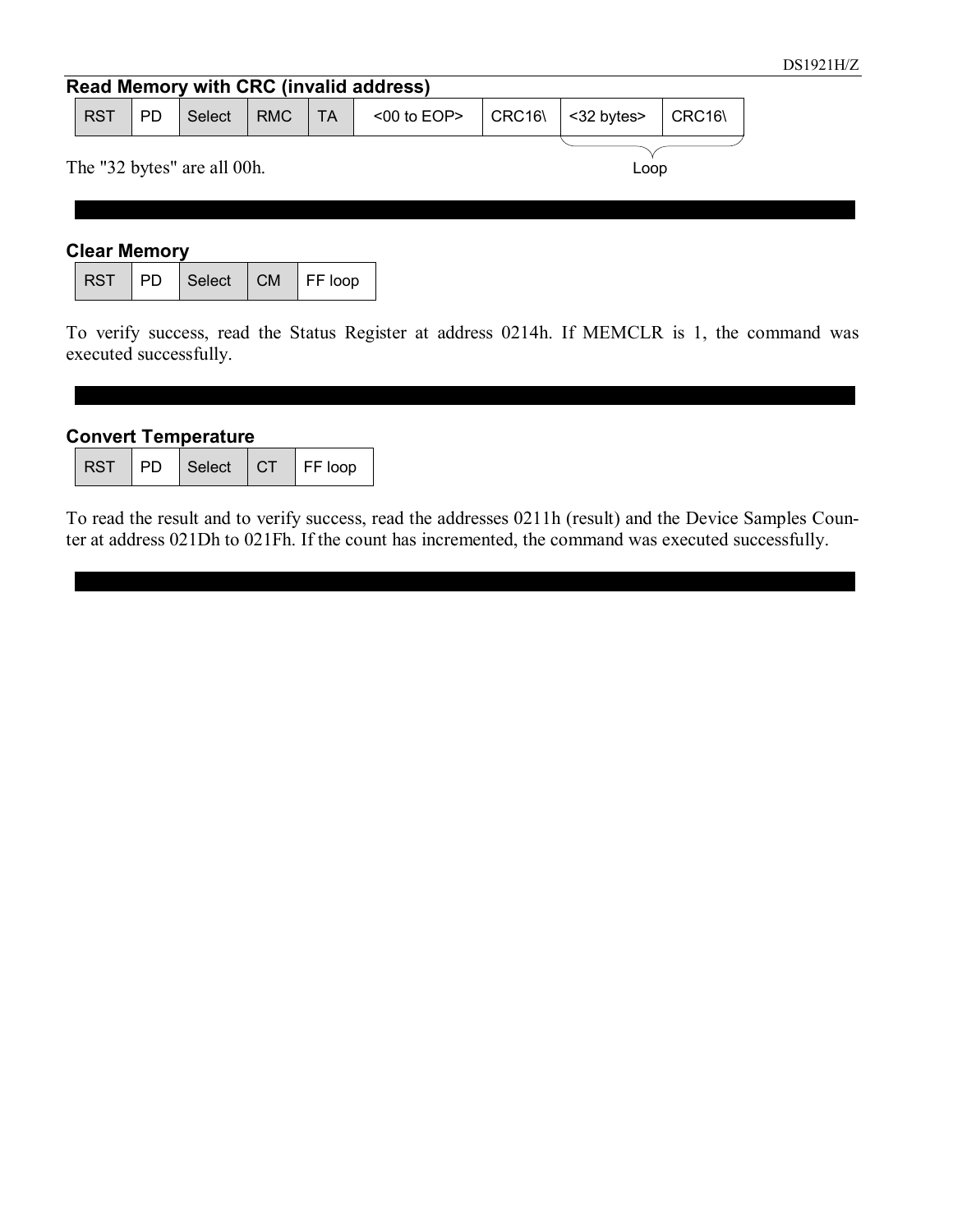#### **MISSION EXAMPLE: PREPARE AND START A NEW MISSION**

Assumption: The previous mission has come to an end. To end an ongoing mission write the MIP bit in the Status Register to 0.

The preparation of a DS1921H/Z for a mission including the start of the mission requires up to four steps:

- Step 1: set the RTC (if it needs to be adjusted)
- Step 2: clear the data of the previous mission
- Step 3: set the search condition and mission start delay, clear alarm flags
- Step 4: set the temperature alarms and write the sample rate to start the mission

#### **STEP 1**

Let the actual time be  $15:30:00$  hours on Monday, the 1<sup>st</sup> of April in 2002. This results in the following data to be written to the RTC registers:

| Address: | 200h | 201h | 202h        | 203h              | 204h | 205h | 206h |
|----------|------|------|-------------|-------------------|------|------|------|
| Jata:    | 00h  | 30h  | $-1$<br>15h | $\sim$ 1.1<br>uru | 81h  | 04h  | 02h  |

With only a single DS1921H/Z connected to the bus master, the communication of step 1 is as follows:

| <b>MASTER MODE</b> | <b>DATA (LSB FIRST)</b> | <b>COMMENTS</b>                               |
|--------------------|-------------------------|-----------------------------------------------|
| ТX                 | (Reset)                 | Reset pulse (480µs to 960µs)                  |
| <b>RX</b>          | (Presence)              | Presence pulse                                |
| <b>TX</b>          | CCh                     | Issue Skip ROM command                        |
| <b>TX</b>          | 0Fh                     | Issue Write Scratchpad command                |
| <b>TX</b>          | 00h                     | TA1, beginning offset = 00h                   |
| <b>TX</b>          | 02h                     | TA2, address = $0200h$                        |
| <b>TX</b>          | <7 data bytes>          | Write 7 bytes of data to scratchpad           |
| <b>TX</b>          | (Reset)                 | Reset pulse                                   |
| <b>RX</b>          | (Presence)              | Presence pulse                                |
| <b>TX</b>          | CCh                     | Issue Skip ROM command                        |
| <b>TX</b>          | AAh                     | Issue Read Scratchpad command                 |
| <b>RX</b>          | 00h                     | Read TA1, beginning offset = 00h              |
| <b>RX</b>          | 02h                     | Read TA2, address = $0200h$                   |
| <b>RX</b>          | 06h                     | Read E/S, ending offset = $6h$ , flags = $0h$ |
| <b>RX</b>          | <7 data bytes>          | Read scratchpad data and verify               |
| <b>TX</b>          | (Reset)                 | Reset pulse                                   |
| <b>RX</b>          | (Presence)              | Presence pulse                                |
| <b>TX</b>          | CCh                     | Issue Skip ROM command                        |
| ТX                 | 55h                     | Issue Copy Scratchpad command                 |
| ТX                 | 00h                     | TA <sub>1</sub>                               |
| <b>TX</b>          | 02h                     | TA2<br>(AUTHORIZATION CODE)                   |
| <b>TX</b>          | 06h                     | E/S                                           |
| <b>TX</b>          | (Reset)                 | Reset pulse                                   |
| <b>RX</b>          | (Presence)              | Presence pulse                                |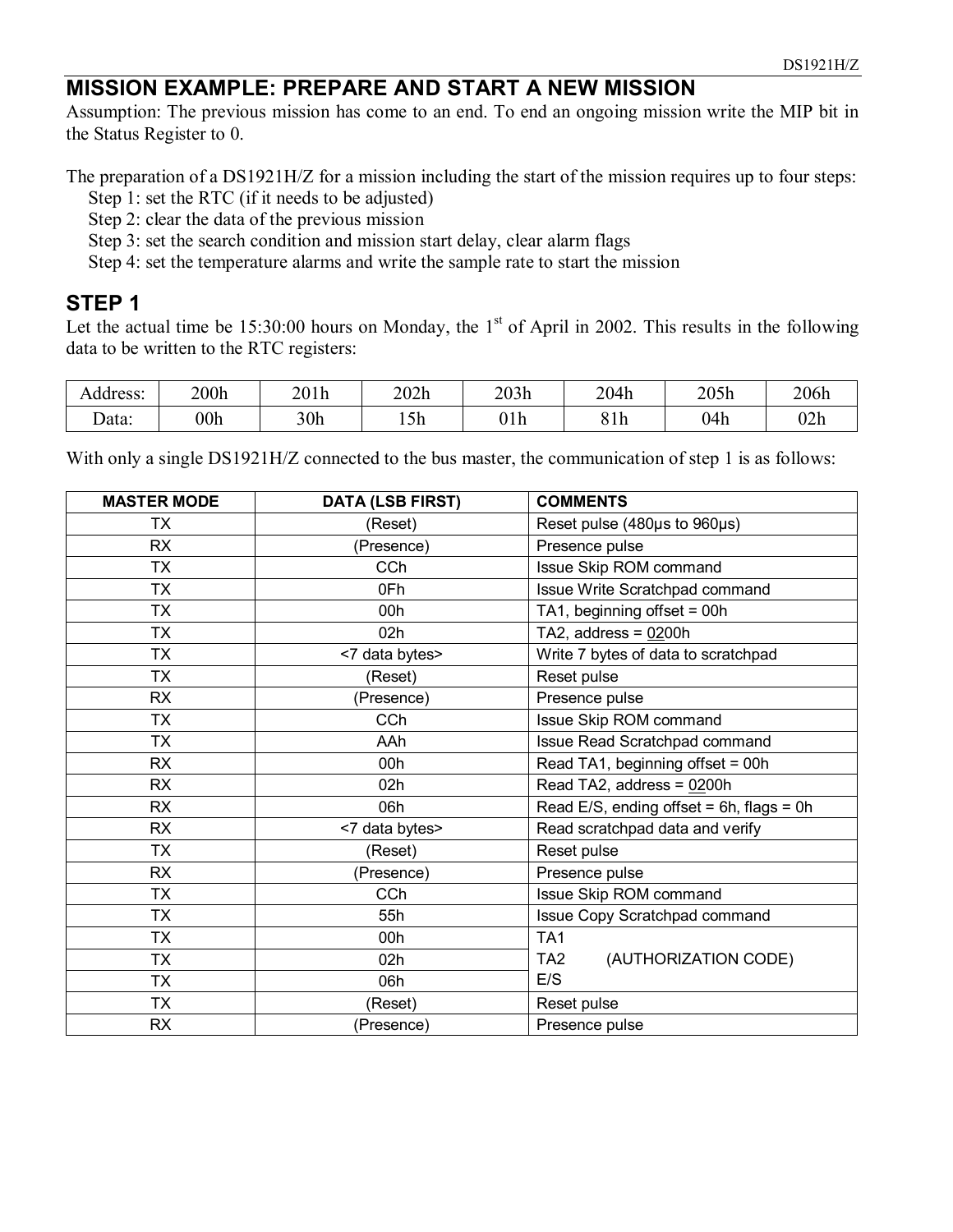#### **STEP 2**

Set the EMCLR bit to 1, enable the RTC and then execute the Clear Memory command. The RTC oscillator must be stable before the Clear Memory command is issued. Wait 500 µs after issuing the Clear Memory command before proceeding to Step 3. This results in the following data to be written to the Status Register:

| Address:          | 20E <sub>h</sub> |
|-------------------|------------------|
| Data <sup>2</sup> | 40h              |

With only a single DS1921H/Z connected to the bus master, the communication of step 2 is as follows:

| <b>MASTER MODE</b> | <b>DATA (LSB FIRST)</b> | <b>COMMENTS</b>                              |
|--------------------|-------------------------|----------------------------------------------|
| <b>TX</b>          | (Reset)                 | Reset pulse (480µs to 960µs)                 |
| <b>RX</b>          | (Presence)              | Presence pulse                               |
| <b>TX</b>          | CCh                     | Issue Skip ROM command                       |
| <b>TX</b>          | 0Fh                     | Issue Write Scratchpad command               |
| <b>TX</b>          | 0Eh                     | TA1, beginning offset = 0Eh                  |
| <b>TX</b>          | 02h                     | TA2, address = 020Eh                         |
| <b>TX</b>          | 40h                     | Write status byte to scratchpad              |
| <b>TX</b>          | (Reset)                 | Reset pulse                                  |
| <b>RX</b>          | (Presence)              | Presence pulse                               |
| <b>TX</b>          | CCh                     | Issue Skip ROM command                       |
| <b>TX</b>          | AAh                     | Issue Read Scratchpad command                |
| <b>RX</b>          | 0Eh                     | Read TA1, beginning offset = 0Eh             |
| <b>RX</b>          | 02h                     | Read TA2, address = 020Eh                    |
| <b>RX</b>          | 0Eh                     | Read E/S, ending offset = $0Eh$ , flags = 0h |
| <b>RX</b>          | 40h                     | Read scratchpad data and verify              |
| <b>TX</b>          | (Reset)                 | Reset pulse                                  |
| <b>RX</b>          | (Presence)              | Presence pulse                               |
| <b>TX</b>          | CCh                     | Issue Skip ROM command                       |
| <b>TX</b>          | 55h                     | Issue Copy Scratchpad command                |
| <b>TX</b>          | 0Eh                     | TA <sub>1</sub>                              |
| <b>TX</b>          | 02h                     | (AUTHORIZATION CODE)<br>TA2                  |
| <b>TX</b>          | 0Eh                     | E/S                                          |
| <b>TX</b>          | (Reset)                 | Reset pulse                                  |
| <b>RX</b>          | (Presence)              | Presence pulse                               |
| <b>TX</b>          | CCh                     | Issue Skip ROM command                       |
| <b>TX</b>          | 3Ch                     | Issue Clear Memory command                   |
| <b>TX</b>          | (Reset)                 | Reset pulse                                  |
| <b>RX</b>          | (Presence)              | Presence pulse                               |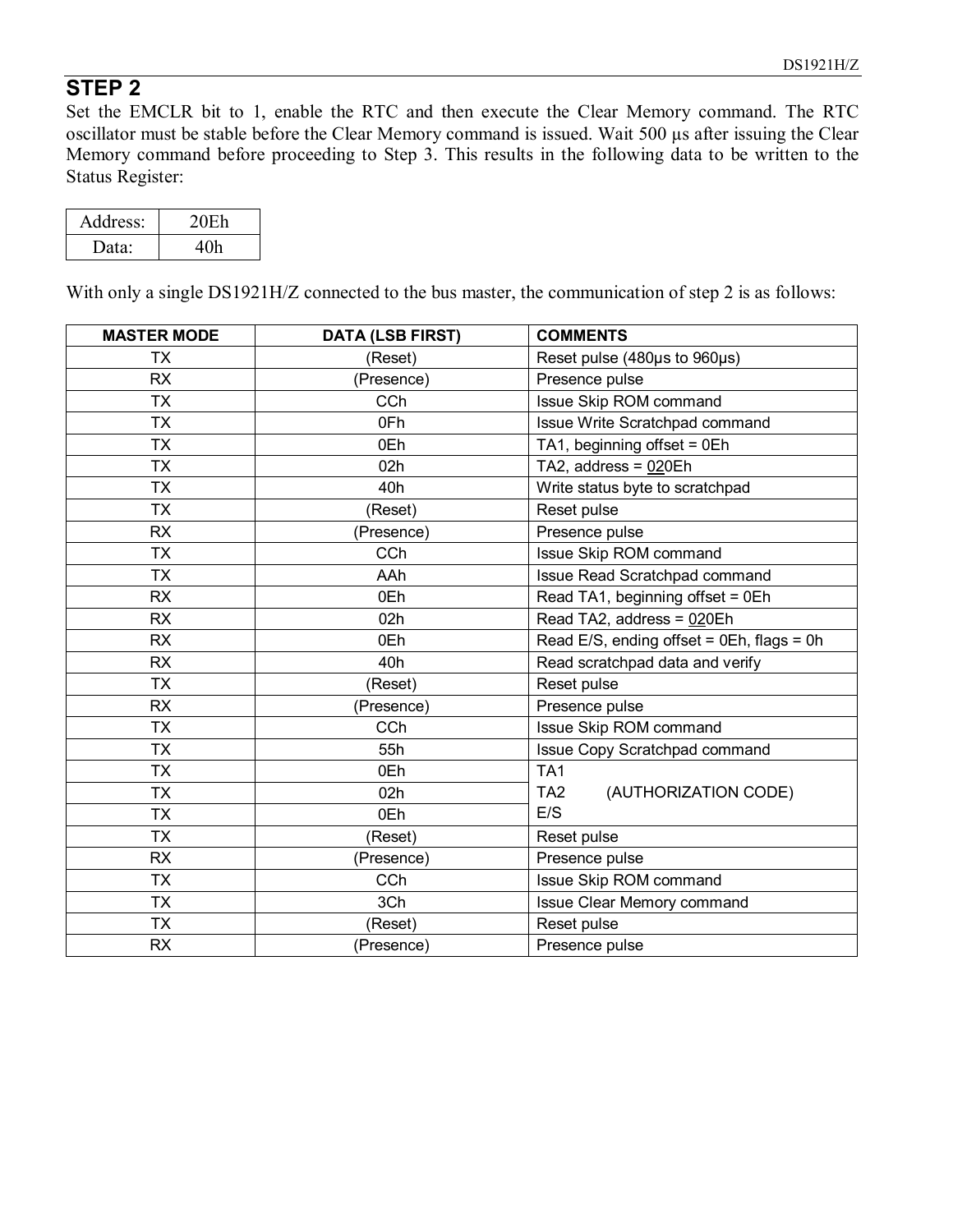### **STEP 3**

In this example, the rollover is disabled and the search condition is set for a high temperature only. The mission is to start with a delay of 90 (005Ah) minutes and the alarm flags TLF, THF, and TAF are cleared. This results in the following data to be written to the special function registers:

| Address:            | 20Eh | 20Fh   | 210h   | 111<br>ıп | 212h | 213h | 214h            |
|---------------------|------|--------|--------|-----------|------|------|-----------------|
| $\sqrt{2}$<br>Data: | 02h  | $00h*$ | $00h*$ | $00h*$    | 5Ah  | 00h  | 00 <sub>h</sub> |

\* Writing through address locations 20Fh to 211h is faster than accessing the Mission Start Delay Register in a separate cycle. The write attempt has no effect on the contents of these registers.

With only a single DS1921H/Z connected to the bus master, the communication of step 3 is as follows:

| <b>MASTER MODE</b> | <b>DATA (LSB FIRST)</b> | <b>COMMENTS</b>                              |
|--------------------|-------------------------|----------------------------------------------|
| ТX                 | (Reset)                 | Reset pulse (480µs to 960µs)                 |
| RX                 | (Presence)              | Presence pulse                               |
| <b>TX</b>          | CCh                     | Issue Skip ROM command                       |
| <b>TX</b>          | 0Fh                     | Issue Write Scratchpad command               |
| <b>TX</b>          | 0Eh                     | TA1, beginning offset = 0Eh                  |
| <b>TX</b>          | 02h                     | TA2, address = $020Eh$                       |
| <b>TX</b>          | <7 data bytes>          | Write 7 bytes of data to scratchpad          |
| <b>TX</b>          | (Reset)                 | Reset pulse                                  |
| RX                 | (Presence)              | Presence pulse                               |
| <b>TX</b>          | <b>CCh</b>              | Issue Skip ROM command                       |
| <b>TX</b>          | AAh                     | Issue Read Scratchpad command                |
| <b>RX</b>          | 0Eh                     | Read TA1, beginning offset = 0Eh             |
| <b>RX</b>          | 02h                     | Read TA2, address = 020Eh                    |
| <b>RX</b>          | 14h                     | Read E/S, ending offset = $14h$ , flags = 0h |
| <b>RX</b>          | <7 data bytes>          | Read scratchpad data and verify              |
| <b>TX</b>          | (Reset)                 | Reset pulse                                  |
| <b>RX</b>          | (Presence)              | Presence pulse                               |
| <b>TX</b>          | CCh                     | Issue Skip ROM command                       |
| <b>TX</b>          | 55h                     | Issue Copy Scratchpad command                |
| <b>TX</b>          | 0Eh                     | TA <sub>1</sub>                              |
| <b>TX</b>          | 02h                     | (AUTHORIZATION CODE)<br>TA2                  |
| <b>TX</b>          | 13h                     | E/S                                          |
| <b>TX</b>          | (Reset)                 | Reset pulse                                  |
| <b>RX</b>          | (Presence)              | Presence pulse                               |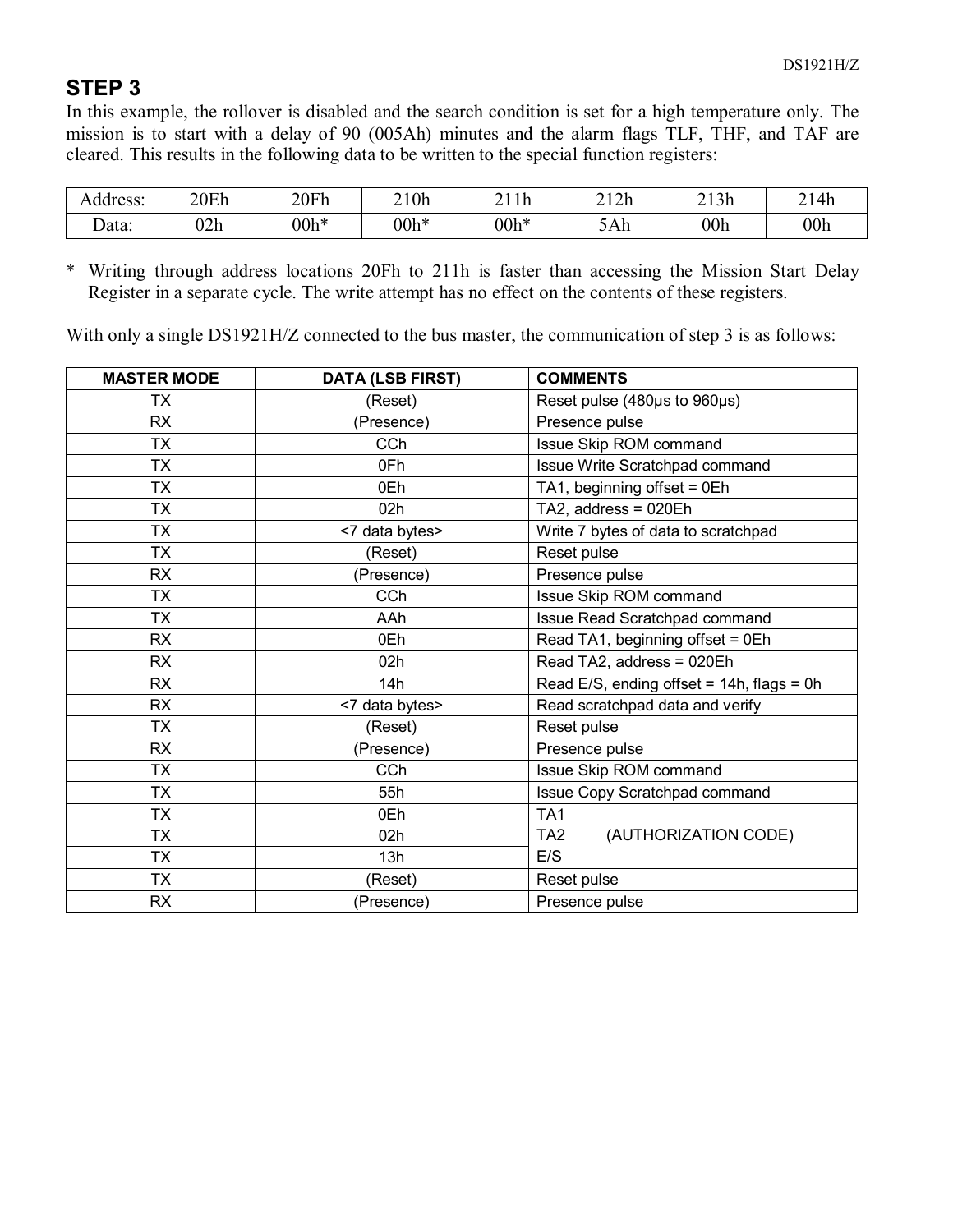### **STEP 4**

In this example, the temperature alarms are set to 0°C for the low temperature threshold and 10°C for the high temperature threshold, assuming it is a DS1921Z device. The sample rate is once every 10 minutes, allowing the mission to last up to 14 days. This results in the following data to be written to the special function registers:

| Address: |  |  |
|----------|--|--|
| )ata:    |  |  |

With only a single DS1921H/Z connected to the bus master, the communication of step 4 is as follows:

| <b>MASTER MODE</b> | <b>DATA (LSB FIRST)</b> | <b>COMMENTS</b>                              |
|--------------------|-------------------------|----------------------------------------------|
| ТX                 | (Reset)                 | Reset pulse (480µs to 960µs)                 |
| <b>RX</b>          | (Presence)              | Presence pulse                               |
| <b>TX</b>          | CCh                     | Issue Skip ROM command                       |
| <b>TX</b>          | 0Fh                     | Issue Write Scratchpad command               |
| <b>TX</b>          | 0Bh                     | TA1, beginning offset = 0Bh                  |
| <b>TX</b>          | 02h                     | TA2, address = $020Bh$                       |
| <b>TX</b>          | <3 data bytes>          | Write 3 bytes of data to scratchpad          |
| <b>TX</b>          | (Reset)                 | Reset pulse                                  |
| <b>RX</b>          | (Presence)              | Presence pulse                               |
| <b>TX</b>          | CCh                     | Issue Skip ROM command                       |
| <b>TX</b>          | AAh                     | Issue Read Scratchpad command                |
| <b>RX</b>          | 0Bh                     | Read TA1, beginning offset = 0Bh             |
| <b>RX</b>          | 02h                     | Read TA2, address = 020Bh                    |
| <b>RX</b>          | 0Dh                     | Read E/S, ending offset = $0Dh$ , flags = 0h |
| <b>RX</b>          | <3 data bytes>          | Read scratchpad data and verify              |
| <b>TX</b>          | (Reset)                 | Reset pulse                                  |
| <b>RX</b>          | (Presence)              | Presence pulse                               |
| <b>TX</b>          | CCh                     | Issue Skip ROM command                       |
| <b>TX</b>          | 55h                     | Issue Copy Scratchpad command                |
| <b>TX</b>          | 0Bh                     | TA1                                          |
| <b>TX</b>          | 02h                     | TA2<br>(AUTHORIZATION CODE)                  |
| <b>TX</b>          | 0Dh                     | E/S                                          |
| <b>TX</b>          | (Reset)                 | Reset pulse                                  |
| <b>RX</b>          | (Presence)              | Presence pulse                               |

If step 4 was successful, the MIP bit in the Status Register will be 1, the MEMCLR bit will be 0, and the mission start delay will be counting down.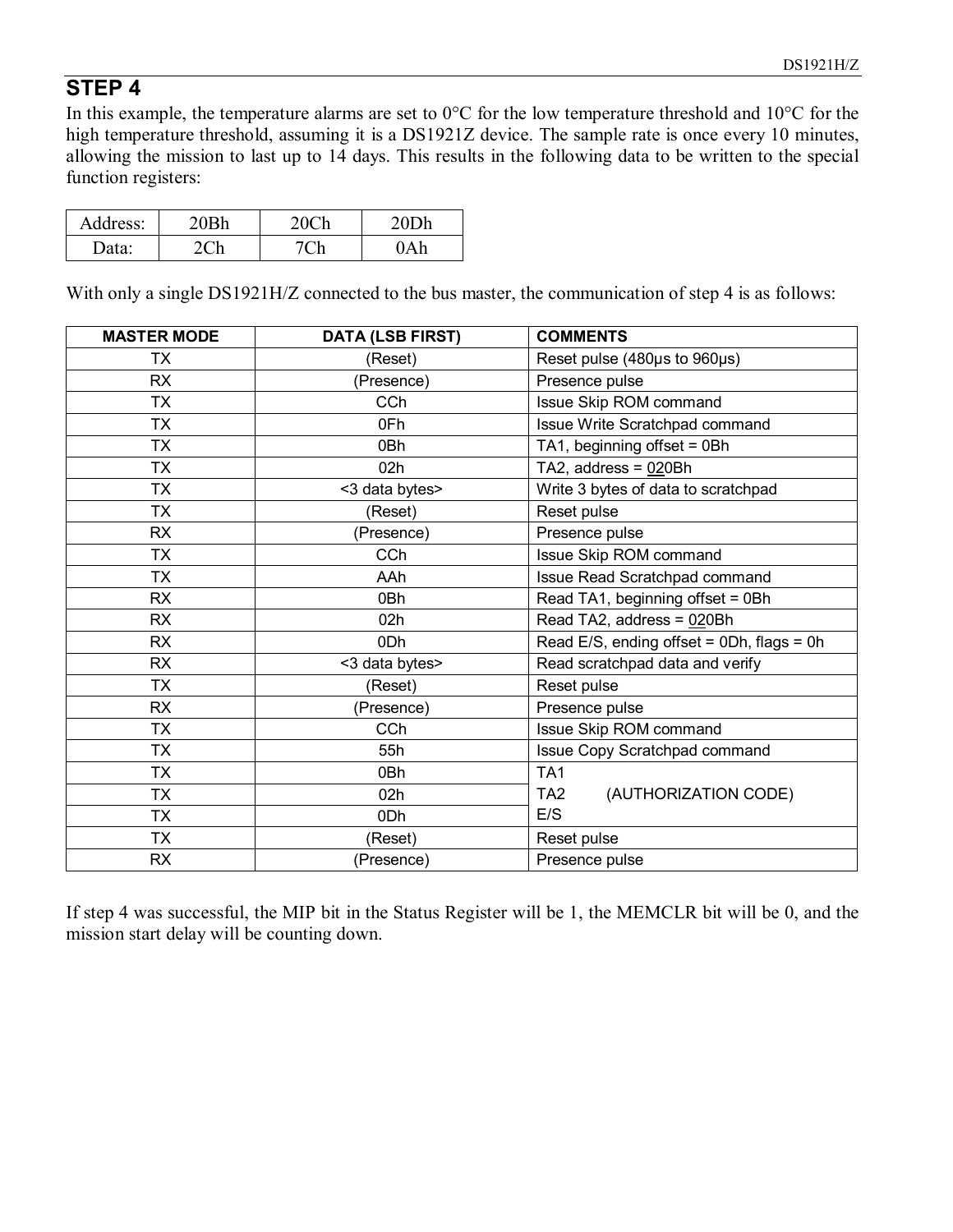# **PHYSICAL SPECIFICATION**

Weight 3.3g

See mechanical drawing

#### **ABSOLUTE MAXIMUM RATINGS\***

| IO Voltage to GND                  | $-0.5V, +6V$                               |
|------------------------------------|--------------------------------------------|
| IO Sink Current                    | 20mA                                       |
| Temperature Range DS1921H, DS1921Z | -40 <sup>o</sup> C to +85 <sup>o</sup> C** |
| <b>Storage Temperature Range</b>   | -40 <sup>o</sup> C to +50 <sup>o</sup> C** |

\* *This is a stress rating only and functional operation of the device at these or any other conditions above those indicated in the operation sections of this specification is not implied. Exposure to absolute maximum rating conditions for extended periods of time may affect reliability.* 

*\*\* Storage or operation above 50°C significantly reduces battery life.* 

| (V <sub>PUP</sub> = 2.8V to 5.25V, T <sub>A</sub> = -40°C to +85°C)<br><b>ELECTRICAL CHARACTERISTICS</b> |                   |                               |                |            |            |                         |                |  |  |
|----------------------------------------------------------------------------------------------------------|-------------------|-------------------------------|----------------|------------|------------|-------------------------|----------------|--|--|
| <b>PARAMETER</b>                                                                                         | <b>SYMBOL</b>     | <b>CONDITIONS</b>             | <b>MIN</b>     | <b>TYP</b> | <b>MAX</b> | <b>UNITS</b>            | <b>NOTES</b>   |  |  |
| IO pin general data                                                                                      |                   |                               |                |            |            |                         |                |  |  |
| 1-Wire Pull-Up                                                                                           | $R_{PUP}$         |                               |                |            | 2.2        | $k\Omega$               | 1, 2           |  |  |
| Resistance                                                                                               |                   |                               |                |            |            |                         |                |  |  |
| <b>Input Capacitance</b>                                                                                 | $C_{IO}$          |                               |                | 100        | 800        | pF                      | 3, 16          |  |  |
| Input Load Current                                                                                       | $I_{L}$           | IO pin at $V_{\text{PUP}}$    |                |            | 10         | $\mu A$                 | $\overline{4}$ |  |  |
| High-to-Low                                                                                              | $\rm V_{TL}$      | $V_{PUP} > 4.5V$              | 1.14           |            | 2.70       | $\overline{V}$          | 5, 6, 7,       |  |  |
| <b>Switching Threshold</b>                                                                               |                   |                               | 0.71           |            | 2.70       |                         | 16             |  |  |
| <b>Input Low Voltage</b>                                                                                 | $\rm V_{II}$      |                               |                |            | 0.30       | $\mathbf V$             | 1, 5, 8        |  |  |
| Low-to-High                                                                                              | $\rm V_{TH}$      | $V_{PUP} > 4.5V$              | 1.00           |            | 2.70       | $\overline{\mathbf{V}}$ | 5, 6, 9,       |  |  |
| Switching Threshold                                                                                      |                   |                               | 0.66           |            | 2.70       |                         | 16             |  |  |
| Output low voltage at                                                                                    | $V_{OL}$          |                               |                |            | 0.4        | $\mathbf{V}$            | 5, 10          |  |  |
| 4mA                                                                                                      |                   |                               |                |            |            |                         |                |  |  |
| Recovery Time                                                                                            | $t_{REC}$         | Standard Speed,               | $\overline{5}$ |            |            | $\mu s$                 | 1, 16          |  |  |
|                                                                                                          |                   | $R_{PUP} = 2.2k\Omega$        |                |            |            |                         |                |  |  |
|                                                                                                          |                   | Overdrive Speed,              | $\overline{2}$ |            |            |                         |                |  |  |
|                                                                                                          |                   | $R_{PUP} = 2.2k\Omega$        |                |            |            |                         |                |  |  |
|                                                                                                          |                   | Overdrive Speed,              | 5              |            |            |                         |                |  |  |
|                                                                                                          |                   | directly prior to reset       |                |            |            |                         |                |  |  |
|                                                                                                          |                   | pulse; $R_{PUP} = 2.2k\Omega$ |                |            |            |                         |                |  |  |
| <b>Timeslot Duration</b>                                                                                 | $t_{SLOT}$        | <b>Standard Speed</b>         | 65             |            |            | $\mu s$                 | 1, 15          |  |  |
|                                                                                                          |                   | Overdrive Speed               | 8              |            |            |                         |                |  |  |
| IO pin, 1-Wire Reset, Presence Detect Cycle                                                              |                   |                               |                |            |            |                         |                |  |  |
| Reset Low Time                                                                                           | $t_{\text{RSTL}}$ | Standard Speed,               | 480            |            | 640        | $\mu s$                 | 1, 15          |  |  |
|                                                                                                          |                   | $V_{PUP} > 4.5V$              |                |            |            |                         |                |  |  |
|                                                                                                          |                   | <b>Standard Speed</b>         | 540            |            | 640        |                         |                |  |  |
|                                                                                                          |                   | Overdrive Speed               | 48             |            | 80         |                         |                |  |  |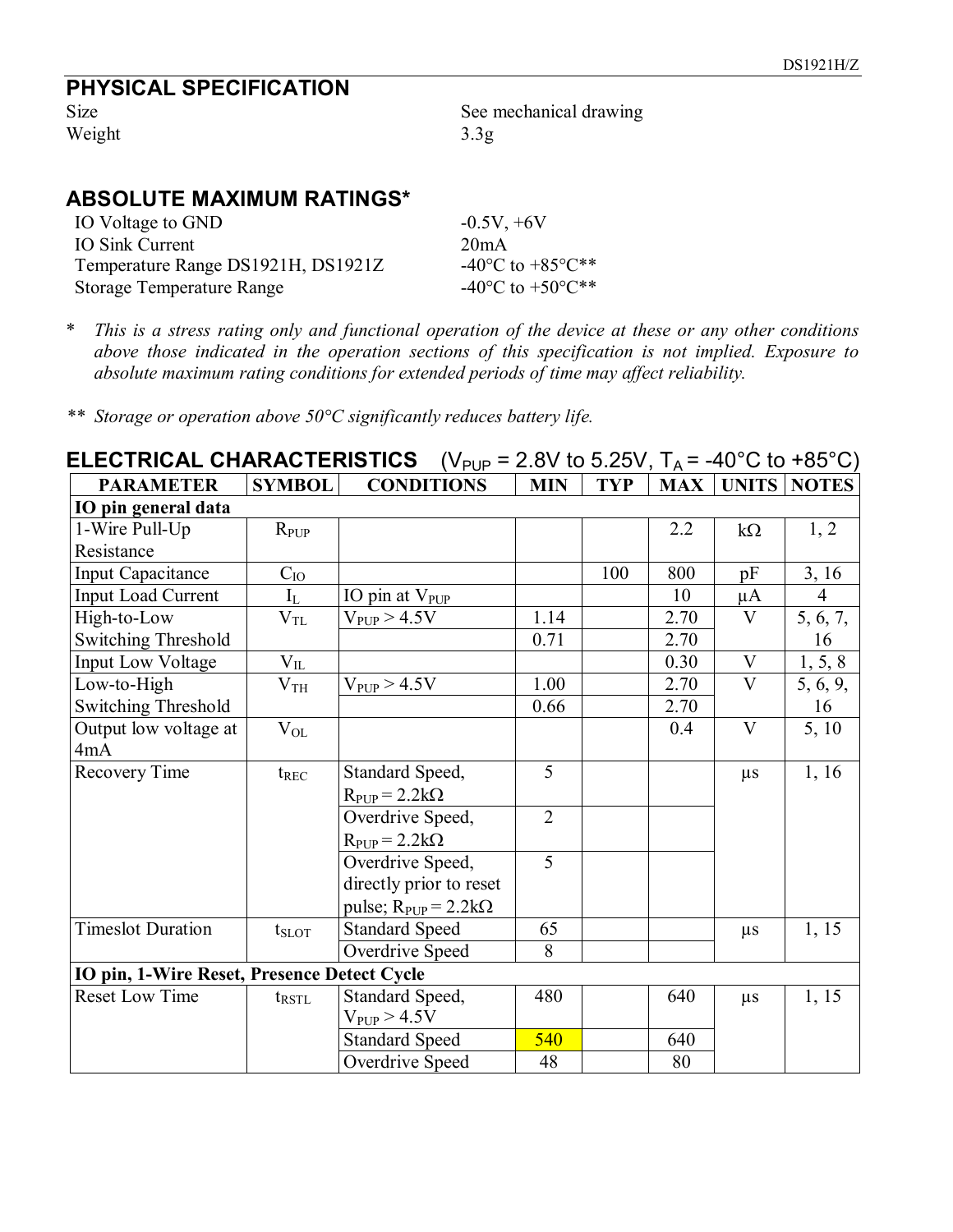|                              |                     |                                   |                   |                       |                |                 | <i>D</i> 01741114 |
|------------------------------|---------------------|-----------------------------------|-------------------|-----------------------|----------------|-----------------|-------------------|
| <b>PARAMETER</b>             | <b>SYMBOL</b>       | <b>CONDITIONS</b>                 | <b>MIN</b>        | <b>TYP</b>            | <b>MAX</b>     | <b>UNITS</b>    | <b>NOTES</b>      |
| Presence Detect High         | t <sub>PDH</sub>    | <b>Standard Speed</b>             | 15                |                       | 60             | $\mu s$         | 15                |
| Time                         |                     | Overdrive Speed                   | 1.1               |                       | 6              |                 |                   |
| <b>Presence Detect Low</b>   | $t_{PDL}$           | <b>Standard Speed</b>             | 60                |                       | 270            | $\mu s$         | 15                |
| Time                         |                     | Overdrive Speed                   | 7.5               |                       | 24             |                 |                   |
| <b>Presence Detect</b>       | $t_{\text{MSP}}$    | Standard Speed                    | 60                |                       | 75             | $\mu s$         | 1, 16             |
| Sample Time                  |                     | Overdrive Speed                   | 6                 |                       | 8.6            |                 |                   |
| IO pin, 1-Wire Write         |                     |                                   |                   |                       |                |                 |                   |
| Write-0 Low Time             | $t_{W0L}$           | <b>Standard Speed</b>             | 60                |                       | 120            | $\mu s$         | 1, 11, 15         |
|                              |                     | Overdrive Speed                   | 6                 |                       | 15             |                 |                   |
| Write-1 Low Time             | $t_{\rm W1L}$       | <b>Standard Speed</b>             | $\overline{5}$    |                       | 15             | $\mu s$         | 1, 11             |
|                              |                     | Overdrive Speed                   | $\mathbf{1}$      |                       | $\overline{2}$ |                 |                   |
| IO pin, 1-Wire Read          |                     |                                   |                   |                       |                |                 |                   |
| Read Low Time                | $t_{RL}$            | <b>Standard Speed</b>             | 5                 |                       | $15 - \delta$  | $\mu s$         | 1, 12             |
|                              |                     | Overdrive Speed                   |                   |                       | $2 - \delta$   |                 |                   |
| Read Sample Time             | $t_{\text{MSR}}$    | Standard Speed                    | $t_{RL} + \delta$ |                       | 15             | $\mu s$         | 1, 12             |
|                              |                     | Overdrive Speed                   | $t_{RL} + \delta$ |                       | $\overline{2}$ |                 |                   |
| <b>Real-Time Clock</b>       |                     |                                   |                   |                       |                |                 |                   |
| <b>Frequency Deviation</b>   | $\Delta_{\text{F}}$ | $-5^{\circ}$ C to $+46^{\circ}$ C | $-48$             |                       | $+46$          | <b>PPM</b>      |                   |
| <b>Temperature Converter</b> |                     |                                   |                   |                       |                |                 |                   |
| <b>Tempcore Operating</b>    | $T_{\rm TC}$        | DS1921H                           | 15                |                       | 46             | $\rm ^{\circ}C$ |                   |
| Range                        |                     | DS1921Z                           | $-5$              |                       | $+26$          |                 |                   |
| <b>Conversion Time</b>       | $t_{\text{CONV}}$   |                                   | 75                |                       | 360            | ms              |                   |
| <b>Thermal Response</b>      | $\tau_{\rm{RESP}}$  |                                   |                   | 130                   |                | S               | 13                |
| <b>Time Constant</b>         |                     |                                   |                   |                       |                |                 |                   |
| <b>Conversion Error</b>      | $\Delta \vartheta$  |                                   | $-1$              |                       | $+1$           | $^{\circ}C$     | 17, 18            |
| Number of                    | <b>NCONV</b>        |                                   |                   | (see lifetime graphs) |                |                 | 14, 16            |
| Conversions                  |                     |                                   |                   |                       |                |                 |                   |

DS1021H/Z

#### **NOTES**

- 1) System Requirement.
- 2) Maximum allowable pull-up resistance is a function of the number of 1-Wire devices in the system and 1-Wire recovery times. The specified value here applies to systems with only one device and with the minimum 1-Wire recovery times. For more heavily loaded systems, an active pull-up such as that found in the DS2480B may be required.
- 3) Capacitance on IO could be 800pF when power is first applied. If a 2.2kΩ resistor is used to pull up the data line,  $2.5\mu s$  after  $V_{\text{PUP}}$  has been applied the parasite capacitor will not affect normal communication.
- 4) Input load is to ground.
- 5) All voltages are referenced to ground.
- 6)  $V_{TL}$  and  $V_{TH}$  are functions of the internal supply voltage, which is a function of  $V_{PUP}$  and the 1-Wire recovery times. The  $V_{TH}$  and  $V_{TL}$  maximum specifications are valid at  $V_{PUP} = 5.25V$ . In any case,  $V_{TL} < V_{TH} < V_{PUP}$ .
- 7) Voltage below which, during a falling edge on IO, a logic 0 is detected.
- 8) The voltage on IO needs to be less or equal to  $V_{\text{ILMAX}}$  whenever the master drives the line low.
- 9) Voltage above which, during a rising edge on IO, a logic 1 is detected.
- 10) The I-V characteristic is linear for voltages less than 1V.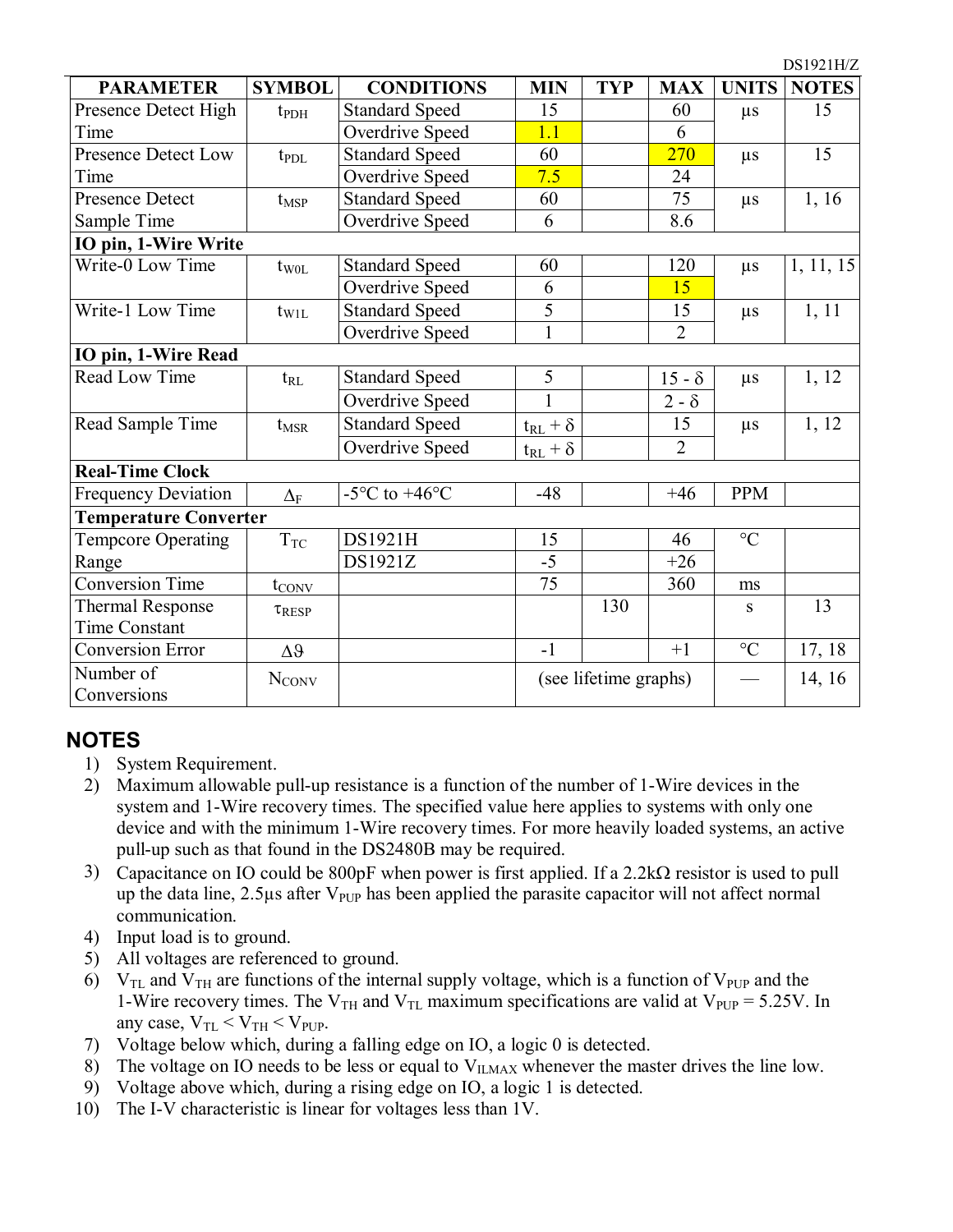- 11) ε in Figure 15 represents the time required for the pull-up circuitry to pull the voltage on IO up from  $V_{IL}$  to  $V_{TH}$ . The actual maximum duration for the master to pull the line low is t<sub>W1LMAX</sub> + t<sub>F</sub> - $\epsilon$  and t<sub>W0LMAX</sub> + t<sub>F</sub> -  $\epsilon$ , respectively.
- 12)  $\delta$  in Figure 15 represents the time required for the pull-up circuitry to pull the voltage on IO up from  $V_{IL}$  to the input high threshold of the bus master. The actual maximum duration for the master to pull the line low is  $t_{\text{RLMAX}} + t_{\text{F}}$ .
- 13) This number was derived from a test conducted by Cemagref in Antony, France, in July of 2000. <http://www.cemagref.fr/English/index.htm> Test Report No. E42
- 14) The number of temperature conversions (= Samples) possible with the built-in energy source depends on the operating and storage temperature of the device. When not in use for a mission, the RTC oscillator should be turned off and device should be stored at a temperature not exceeding +25°C. Under this condition the shelf life time is 10 years minimum.
- 15) Highlighted numbers are not in compliance with the published iButton standards. See comparison table below.
- 16) These values are derived from simulation across process, voltage, and temperature and are not production tested.
- 17) Total accuracy is ∆ϑ plus 1/16°C quantization due to the 1/8°C digital resolution of the device.
- 18) WARNING: Not for use as the sole method of measuring or tracking temperature and/or humidity in products and articles that could affect the health or safety of persons, plants, animals, or other living organisms, including but not limited to foods, beverages, pharmaceuticals, medications, blood and blood products, organs, flammable, and combustible products. User shall assure that redundant (or other primary) methods of testing and determining the handling methods, quality, and fitness of the articles and products should be implemented. Temperature and/or humidity tracking with this product, where the health or safety of the aforementioned persons or things could be adversely affected, is only recommended when supplemental or redundant information sources are used. Data logger products are 100% tested and calibrated at time of manufacture by Maxim to ensure that they meet all data sheet parameters, including temperature accuracy. User shall be responsible for proper use and storage of this product. As with any sensor-based product, user shall also be responsible for occasionally rechecking the temperature accuracy of the product to ensure it is still operating properly.

|                               | <b>Standard Values</b>                          |            |                 |                       | <b>DS1921H/Z Values</b> |                        |                   |                  |
|-------------------------------|-------------------------------------------------|------------|-----------------|-----------------------|-------------------------|------------------------|-------------------|------------------|
| <b>Parameter</b>              | <b>Overdrive Speed</b><br><b>Standard Speed</b> |            |                 | <b>Standard Speed</b> |                         | <b>Overdrive Speed</b> |                   |                  |
| <b>Name</b>                   | min                                             | max        | min             | max                   | min                     | max                    |                   | max              |
| $t_{SLOT}$ (incl. $t_{REC}$ ) | $61\mu s$                                       | (undef.)   | $7 \mu s$       | (undef.)              | $65 \mu s^{1}$          | $($ undef. $)$         | $8\mu s^{1}$      | (undef.)         |
| $t_{\text{RSTL}}$             | $480\mu s$                                      | (undef.)   | $48\mu s$       | $80\mu s$             | $540\mu s$              | $640\mu s$             | $48\mu s$         | $80\mu s$        |
| $t_{\rm{PDH}}$                | 15µs                                            | $60\mu s$  | $2\mu s$        | 6 <sub>µ</sub>        | 15 <sub>µ</sub> s       | $60\mu s$              | <u>1.1µs</u>      | $6\mu s$         |
| $t_{PDL}$                     | $60\mu s$                                       | $240\mu s$ | $8\mu s$        | $24\mu s$             | $60\mu s$               | $270\mu s$             | 7.5 <sub>us</sub> | $24\mu s$        |
| $t_{W0L}$                     | $60\mu s$                                       | $120\mu s$ | 6 <sub>µs</sub> | $16\mu s$             | $60\mu s$               | $120\mu s$             | $6\mu s$          | 15 <sub>us</sub> |

1) Intentional change, longer recovery time between time slots.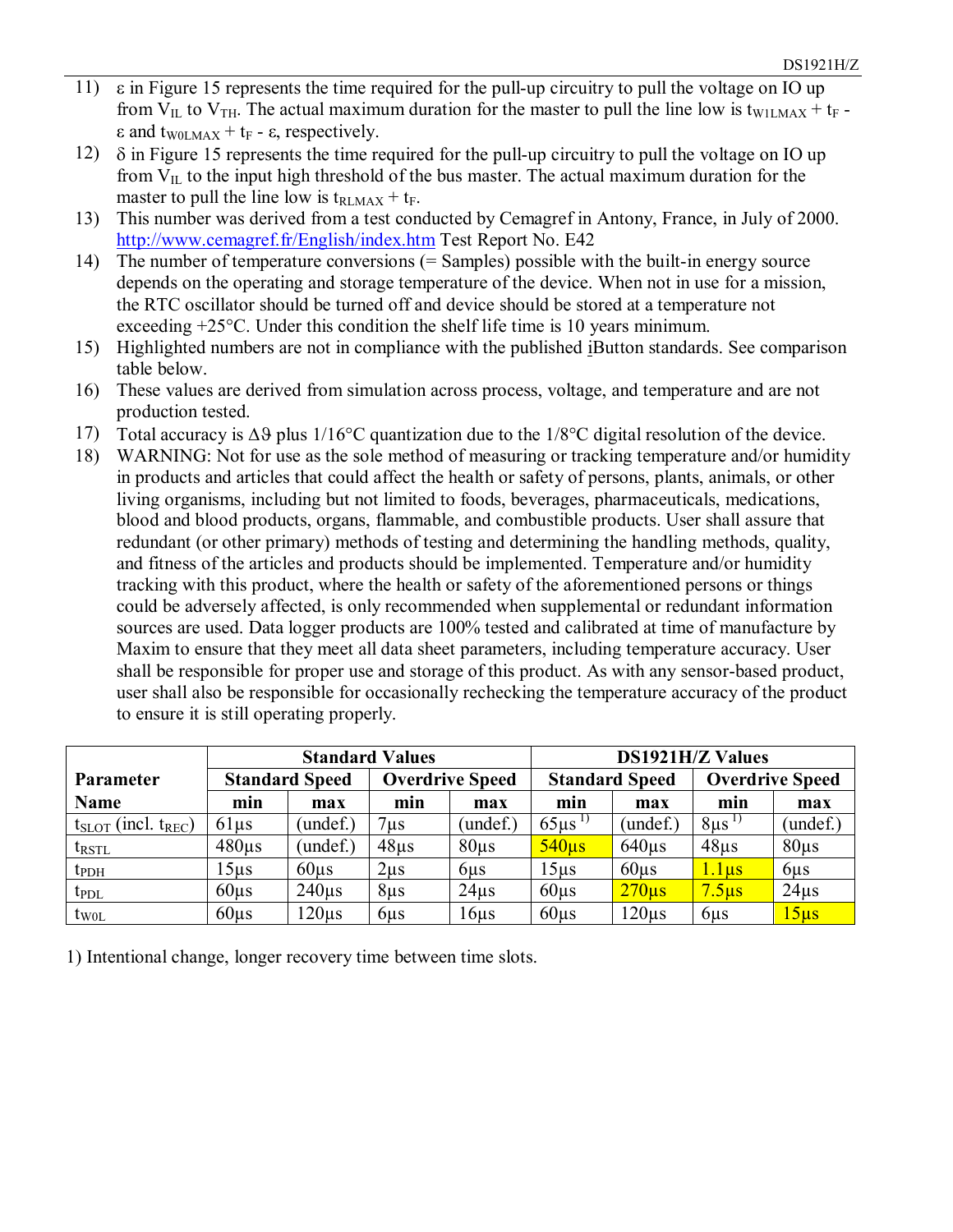### **RTC Frequency Deviation vs Temperature**



#### **Minimum Product Lifetime vs Temperature at Different Sample Rates**

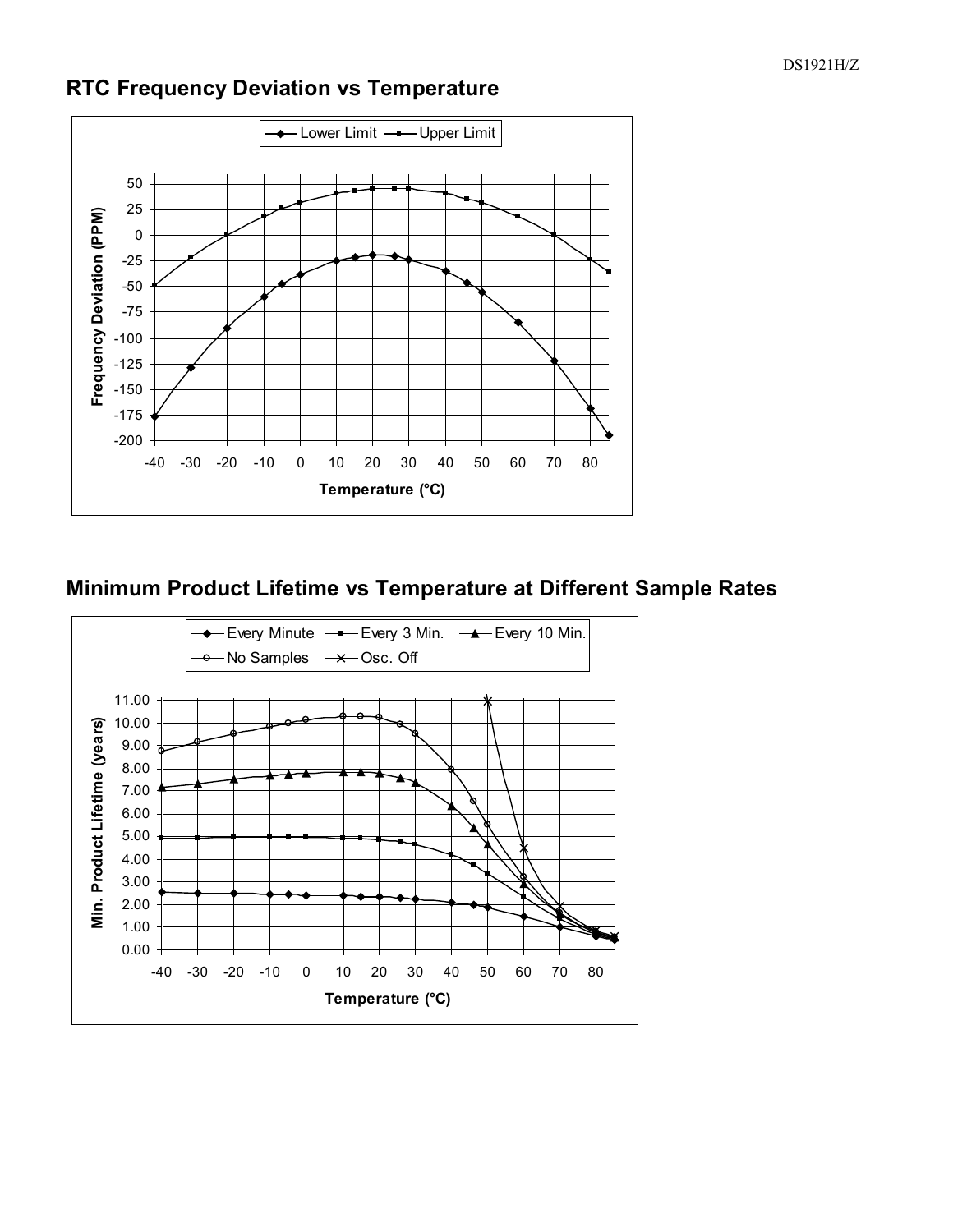#### **Minimum Product Lifetime vs Sample Rate at Different Temperatures**



#### **PACKAGE INFORMATION**

For the latest package outline information and land patterns (footprints), go to **[www.maxim-ic.com/packages](http://www.maxim-ic.com/packages)**. Note that a "+", "#", or "-" in the package code indicates RoHS status only. Package drawings may show a different suffix character, but the drawing pertains to the package regardless of RoHS status.

| <b>PACKAGE TYPE</b> | <b>PACKAGE CODE</b> | <b>OUTLINE NO.</b> | <b>LAND PATTERN NO.</b>  |
|---------------------|---------------------|--------------------|--------------------------|
| F5 iButton          | IB#5CP              | 21-0266            | $\overline{\phantom{a}}$ |